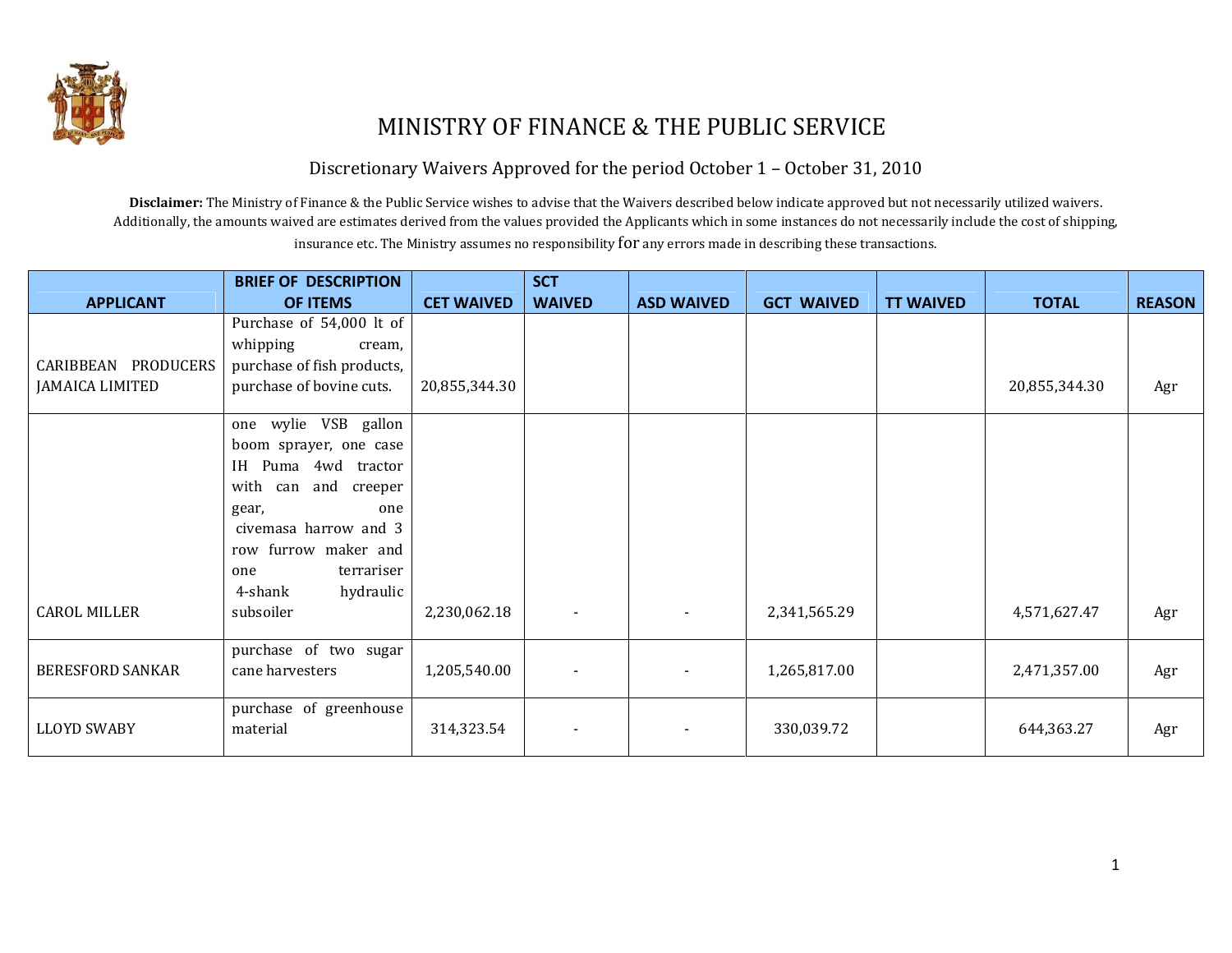|                             | <b>BRIEF OF DESCRIPTION</b> |                   | <b>SCT</b>    |                   |                   |                  |              |               |
|-----------------------------|-----------------------------|-------------------|---------------|-------------------|-------------------|------------------|--------------|---------------|
| <b>APPLICANT</b>            | <b>OF ITEMS</b>             | <b>CET WAIVED</b> | <b>WAIVED</b> | <b>ASD WAIVED</b> | <b>GCT WAIVED</b> | <b>TT WAIVED</b> | <b>TOTAL</b> | <b>REASON</b> |
| <b>LESTER MURRAY</b>        | purchase of pond liners     | 160,156.30        |               |                   | 168,164.12        |                  | 328,320.42   | Agr           |
| <b>MOONSCAPE</b>            |                             |                   |               |                   |                   |                  |              |               |
| HOLDINGS/RED GAL            | purchase of greenhouse      |                   |               |                   |                   |                  |              |               |
| <b>FARMS</b>                | and irrigation material     | 110,238.63        |               | $\bf{0}$          | 115,750.56        |                  | 225,989.20   | Agr           |
| <b>MOTHER'S ENTERPRISE</b>  |                             |                   |               |                   |                   |                  |              |               |
| <b>LIMITED</b>              | 5280 lbs beef base          | 57,870.23         |               | $\mathbf{0}$      |                   |                  | 57,870.23    | Agr           |
|                             | purchase of greenhouse      |                   |               |                   |                   |                  |              |               |
| <b>DERRICK SMITH</b>        | equipment                   | 3,441,215.23      |               | $\mathbf{0}$      | 3,613,275.99      |                  | 7,054,491.22 | Agri          |
| <b>ANDREW</b>               |                             |                   |               |                   |                   |                  |              |               |
| MATTRASINGH/CARIBBE         | importation of one tunnel   |                   |               |                   |                   |                  |              |               |
| AN BROILERS GROUP           | ventilated poultry house    | 1,704,504.26      |               | $\boldsymbol{0}$  | 1,789,729.47      |                  | 3,494,233.72 | Agri          |
| <b>ST. CATHERINE</b>        |                             |                   |               |                   |                   |                  |              |               |
| HOLDINGS                    | One 2011 Toyota Hilux       |                   |               |                   |                   |                  |              |               |
| <b>LIMITED/RORY CHINN</b>   | 4X4 D/Cab                   |                   | 1,708,526.40  |                   | 442,625.59        |                  | 2,151,151.99 | Agri          |
|                             | one 2010 Organic            |                   |               |                   |                   |                  |              |               |
| <b>GOLDEN GROVE SUGAR</b>   | fertilizer spreader, Ford   |                   |               |                   |                   |                  |              |               |
| <b>COMPANY LIMITED</b>      | Tractor and bell loaders    |                   | 735,212.22    |                   | 1,415,283.52      |                  | 2,150,495.74 | Agri          |
| <b>GEORGE KNOX SCARLETT</b> | one 2010 Nissan Navara      | 183,924.05        | 627,181.00    | $\mathbf{0}$      | 534,621.23        |                  | 1,345,726.28 | Agri          |
| <b>DACOSTA FARMS</b>        | 2010 Nissan Navara          |                   |               |                   |                   |                  |              |               |
| <b>LIMITED</b>              | d/cab pick up               |                   | 1,057,227.82  |                   | 273,894.56        |                  | 1,331,122.37 | Agri          |
| <b>DONALD GEORGE</b>        | 2011 Toyota Hilux d/cab     |                   |               |                   |                   |                  |              |               |
| <b>SALMON</b>               | pick up                     | 1,053,272.66      |               |                   | 272,869.90        |                  | 1,326,142.56 | Agri          |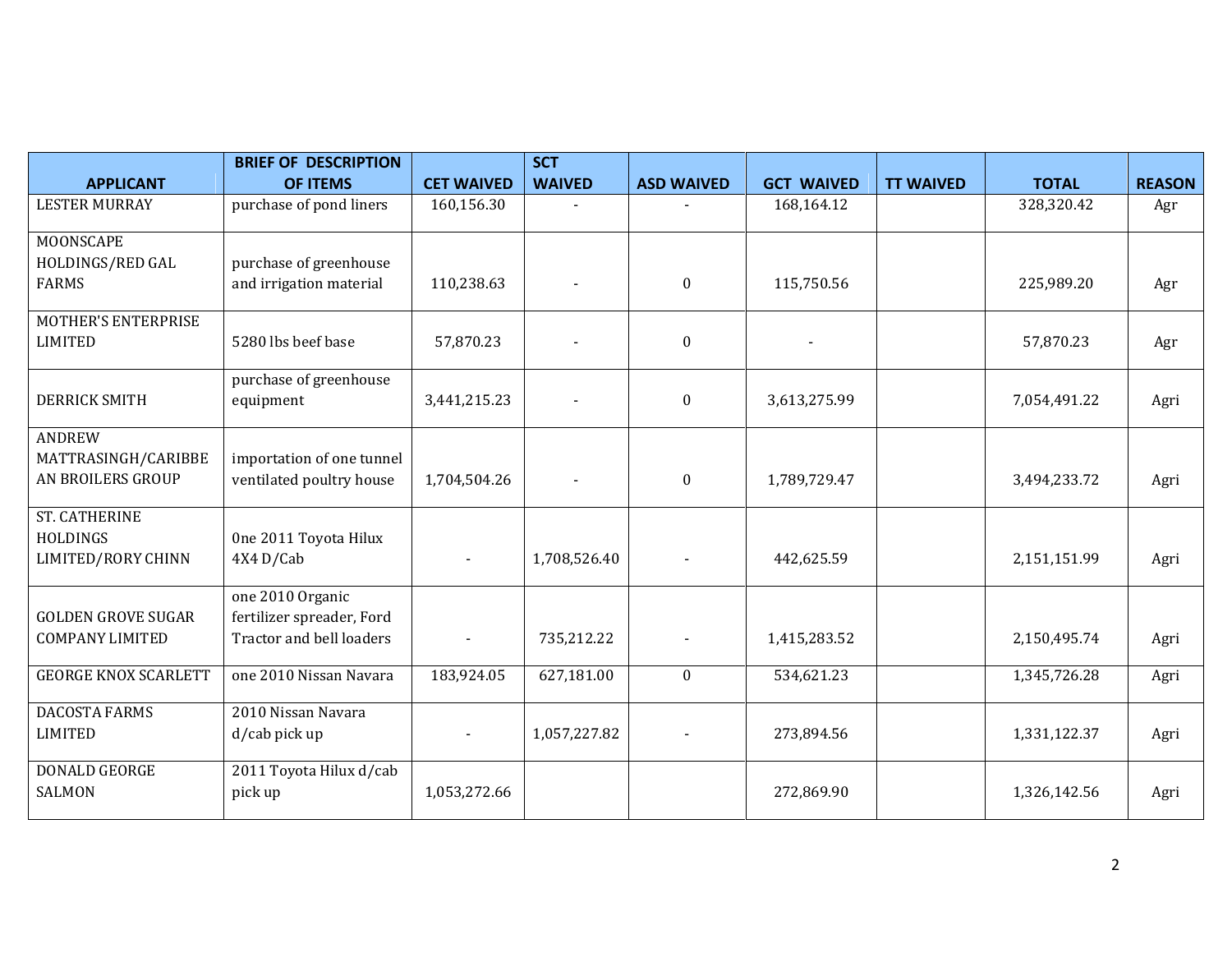|                                               | <b>BRIEF OF</b><br><b>DESCRIPTION OF</b>                                             |                          | <b>SCT</b>    |                   |                          |                  |              |               |
|-----------------------------------------------|--------------------------------------------------------------------------------------|--------------------------|---------------|-------------------|--------------------------|------------------|--------------|---------------|
| <b>APPLICANT</b>                              | <b>ITEMS</b>                                                                         | <b>CET WAIVED</b>        | <b>WAIVED</b> | <b>ASD WAIVED</b> | <b>GCT WAIVED</b>        | <b>TT WAIVED</b> | <b>TOTAL</b> | <b>REASON</b> |
| <b>HAMILTON SMOKE</b><br><b>HOUSE LIMITED</b> | $12,500$ kg of pork<br>trimmings                                                     | 101,139.23               |               | 788,881.91        |                          |                  | 890,021.13   | Agri          |
| <b>EVERGLADES FARMS</b><br><b>LTD</b>         | purchase of equipment<br>(3 sets)                                                    | $\overline{\phantom{a}}$ |               |                   | 717,820.21               |                  | 717,820.21   | Agri          |
| <b>CHAS E. RAMSON</b>                         | 3000 kg veal beaf chops,<br>3000 kg philly beef<br>steak<br>and 3000 kg beef sirloin | 455,447.25               |               | $\boldsymbol{0}$  |                          |                  | 455,447.25   | Agri          |
| COPPERWOOD<br>LIMITED                         | purchase of 27000 kg of<br>pork trimming, purchase<br>of corrugated boxes            | 440,802.44               |               |                   |                          |                  | 440,802.44   | Agri          |
| <b>DENNIS FRENCH</b>                          | purchase of tractor parts                                                            | 94,176.23                |               |                   | 98,885.04                |                  | 193,061.27   | Agri          |
| ST. JAGO FARM<br><b>SUPPLIES LIMITED</b>      | procurement of kidney<br>beans                                                       | 24,815.30                |               | 31,267.28         | $\overline{\phantom{a}}$ |                  | 56,082.58    | Agri          |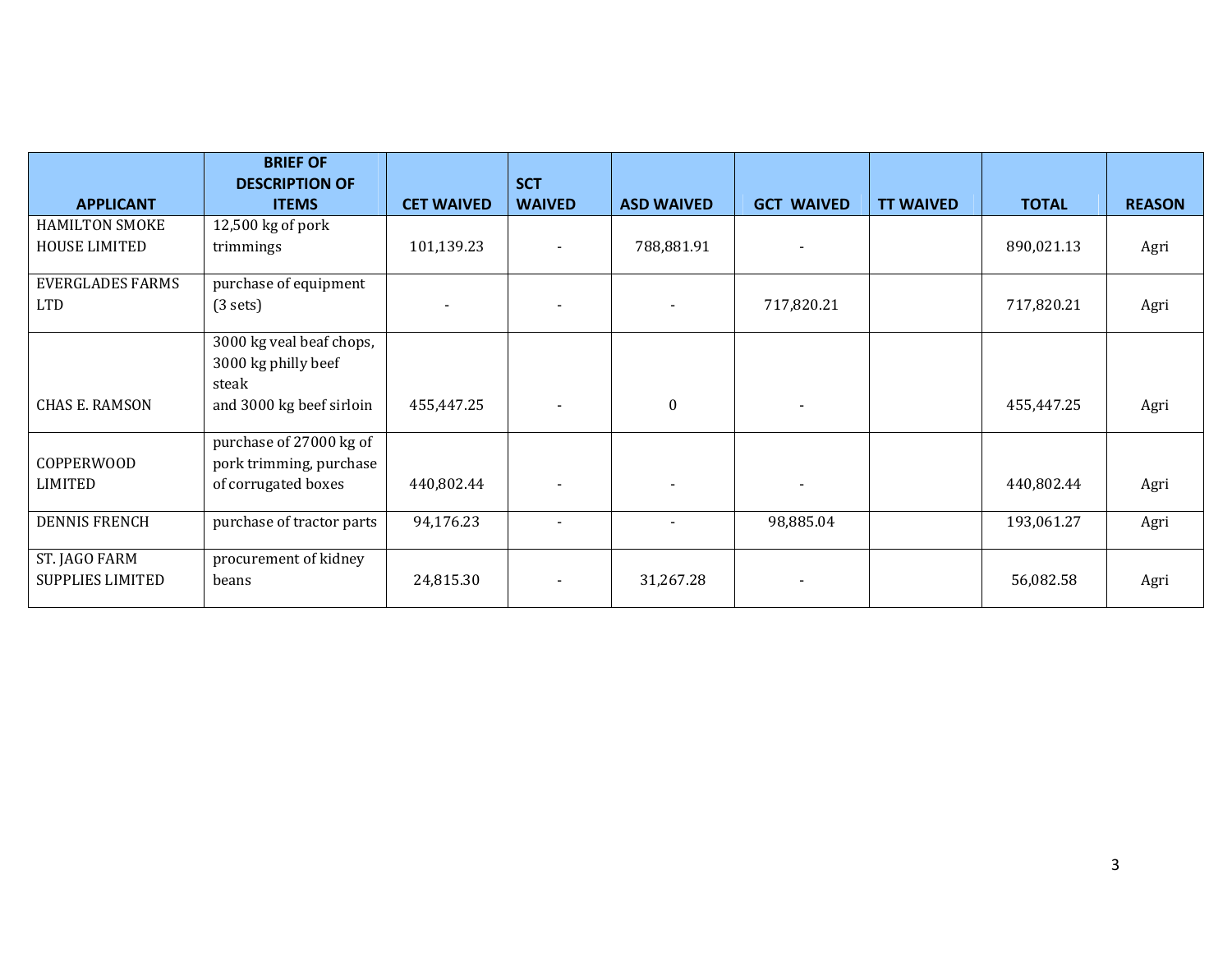|                                                   | <b>BRIEF OF</b><br><b>DESCRIPTION OF</b>                                                                                                                                                                                              | <b>CET</b>     | <b>SCT</b>    | <b>ASD</b>       | <b>GCT</b>     | <b>TT</b>     |                |               |
|---------------------------------------------------|---------------------------------------------------------------------------------------------------------------------------------------------------------------------------------------------------------------------------------------|----------------|---------------|------------------|----------------|---------------|----------------|---------------|
| <b>APPLICANT</b>                                  | <b>ITEMS</b>                                                                                                                                                                                                                          | <b>WAIVED</b>  | <b>WAIVED</b> | <b>WAIVED</b>    | <b>WAIVED</b>  | <b>WAIVED</b> | <b>TOTAL</b>   | <b>REASON</b> |
|                                                   | 11 40ft containers<br>containing vitamins,<br>furniture,<br>clothing, shoes,<br>mattresses and frames<br>etc., 4 40ft containers<br>containing clothing,<br>furniture, 5 40ft, 1 45ft<br>and 120ft containers<br>containing, assorted |                |               |                  |                |               |                |               |
|                                                   | furniture, clothing,<br>shoes, school supplies,<br>household items, craft<br>supplies etc.,                                                                                                                                           |                |               |                  |                |               |                |               |
| <b>FOOD FOR THE POOR</b>                          |                                                                                                                                                                                                                                       | 289,353,393.72 | 1,054,312.23  | $\blacksquare$   | 305,081,893.71 |               | 595,489,599.66 | Char          |
| <b>CHURCH OF JESUS</b><br><b>CHRIST OF LATTER</b> | one 2010 Toyota Hiace,<br>7 2011 Mitsubishi L200,<br>one 2011 Mitsubishi<br>Lancer 1500cc, one<br>2010<br>Mitsubishi Pajero<br>Wagon and one 2011<br>Mitsubishi                                                                       |                |               |                  |                |               |                |               |
| <b>DAY SAINTS</b>                                 | <b>L200 GL</b>                                                                                                                                                                                                                        |                | 4,871,040.67  |                  |                |               | 4,871,040.67   | Char          |
| THE SALVATION ARMY                                | one 2005 Toyota Hiace<br>minivan                                                                                                                                                                                                      |                | 599,434.10    | $\boldsymbol{0}$ |                |               | 599,434.10     | Char          |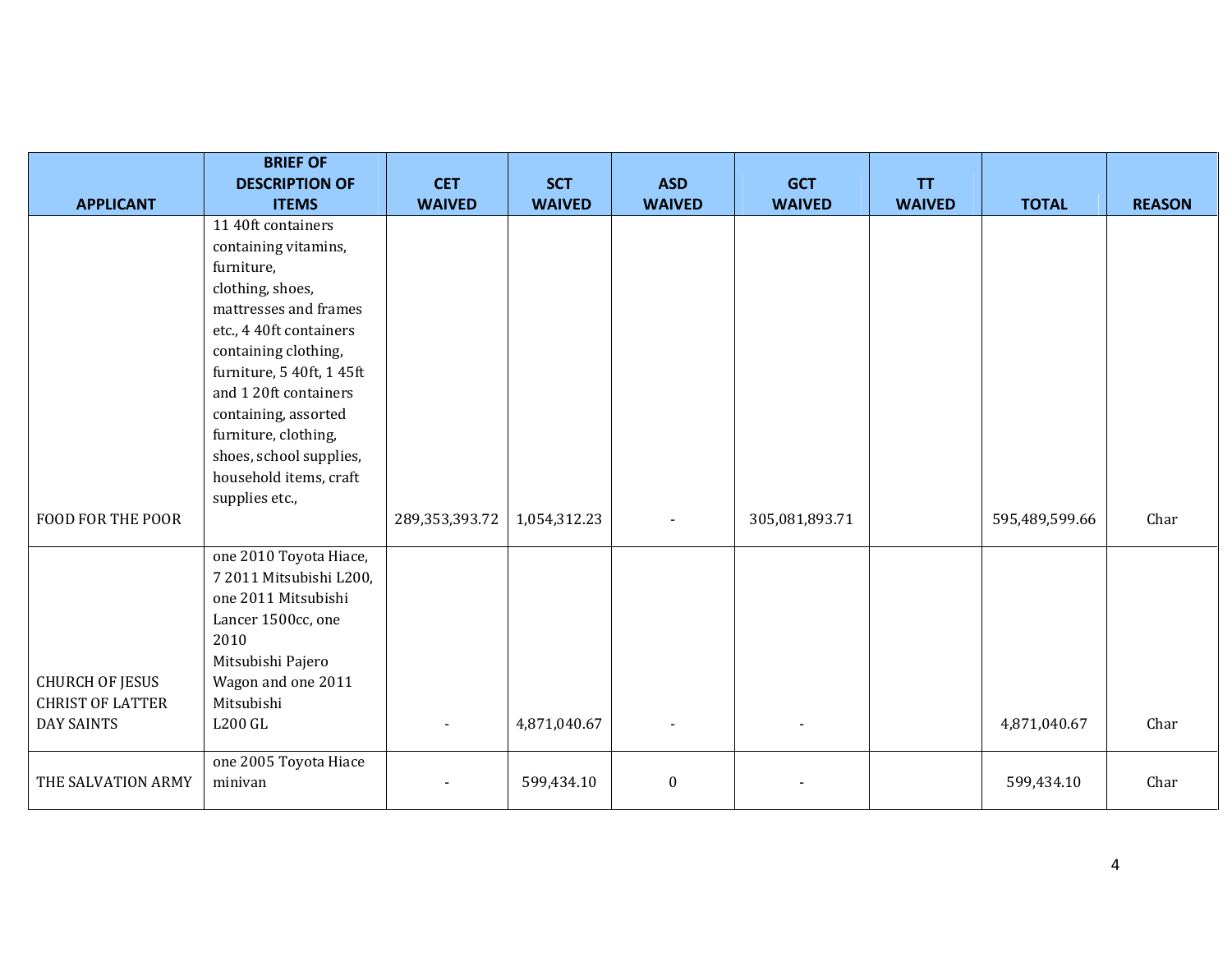|                         | <b>BRIEF OF DESCRIPTION</b>                         | <b>CET</b>    | <b>SCT</b>    | <b>ASD</b>    | <b>GCT</b>    | <b>TT</b>     |              |               |
|-------------------------|-----------------------------------------------------|---------------|---------------|---------------|---------------|---------------|--------------|---------------|
| <b>APPLICANT</b>        | <b>OF ITEMS</b>                                     | <b>WAIVED</b> | <b>WAIVED</b> | <b>WAIVED</b> | <b>WAIVED</b> | <b>WAIVED</b> | <b>TOTAL</b> | <b>REASON</b> |
| RAHPA DIALYSIS          |                                                     |               |               |               |               |               |              |               |
| CENTRE/DR.              | purchase of dialysis                                |               |               |               |               |               |              |               |
| <b>CURTIS YEATES</b>    | supplies                                            | 270,900.71    |               |               | 284,445.75    |               | 555,346.46   | Char          |
| <b>GRACE BAPTIST</b>    |                                                     |               |               |               |               |               |              |               |
| <b>CHURCH</b>           | purchase of musical items                           | 149,010.37    |               |               | 156,460.88    |               | 305,471.25   | Char          |
| SWALLOWFIELD            | donation of 24 used                                 |               |               |               |               |               |              |               |
| <b>CHAPEL</b>           | desktop                                             |               |               |               | 215,434.80    |               | 215,434.80   | Char          |
|                         | donation of one container                           |               |               |               |               |               |              |               |
| THE CARIBBEAN           | containing food, clothing,                          |               |               |               |               |               |              |               |
| <b>CHRISTIAN CENTRE</b> | shoes, health kits, sewing                          |               |               |               |               |               |              |               |
| FOR THE DEAF            | kits, school furniture etc.                         | 90,682.98     |               |               | 95,217.13     |               | 185,900.11   | Char          |
|                         | donation of ink cartridges,                         |               |               |               |               |               |              |               |
|                         | DVD, CD, DVD storage                                |               |               |               |               |               |              |               |
|                         | cases etc.; donation of two                         |               |               |               |               |               |              |               |
|                         | barrels and one box                                 |               |               |               |               |               |              |               |
|                         | containing used                                     |               |               |               |               |               |              |               |
|                         | clothing and toiletries,                            |               |               |               |               |               |              |               |
|                         | donation of medicines                               |               |               |               |               |               |              |               |
| MISSIONARIES OF         | and medical supplies,<br>donation of one used ultra |               |               |               |               |               |              |               |
| THE POOR                | sound system                                        | 83,381.33     |               |               | 95,037.77     |               | 178,419.11   | Char          |
|                         |                                                     |               |               |               |               |               |              |               |
|                         | donation of 10 barrels                              |               |               |               |               |               |              |               |
|                         | containing clothing,                                |               |               |               |               |               |              |               |
|                         | diapers,                                            |               |               |               |               |               |              |               |
| PETERS FIELD            | school supplies toys,                               |               |               |               |               |               |              |               |
| <b>BAPTIST CHURCH</b>   | books and toiletries                                | 85,530.00     |               |               | 89,806.50     |               | 175,336.50   | Char          |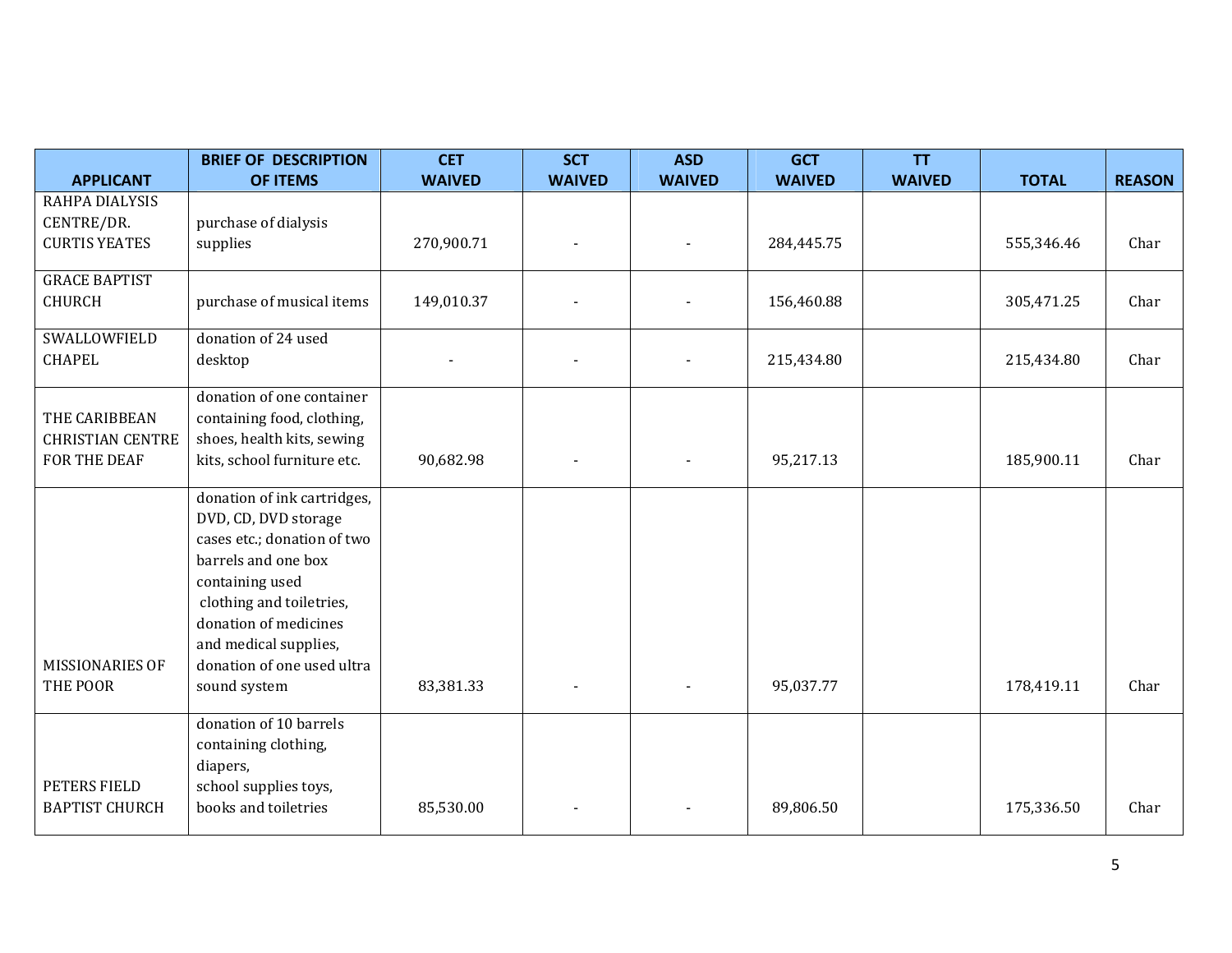|                                      | <b>BRIEF OF DESCRIPTION</b>      | <b>CET</b>    | <b>SCT</b>     | <b>ASD</b>       | <b>GCT</b>    | <b>TT</b>     |              |               |
|--------------------------------------|----------------------------------|---------------|----------------|------------------|---------------|---------------|--------------|---------------|
| <b>APPLICANT</b>                     | <b>OF ITEMS</b>                  | <b>WAIVED</b> | <b>WAIVED</b>  | <b>WAIVED</b>    | <b>WAIVED</b> | <b>WAIVED</b> | <b>TOTAL</b> | <b>REASON</b> |
| <b>DANNY WILLIAMS</b>                |                                  |               |                |                  |               |               |              |               |
| <b>SCHOOL FOR THE</b>                | donation of one box and          |               |                |                  |               |               |              |               |
| DEAF/DR.                             | one skid containing              |               |                |                  |               |               |              |               |
| VANDELIN                             | clothing,                        |               |                |                  |               |               |              |               |
| <b>MCGOWAN</b>                       | food, shoes, pampers,            |               |                |                  |               |               |              |               |
| <b>ARSCOTT</b>                       | disposable bedding etc.          | 76,977.00     |                |                  | 80,825.85     |               | 157,802.85   | Char          |
|                                      | donation of 9 barrels and        |               |                |                  |               |               |              |               |
|                                      | one box containing used          |               |                |                  |               |               |              |               |
|                                      | clothes. Used shoes,             |               |                |                  |               |               |              |               |
|                                      | wheelchair, poty chair,          |               |                |                  |               |               |              |               |
| <b>HOPE WORSHIP</b><br><b>CENTRE</b> | walkers,<br>chairs and commode   | 51,294.00     |                |                  | 53,858.70     |               | 105,152.70   | Char          |
|                                      |                                  |               |                |                  |               |               |              |               |
|                                      | purchase of 500 hundred          |               |                |                  |               |               |              |               |
|                                      | white canes, five perkins        |               |                |                  |               |               |              |               |
| <b>JAMAICA SOCIETY</b>               | braillers, one vision tester     |               |                |                  |               |               |              |               |
| FOR THE BLIND                        | optec 5500p etc.                 | 35,798.49     |                | $\boldsymbol{0}$ | 68,912.10     |               | 104,710.59   | Char          |
| <b>JAMAICA CANCER</b>                |                                  |               |                |                  |               |               |              |               |
| <b>SOCIETY</b>                       | purchase of pink lapel pin       | 41,035.20     |                |                  | 43,086.96     |               | 84,122.16    | Char          |
| <b>KIWANIS CLUB OF</b>               | donation of toys and             |               |                |                  |               |               |              |               |
| MONTEGO BAY                          | books                            | 32,602.17     |                | $\boldsymbol{0}$ | 34,232.28     |               | 66,834.45    | Char          |
| <b>TEAMS FOR</b>                     | purchase of building             |               |                |                  |               |               |              |               |
| <b>MEDICAL MISSION</b>               | material                         |               | $\overline{a}$ |                  | 55,352.05     |               | 55,352.05    | Char          |
|                                      |                                  |               |                |                  |               |               |              |               |
|                                      | donation of 3 barrels            |               |                |                  |               |               |              |               |
| <b>CHRISTOPHER'S</b>                 | containing schools               |               |                |                  |               |               |              |               |
| <b>SCHOOL FOR THE</b><br><b>DEAF</b> | supplies,<br>books and projector | 26,196.91     |                |                  | 27,506.76     |               | 53,703.67    | Char          |
|                                      |                                  |               |                |                  |               |               |              |               |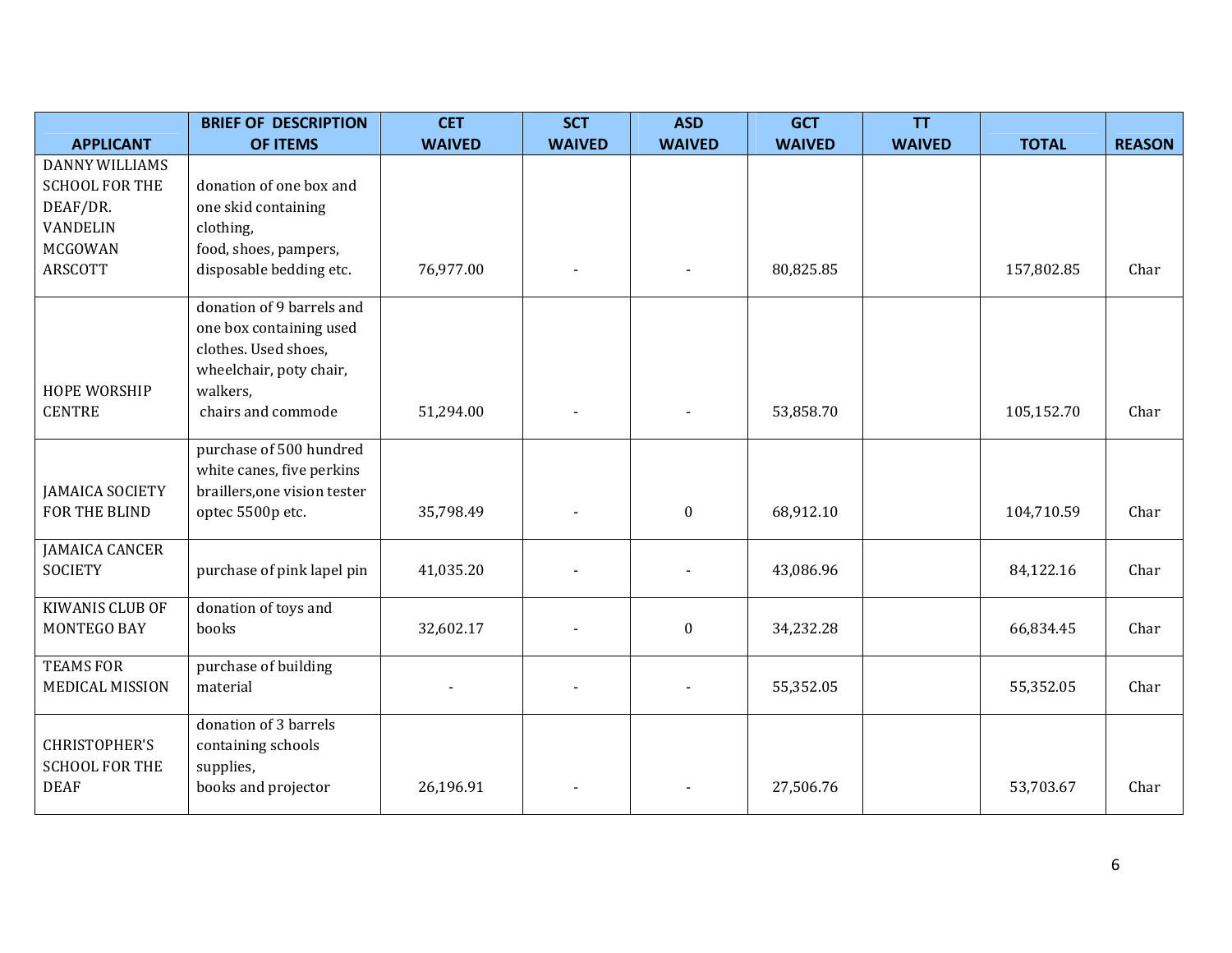|                          | <b>BRIEF OF DESCRIPTION</b>  | <b>CET</b>    | <b>SCT</b>               | <b>ASD</b>       | <b>GCT</b>    | <b>TT</b>     |              |               |
|--------------------------|------------------------------|---------------|--------------------------|------------------|---------------|---------------|--------------|---------------|
| <b>APPLICANT</b>         | <b>OF ITEMS</b>              | <b>WAIVED</b> | <b>WAIVED</b>            | <b>WAIVED</b>    | <b>WAIVED</b> | <b>WAIVED</b> | <b>TOTAL</b> | <b>REASON</b> |
|                          | donation of 7 barrels        |               |                          |                  |               |               |              |               |
|                          | containing school            |               |                          |                  |               |               |              |               |
|                          | supplies,                    |               |                          |                  |               |               |              |               |
| <b>ANGELS FROM</b>       | books, toiletries, clothing, |               |                          |                  |               |               |              |               |
| <b>HEAVEN</b>            | household items etc.         | 21,149.37     |                          | $\boldsymbol{0}$ | 22,206.84     |               | 43,356.21    | Char          |
|                          | donation of toys, candy,     |               |                          |                  |               |               |              |               |
| A DOOR OF HOPE           | books, clothes, toiletries   |               |                          |                  |               |               |              |               |
| <b>MINISTRIES</b>        | and school supplies          | 17,106.00     |                          |                  | 17,961.30     |               | 35,067.30    | Char          |
|                          | donation of one barrel       |               |                          |                  |               |               |              |               |
|                          | containing school            |               |                          |                  |               |               |              |               |
| ZION HILL BAPTIST        | supplies                     |               |                          |                  |               |               |              |               |
| <b>CHURCH</b>            | and school bags              | 17,098.00     |                          |                  | 17,952.90     |               | 35,050.90    | Char          |
| <b>NEGRIL AREA</b>       | donation of twenty pairs     |               |                          |                  |               |               |              |               |
| ENVIRONMENT              | of binoculars and 2 optic    |               |                          |                  |               |               |              |               |
| PROTECTION TRUST         | scope                        | 11,198.20     | $\overline{\phantom{a}}$ | $\boldsymbol{0}$ | 11,758.11     |               | 22,956.31    | Char          |
|                          | donation of one carton       |               |                          |                  |               |               |              |               |
|                          | box containing school        |               |                          |                  |               |               |              |               |
| MURIEL COLE              | supplies, books,             |               |                          |                  |               |               |              |               |
| FOUNDATION/WEST          | nebulizers, stimulators,     |               |                          |                  |               |               |              |               |
| <b>PORTLAND</b>          | glucose machines and         |               |                          |                  |               |               |              |               |
| CONSTITUENCY             | hygienic supplies.           | 10,341.60     | $\blacksquare$           | $\boldsymbol{0}$ | 10,858.68     |               | 21,200.28    | Char          |
| <b>SHARING IS CARING</b> | donation of educational      |               |                          |                  |               |               |              |               |
| <b>FOUNDATION</b>        | toys                         | 8,553.00      | $\overline{\phantom{a}}$ | $\boldsymbol{0}$ | 8,980.65      |               | 17,533.65    | Char          |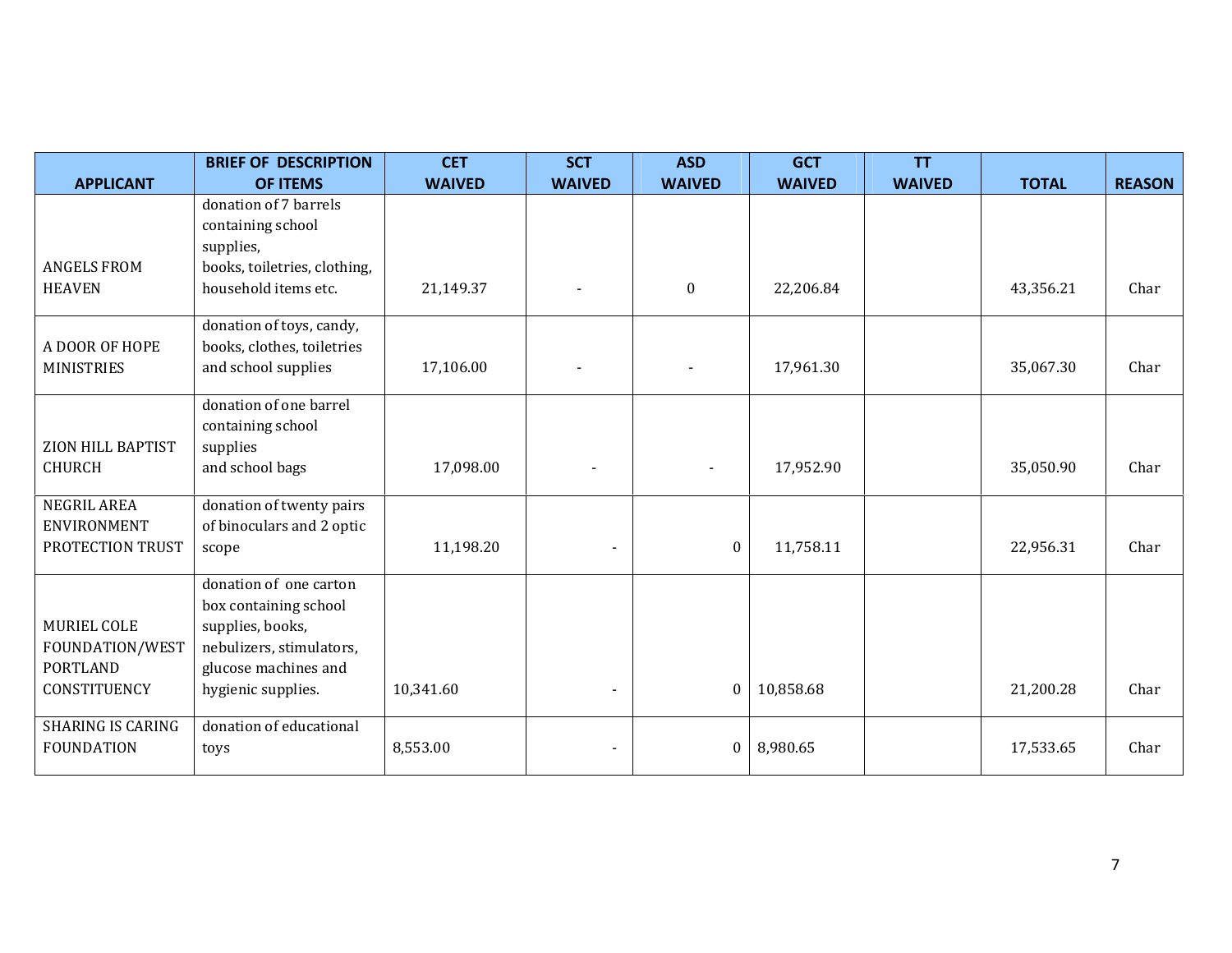|                                       | <b>BRIEF OF DESCRIPTION</b>                                               | <b>CET</b>    | <b>SCT</b>    | <b>ASD</b>               | <b>GCT</b>               | <b>TT</b>     |              |               |
|---------------------------------------|---------------------------------------------------------------------------|---------------|---------------|--------------------------|--------------------------|---------------|--------------|---------------|
| <b>APPLICANT</b>                      | <b>OF ITEMS</b>                                                           | <b>WAIVED</b> | <b>WAIVED</b> | <b>WAIVED</b>            | <b>WAIVED</b>            | <b>WAIVED</b> | <b>TOTAL</b> | <b>REASON</b> |
|                                       | donation of 3 barrels<br>containing food, clothing,                       |               |               |                          |                          |               |              |               |
|                                       | shoes<br>school supplies, sewing                                          |               |               |                          |                          |               |              |               |
| <b>COURTNEY COOKE</b>                 | machine, books etc.                                                       | 6,845.60      |               | $\blacksquare$           | 7,187.88                 |               | 14,033.48    | Char          |
|                                       | donation of 200 stuffed<br>animals; 23 boxes<br>containing used clothing, |               |               |                          |                          |               |              |               |
| ROTARY CLUB OF<br>NEGRIL              | used shoes, toys<br>and school supplies                                   | 6,839.20      |               | $\mathbf{0}$             | 7,181.16                 |               | 14,020.36    | Char          |
| <b>SOS CHILDREN</b><br><b>VILLAGE</b> | donation of one suitcase<br>containing educational<br>toys                | 1,709.80      |               | $\blacksquare$           | 1,795.29                 |               | 3,505.09     | Char          |
| ST. JOHN                              |                                                                           |               |               |                          |                          |               |              |               |
| <b>NATIONAL</b><br><b>COUNCIL FOR</b> |                                                                           |               |               |                          |                          |               |              |               |
| JAMAICA                               | one 2007 Nissan Caravan                                                   |               |               | $\blacksquare$           | $\overline{\phantom{a}}$ |               | 0.00         | Char          |
| WIGTON<br>WINDFARM                    | purchase of one capacitor<br>bank system                                  | 2,454,876.39  |               | $\overline{\phantom{a}}$ | 2,577,620.21             |               | 5,032,496.60 | Govt/Con      |
|                                       | one 2010 power curber<br>PC150 and one 2008<br>manitou telescopic         |               |               |                          |                          |               |              |               |
|                                       | forklift, 2800 tons of<br>cement, procurement of                          |               |               |                          |                          |               |              |               |
|                                       | four boomlift and four<br>scissor lift, procurement                       |               |               |                          |                          |               |              |               |
| E. PIHL AND SONS                      | of 480 pails of lubricants                                                | 2,378,855.16  |               | $\blacksquare$           | $\blacksquare$           |               | 2,378,855.16 | Govt/Con      |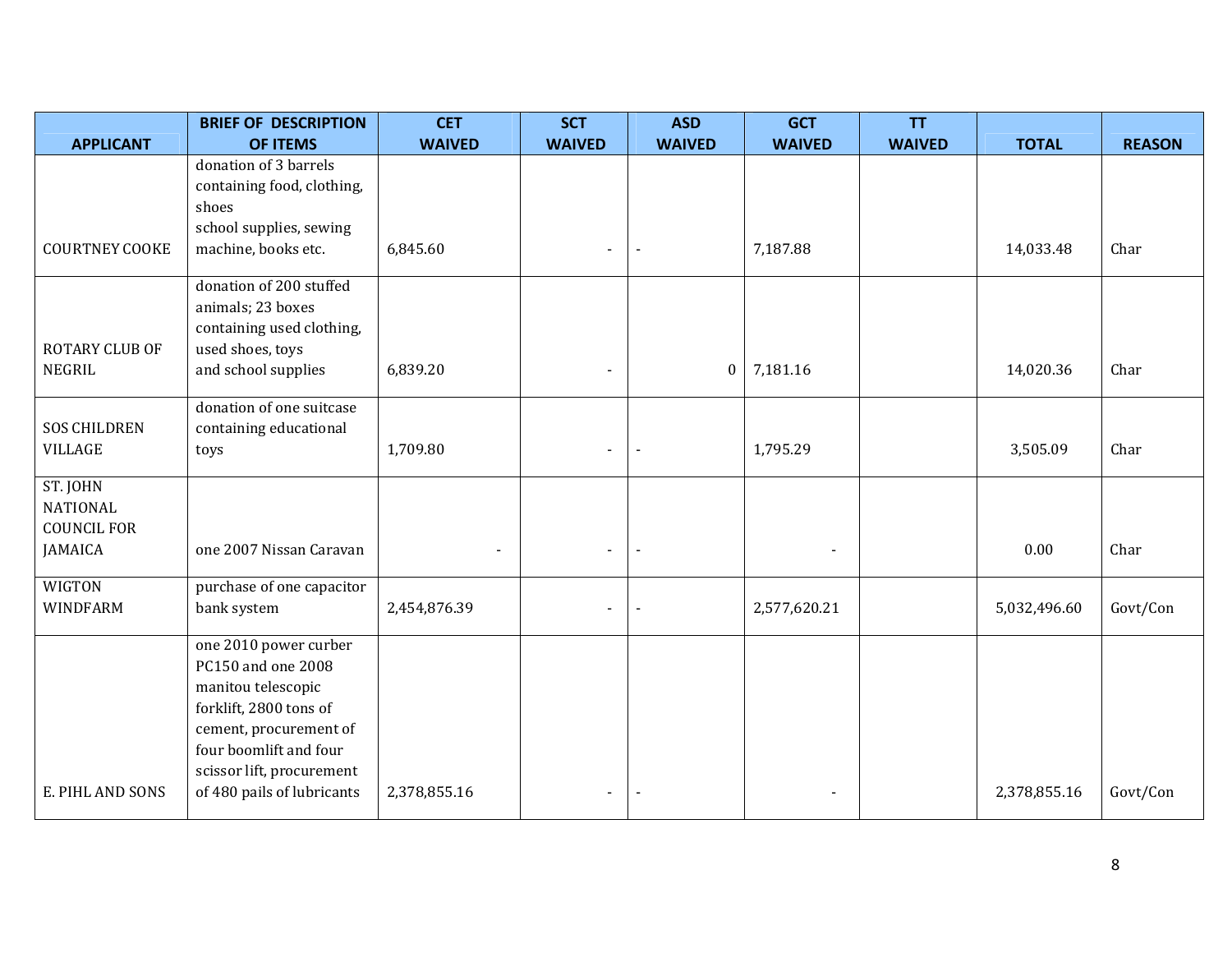|                              | <b>BRIEF OF</b><br><b>DESCRIPTION OF</b> | <b>CET</b>    |                   | <b>ASD</b>               |                   | <b>TT</b>     |              |               |
|------------------------------|------------------------------------------|---------------|-------------------|--------------------------|-------------------|---------------|--------------|---------------|
| <b>APPLICANT</b>             | <b>ITEMS</b>                             | <b>WAIVED</b> | <b>SCT WAIVED</b> | <b>WAIVED</b>            | <b>GCT WAIVED</b> | <b>WAIVED</b> | <b>TOTAL</b> | <b>REASON</b> |
|                              | purchase of conical                      |               |                   |                          |                   |               |              |               |
|                              | pipe joints; purchase                    |               |                   |                          |                   |               |              |               |
|                              | of one lot lifting                       |               |                   |                          |                   |               |              |               |
|                              | equipment;                               |               |                   |                          |                   |               |              |               |
| <b>KIER</b>                  | procurement of steel                     |               |                   |                          |                   |               |              |               |
| <b>CONSTRUCTION</b>          | tube and pipe c9                         |               |                   |                          |                   |               |              |               |
| <b>LIMITED</b>               | corner section                           | 202,879.07    |                   | $\overline{\phantom{a}}$ | 745,580.58        |               | 948,459.65   | Govt/Con      |
|                              |                                          |               |                   |                          |                   |               |              |               |
| <b>JAMAICA CUSTOMS</b>       | purchase of                              | 3,800,209.57  |                   | $\boldsymbol{0}$         | 3,990,220.04      |               | 7,790,429.61 | Govt/Inst     |
| <b>DEPARTMENT</b>            | equipment, material,                     |               |                   |                          |                   |               |              |               |
|                              | training and services                    |               |                   |                          |                   |               |              |               |
| MINISTRY OF<br><b>HEALTH</b> | procurement of male                      |               |                   |                          |                   |               | 6,299,326.69 | Govt/Inst     |
|                              | condoms, CD4 testing<br>reagents and     | 1,347,449.56  |                   |                          | 4,951,877.13      |               |              |               |
|                              | supplies                                 |               |                   |                          |                   |               |              |               |
| <b>WOLMERS BOY'S</b>         | donation of 108 trach                    |               |                   |                          |                   |               | 288,972.95   | Govt/Inst     |
| <b>SCHOOL</b>                | shoes, 92 short tights                   | 140,962.41    |                   |                          | 148,010.54        |               |              |               |
|                              | and 97                                   |               |                   |                          |                   |               |              |               |
|                              | t-shirts                                 |               |                   |                          |                   |               |              |               |
| <b>JAMAICA COLLEGE</b>       | donation of 92 short                     |               |                   | $\blacksquare$           |                   |               | 261,837.80   | Govt/Inst     |
|                              | tights, 94 t-shirts and                  | 127,725.76    |                   |                          | 134,112.05        |               |              |               |
|                              | 106 pairs<br>track shoes                 |               |                   |                          |                   |               |              |               |
| HOLMWOOD                     | donation of apparel                      |               |                   |                          |                   |               | 131,505.88   | Govt/Inst     |
| <b>TECHNICAL HIGH</b>        |                                          | 122,528.82    |                   |                          | 8,977.06          |               |              |               |
| <b>SCHOOL</b>                |                                          |               |                   |                          |                   |               |              |               |
| <b>ARDENNE HIGH</b>          | donation of sports                       |               |                   |                          |                   |               | 110,646.29   | Govt/Inst     |
| SCHOOL                       | good                                     | 110,646.29    |                   |                          |                   |               |              |               |
| ENVIRONMENTAL                | 2010 Honda CGR125                        |               |                   | $\blacksquare$           |                   |               | 100,536.79   | Govt/Inst     |
| <b>FOUNDATION OF</b>         | Storm Motocycle                          | 62,348.40     |                   |                          | 38,188.39         |               |              |               |
| <b>JAMAICA</b>               |                                          |               |                   |                          |                   |               |              |               |
| MICO UNIVERSITY              | donation of 47 pairs                     |               |                   |                          |                   |               | 67,952.43    | Govt/Inst     |
| COLLEGE                      | of running shoes                         | 33,147.53     |                   |                          | 34,804.90         |               |              |               |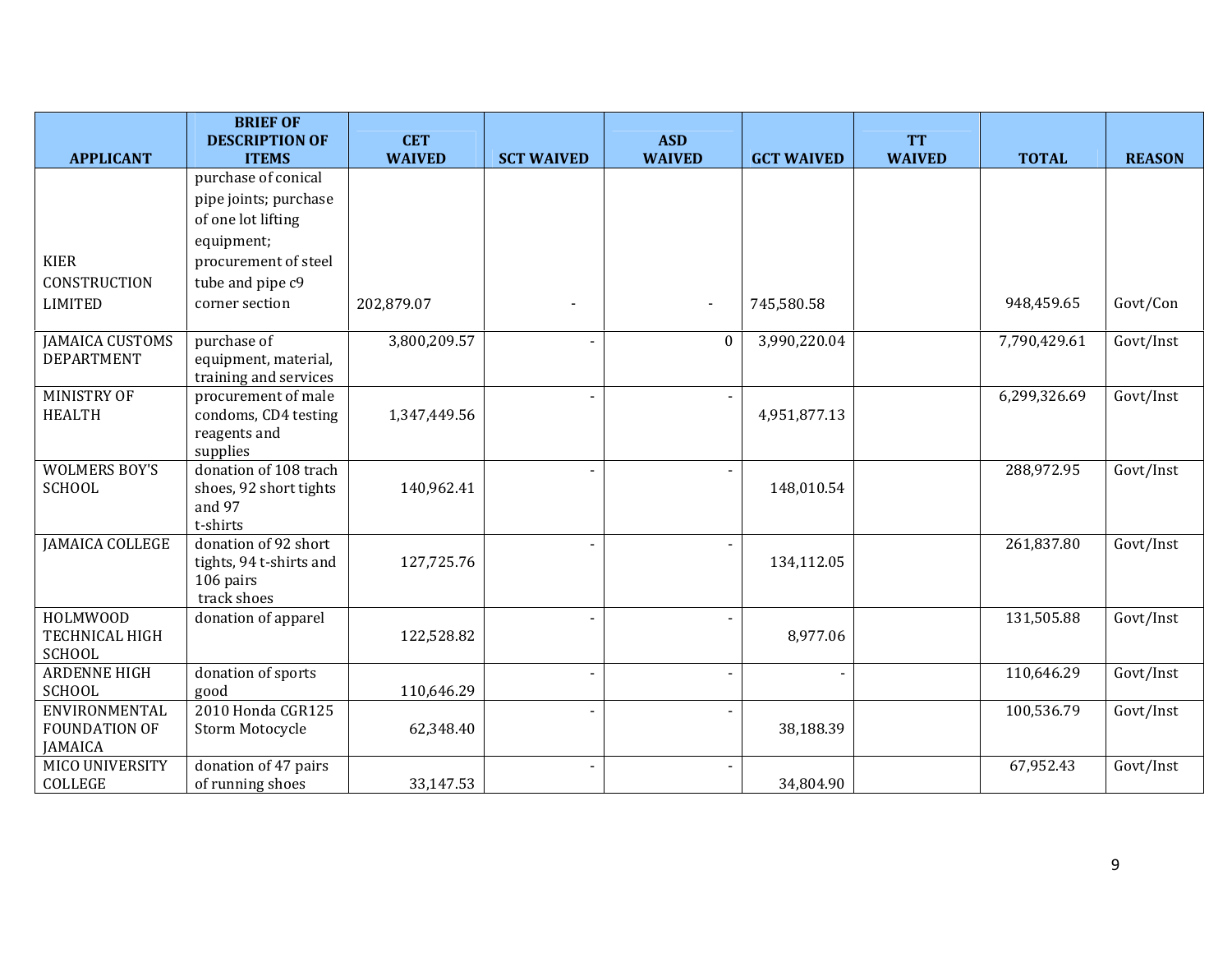|                                                                               | <b>BRIEF OF</b><br><b>DESCRIPTION OF</b>                                                                                                                                                                                                                 | <b>CET</b>    |                   | <b>ASD</b>    |                   | <b>TT</b>     |              |               |
|-------------------------------------------------------------------------------|----------------------------------------------------------------------------------------------------------------------------------------------------------------------------------------------------------------------------------------------------------|---------------|-------------------|---------------|-------------------|---------------|--------------|---------------|
| <b>APPLICANT</b>                                                              | <b>ITEMS</b>                                                                                                                                                                                                                                             | <b>WAIVED</b> | <b>SCT WAIVED</b> | <b>WAIVED</b> | <b>GCT WAIVED</b> | <b>WAIVED</b> | <b>TOTAL</b> | <b>REASON</b> |
| <b>MINISTRY OF</b><br><b>EDUCATION</b>                                        | donation of books,<br>school supplies,<br>computers,<br>monitors, dental<br>supplies and clothing                                                                                                                                                        | 14,300.62     |                   |               | 52,554.76         |               | 66,855.38    | Govt/Inst     |
| ST. JAGO HIGH<br><b>SCHOOL</b>                                                | donation of sweat<br>suits massagers, t-<br>shirts,<br>stationery, water<br>cooler (igloo) air<br>purifier, shoes etc.,<br>donation of 200 pairs<br>of running shoes, 83<br>short tights<br>and 106 hot<br>pants,110 slogan t-<br>shirts and 94 t-shirts | 19,564.19     |                   |               | 20,542.40         |               | 40,106.59    | Govt/Inst     |
| <b>JAMAICA</b><br><b>ASSOCIATION OF</b><br>PUBLIC HEALTH<br><b>INSPECTORS</b> | purchase of 100<br>dolphin briefcases                                                                                                                                                                                                                    |               |                   |               | 28,705.95         |               | 28,705.95    | Govt/Inst     |
| <b>CLAN CARTHY</b><br>PRIMARY SCHOOL                                          | donation of school<br>supplies, 100 soccer<br>balls, 200<br>cones and first aid<br>supplies                                                                                                                                                              | 13,694.93     |                   |               | 14,379.68         |               | 28,074.62    | Govt/Inst     |
| JAMAICA<br>PROTECTED AREAS<br><b>TRUST</b>                                    | insurance of a motor<br>vehicle                                                                                                                                                                                                                          |               |                   |               | 13,923.00         |               | 13,923.00    | Govt/Inst     |
| <b>ST. ANNE'S</b><br>PRIMARY SCHOOL                                           | donation of school<br>supplies, books,<br>shoes and<br>educational toys                                                                                                                                                                                  | 5,131.80      |                   |               | 5,388.39          |               | 10,520.19    | Govt/Inst     |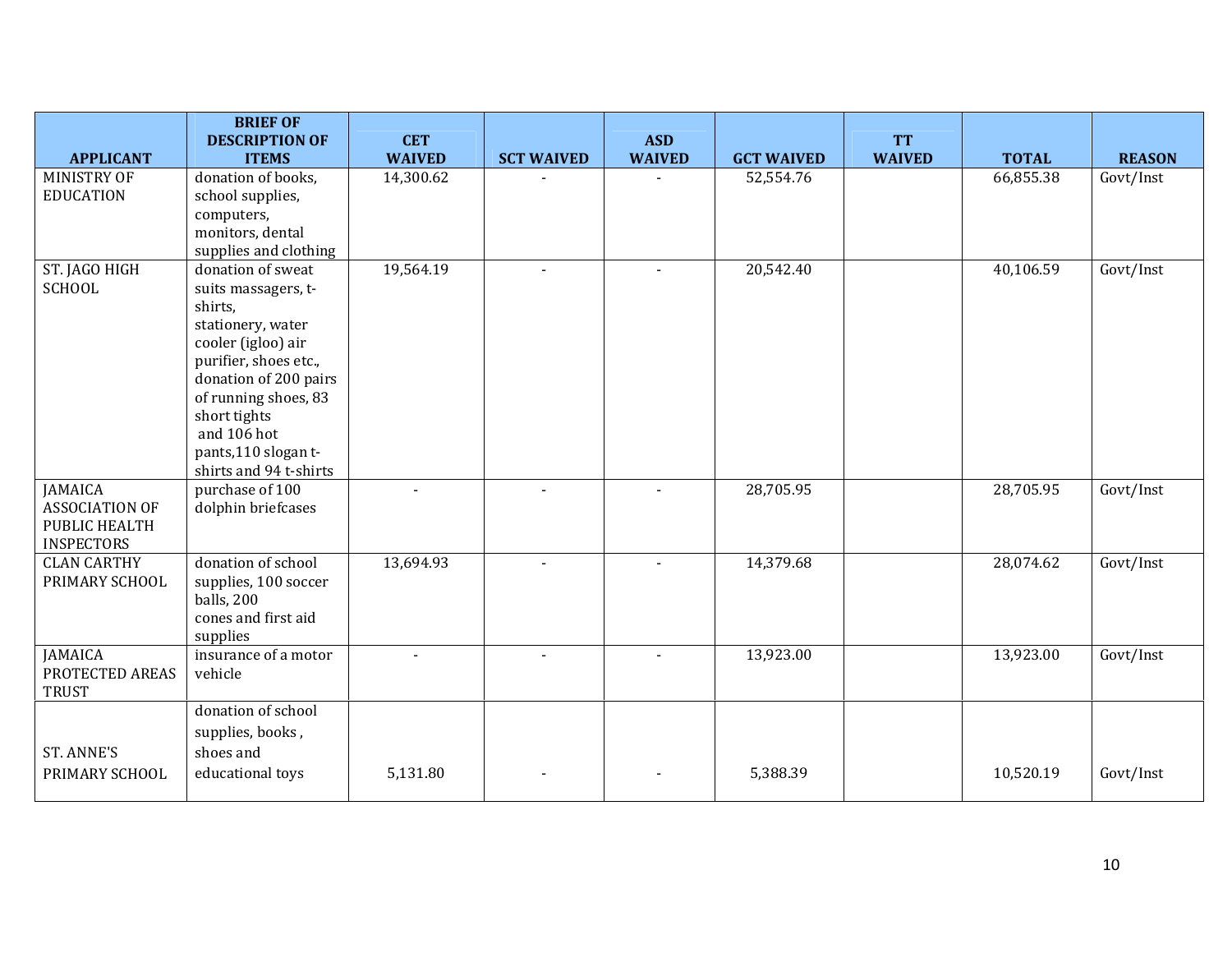|                                                                             | <b>BRIEF OF</b><br><b>DESCRIPTION OF</b>                                                                 | <b>CET</b>    |                          | <b>ASD</b>     |                   | <b>TT</b>     |              |               |
|-----------------------------------------------------------------------------|----------------------------------------------------------------------------------------------------------|---------------|--------------------------|----------------|-------------------|---------------|--------------|---------------|
| <b>APPLICANT</b>                                                            | <b>ITEMS</b>                                                                                             | <b>WAIVED</b> | <b>SCT WAIVED</b>        | <b>WAIVED</b>  | <b>GCT WAIVED</b> | <b>WAIVED</b> | <b>TOTAL</b> | <b>REASON</b> |
| PIGSAH PRIMARY<br><b>SCHOOL</b>                                             | donation of one<br>barrel containing<br>school supplies<br>and personal hygiene<br>items                 | 4,305.50      |                          |                | 4,520.78          |               | 8,826.28     | Govt/Inst     |
| ST. JOSEPH'S HIGH<br><b>SCHOOL</b>                                          | donation of two<br>barrels containing<br>books, sheets,<br>school supplies, and<br>shoes                 | 3,987.56      |                          | $\blacksquare$ | 4,186.94          |               | 8,174.50     | Govt/Inst     |
| MINISTRY OF<br>YOUTH, SPORTS<br>AND CULTURE<br>(RACERS TRACK<br>CLUB)       | purchase of<br>equipment and gears                                                                       | 791.52        | $\overline{\phantom{a}}$ | $\blacksquare$ | 2,908.85          |               | 3,700.37     | Govt/Inst     |
| <b>TOTAL</b><br><b>WATERSPORTS</b>                                          | purchase of<br>regulators, life<br>jackets, scuba tanks,<br>wet suits,<br>fins/flipper, snorkels<br>etc. | 536,494.46    | $\blacksquare$           | $\blacksquare$ | 563,319.19        |               | 1,099,813.65 | <b>JTB</b>    |
| RAPSODY TOURS,<br><b>CRUISES &amp;</b><br><b>CHARTERS</b><br><b>LIMITED</b> | purchase of two<br>yanmar marine<br>engine with<br>transmission                                          | 383,516.52    | $\blacksquare$           | $\blacksquare$ | 402,692.35        |               | 786,208.87   | <b>JTB</b>    |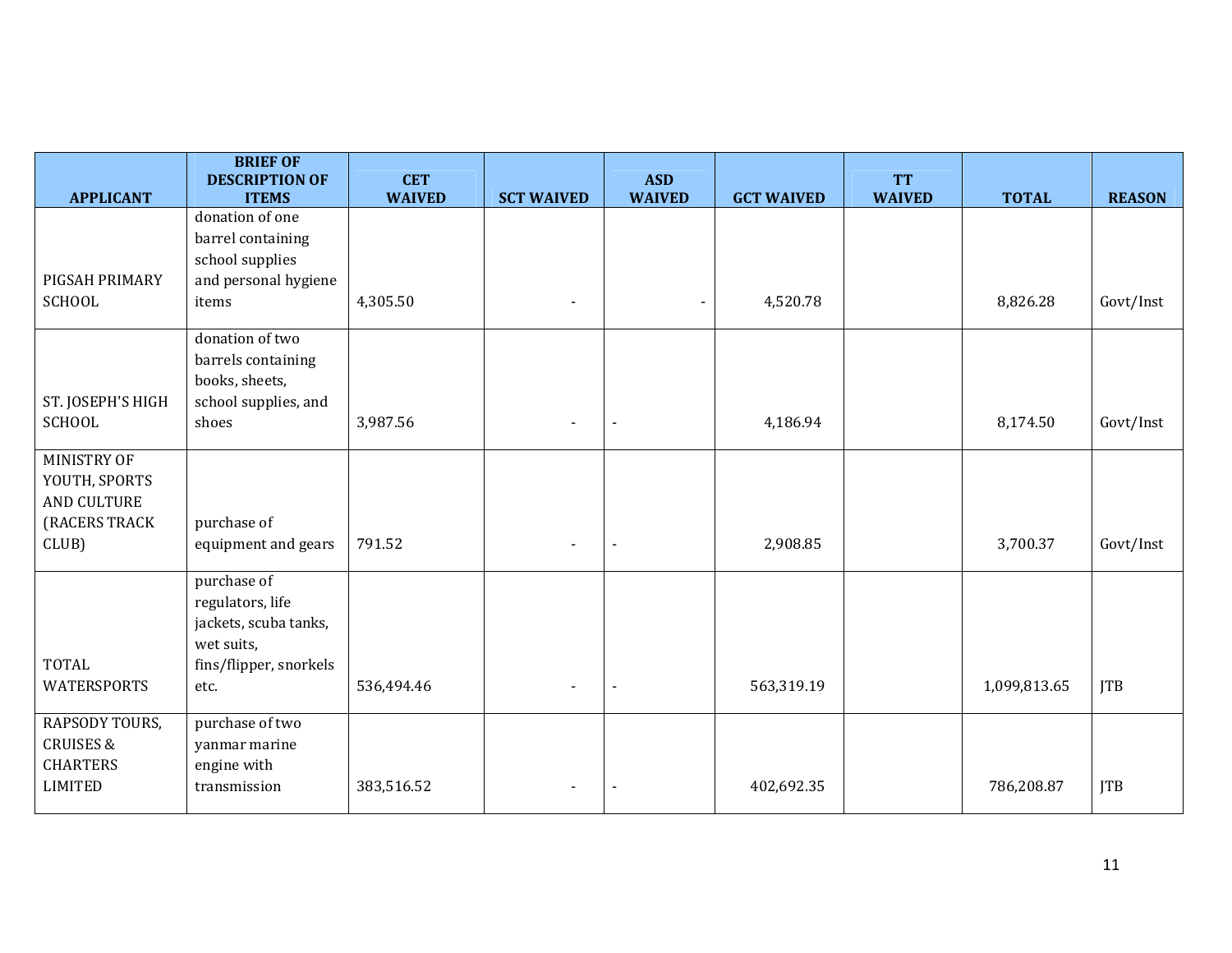|                                                                     | <b>BRIEF OF</b><br><b>DESCRIPTION OF</b>                              | <b>CET</b>     |                   | <b>ASD</b>               |                   | <b>TT</b>     |              |               |
|---------------------------------------------------------------------|-----------------------------------------------------------------------|----------------|-------------------|--------------------------|-------------------|---------------|--------------|---------------|
| <b>APPLICANT</b>                                                    | <b>ITEMS</b>                                                          | <b>WAIVED</b>  | <b>SCT WAIVED</b> | <b>WAIVED</b>            | <b>GCT WAIVED</b> | <b>WAIVED</b> | <b>TOTAL</b> | <b>REASON</b> |
| YS FALLS (SUNCOAST                                                  | purchase of one<br>massy ferguson MF<br>42752 wheel drive             |                |                   |                          |                   |               |              |               |
| <b>INVESTMENTS LIMITED</b>                                          | tractor                                                               | $\sim$         | 234,201.98        | $\blacksquare$           | 450,838.81        |               | 685,040.79   | <b>JTB</b>    |
| <b>JOSEPH RAMCHARAN</b>                                             | 2004 Toyota Coaster<br>28 seater                                      | $\blacksquare$ |                   |                          | 477,247.93        |               | 477,247.93   | <b>ITB</b>    |
| <b>ANDREW</b><br>WHITTINGHAM                                        | one 2003 29 seater<br>Toyota Coaster                                  | $\blacksquare$ | $\blacksquare$    | $\blacksquare$           | 414,404.38        |               | 414,404.38   | <b>ITB</b>    |
| <b>HARRY HARVEY</b>                                                 | one 2006 Toyota<br>Hiace 15 seater                                    | $\blacksquare$ | 321,190.20        | $\overline{\phantom{a}}$ |                   |               | 321,190.20   | <b>JTB</b>    |
| <b>PRINCESS</b><br>EDMUNDSON-                                       | 2011 Toyota Hiace                                                     |                |                   |                          |                   |               |              |               |
| <b>CRAWFORD</b>                                                     | 16 seater                                                             |                | 266,068.79        | $\blacksquare$           |                   |               | 266,068.79   | <b>JTB</b>    |
| <b>LEROY WAUCHOPE</b>                                               | 2010 Toyota Hiace<br>16 seater                                        |                | 265,311.07        |                          |                   |               | 265,311.07   | <b>JTB</b>    |
| <b>CANADIAN TRAVEL</b><br><b>INDUSTRY GOLF</b><br>TOURNAMENT/BAXTER | promotional items-<br>golf shirts, sandals,<br>caps, golf ball, towel |                |                   |                          |                   |               |              |               |
| <b>TRAVEL MEDIA</b>                                                 | duffel bags                                                           | 108,409.49     |                   |                          | 113,829.97        |               | 222,239.46   | <b>JTB</b>    |
| <b>BASIL JEFFREY GREEN</b>                                          | 2005 Toyota Hiace<br>15 seater                                        |                | 170,868.86        |                          |                   |               | 170,868.86   | <b>JTB</b>    |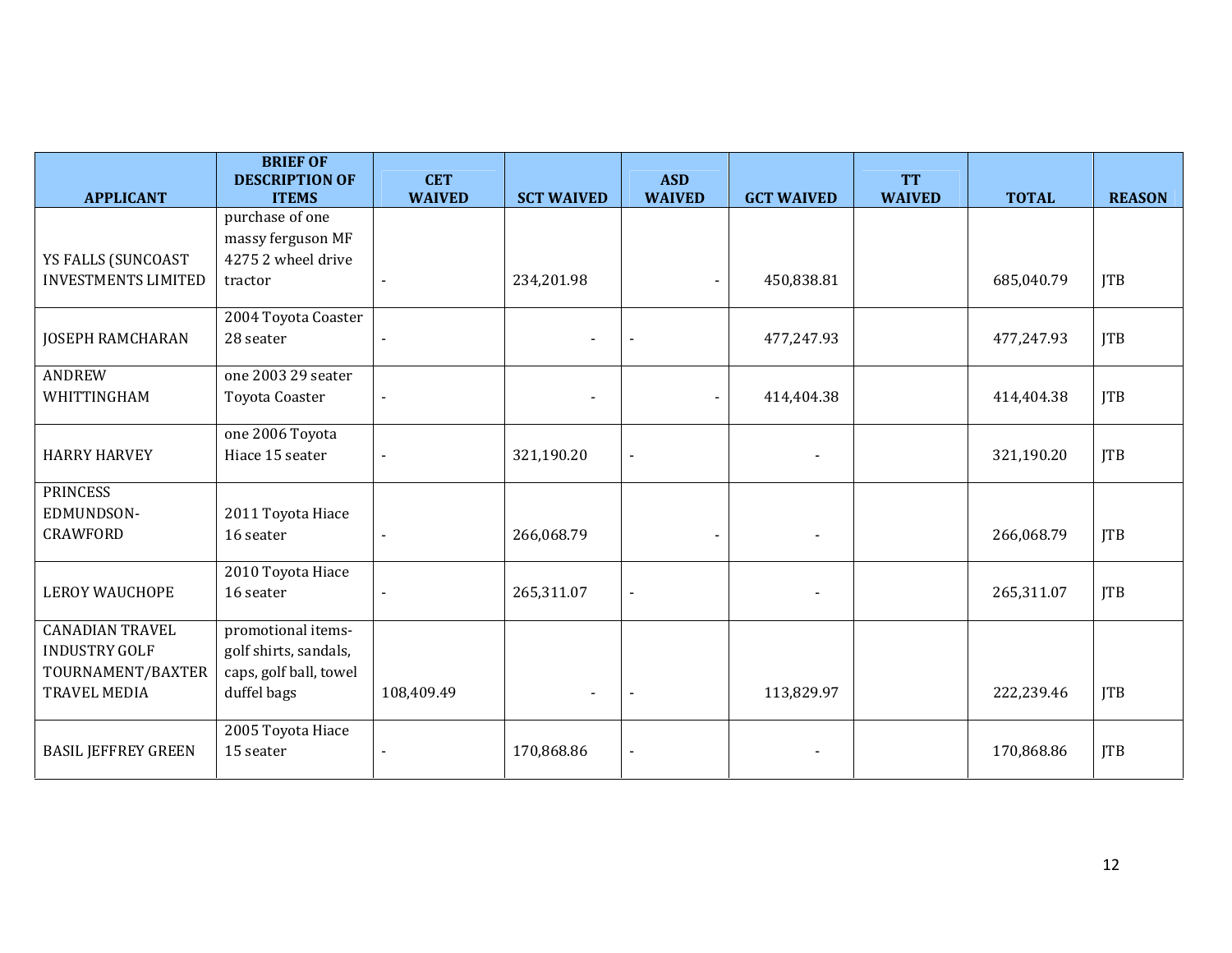|                                           | <b>BRIEF OF</b><br><b>DESCRIPTION OF</b>                                       | <b>CET</b>    |                          | <b>ASD</b>     |                   | <b>TT</b>     |               |               |
|-------------------------------------------|--------------------------------------------------------------------------------|---------------|--------------------------|----------------|-------------------|---------------|---------------|---------------|
| <b>APPLICANT</b>                          | <b>ITEMS</b>                                                                   | <b>WAIVED</b> | <b>SCT WAIVED</b>        | <b>WAIVED</b>  | <b>GCT WAIVED</b> | <b>WAIVED</b> | <b>TOTAL</b>  | <b>REASON</b> |
| <b>UNIQUE VACATION</b>                    | promotional items-                                                             |               |                          |                |                   |               |               |               |
| (TRAVEL AGENT                             | golf balls, kits, towels,                                                      |               |                          |                |                   |               |               |               |
| GOLF                                      | t-shirts                                                                       |               |                          |                |                   |               |               |               |
| TOURNAMENT)                               | sandals DVD, golf                                                              |               |                          |                |                   |               |               |               |
| TRAVEL WEEKLY                             | shoe bag                                                                       | 79,048.98     |                          | $\blacksquare$ | 83,001.43         |               | 162,050.41    | <b>JTB</b>    |
|                                           | one 2003 29 seater                                                             |               |                          |                |                   |               |               |               |
| <b>GARY HOOPER</b>                        | <b>Toyota Coaster</b>                                                          |               | 94,864.00                |                | 58,104.20         |               | 152,968.20    | <b>JTB</b>    |
| <b>SUN SPLASH</b>                         | promotional items-<br>tote bags, koozies,<br>wristband,<br>golf balls, towels, |               |                          |                |                   |               |               |               |
| <b>TOURS REGGAE</b><br><b>FESTIVAL</b>    | sweatband, hats and<br>plastic cup                                             | 70,338.54     | $\overline{\phantom{a}}$ | $\blacksquare$ | 73,855.47         |               | 144,194.01    | <b>JTB</b>    |
| <b>CMITE &amp; JAPEX 11</b>               | promotional items-t-<br>shirts, black pad folio,<br>pens and bags              | 36,962.46     |                          |                | 38,810.59         |               | 75,773.05     | <b>JTB</b>    |
| <b>CHUKKA</b><br>CARIBBEAN                | purchase of 1/2"<br>traverse rope                                              | 17,566.44     |                          |                | 18,444.76         |               | 36,011.20     | <b>JTB</b>    |
| <b>CARROLL RAMER</b><br><b>AND FAMILY</b> | promotional items-<br>soccer balls                                             | 3,874.95      |                          |                | 4,068.70          |               | 7,943.65      | <b>JTB</b>    |
| <b>SEPROD LTD</b>                         | purchase of<br>equipment (4 sets)                                              |               |                          |                | 11,148,335.09     |               | 11,148,335.09 | Manu/Mod      |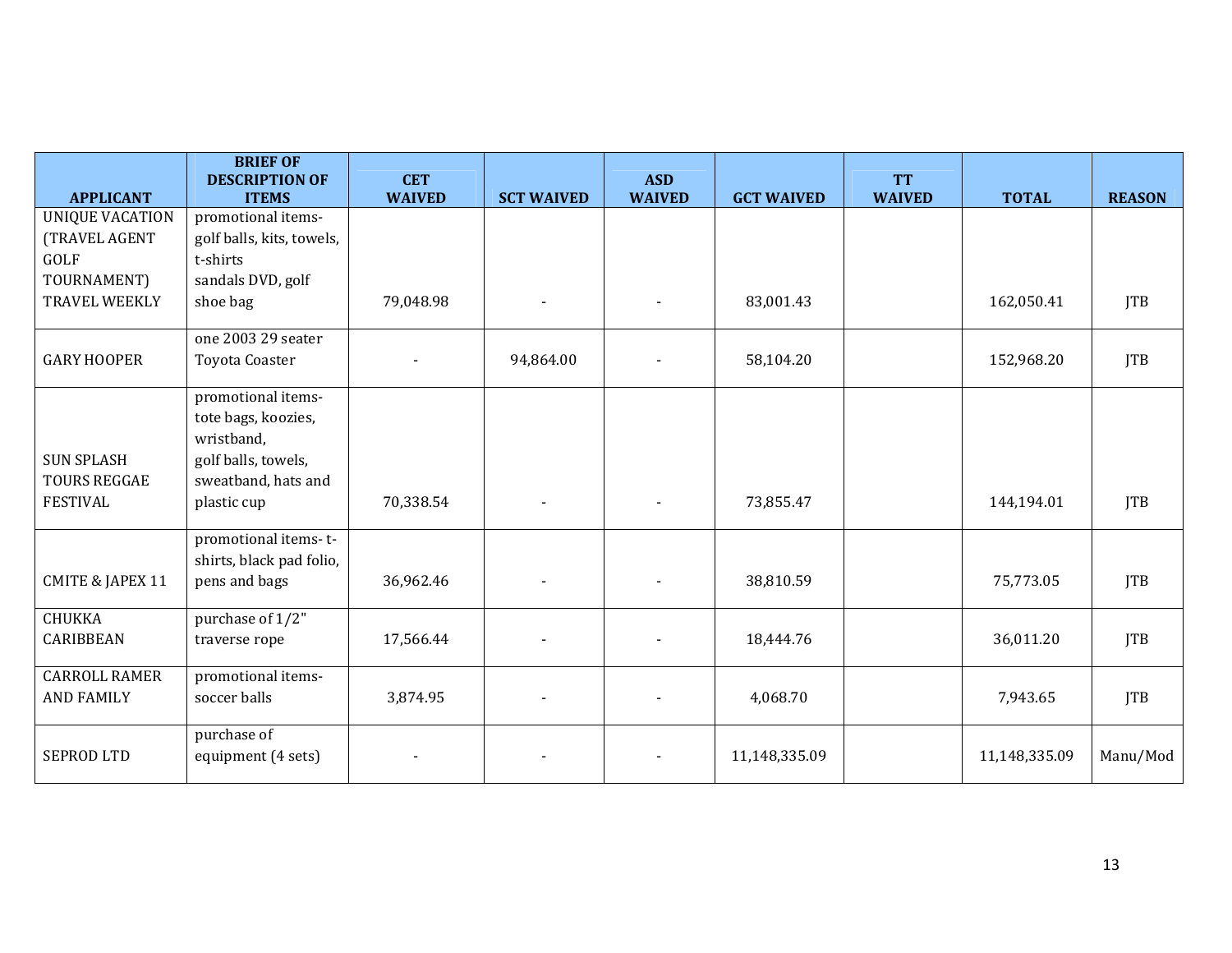|                                                                                                | <b>BRIEF OF</b><br><b>DESCRIPTION OF</b>                                                            | <b>CET</b>               |                   | <b>ASD</b>    |                   | <b>TT</b>     |              |               |
|------------------------------------------------------------------------------------------------|-----------------------------------------------------------------------------------------------------|--------------------------|-------------------|---------------|-------------------|---------------|--------------|---------------|
| <b>APPLICANT</b>                                                                               | <b>ITEMS</b>                                                                                        | <b>WAIVED</b>            | <b>SCT WAIVED</b> | <b>WAIVED</b> | <b>GCT WAIVED</b> | <b>WAIVED</b> | <b>TOTAL</b> | <b>REASON</b> |
| PEAR TREE PRESS<br><b>LIMITED</b>                                                              | purchase of<br>equipment                                                                            | $\overline{\phantom{a}}$ | $\blacksquare$    |               | 8,535,607.50      |               | 8,535,607.50 | Manu/Mod      |
| <b>CONTINENTAL</b><br><b>BAKING COMPANY</b><br><b>LTD</b>                                      | purchase of<br>equipment                                                                            |                          |                   |               | 6,622,754.54      |               | 6,622,754.54 | Manu/Mod      |
| <b>JAMAICA BROILERS</b><br><b>GROUP</b>                                                        | purchase of<br>equipment (two<br>sets), purchase of<br>four unassembled<br>poultry tunnel<br>houses | 580,224.10               |                   |               | 4,132,624.38      |               | 4,712,848.48 | Manu/Mod      |
| <b>BAKING</b><br><b>ENTERPRISES</b><br><b>LIMITED</b>                                          | purchase of<br>equipment                                                                            |                          |                   |               | 4,014,448.20      |               | 4,014,448.20 | Manu/Mod      |
| <b>PHOENIX</b><br><b>PRINTERY</b>                                                              | purchase of<br>equipment                                                                            |                          |                   |               | 3,400,789.50      |               | 3,400,789.50 | Manu/Mod      |
| PEPSI COLA<br>JAMAICA<br>BOTTLING CO.<br><b>LIMITED</b>                                        | purchase of one Mc<br>Quay Chiiler unit,<br>purchase of<br>equipment                                |                          |                   |               | 1,342,826.94      |               | 1,342,826.94 | Manu/Mod      |
| <b>BEST DRESSED</b><br>CHICKEN, THE<br>POULTRY DIVISION<br>OF JAMAICA<br><b>BROILERS GROUP</b> | purchase of<br>corrugated boxes(4<br>sets)                                                          | 1,181,674.69             |                   |               | 17,961.30         |               | 1,199,635.99 | Manu/Mod      |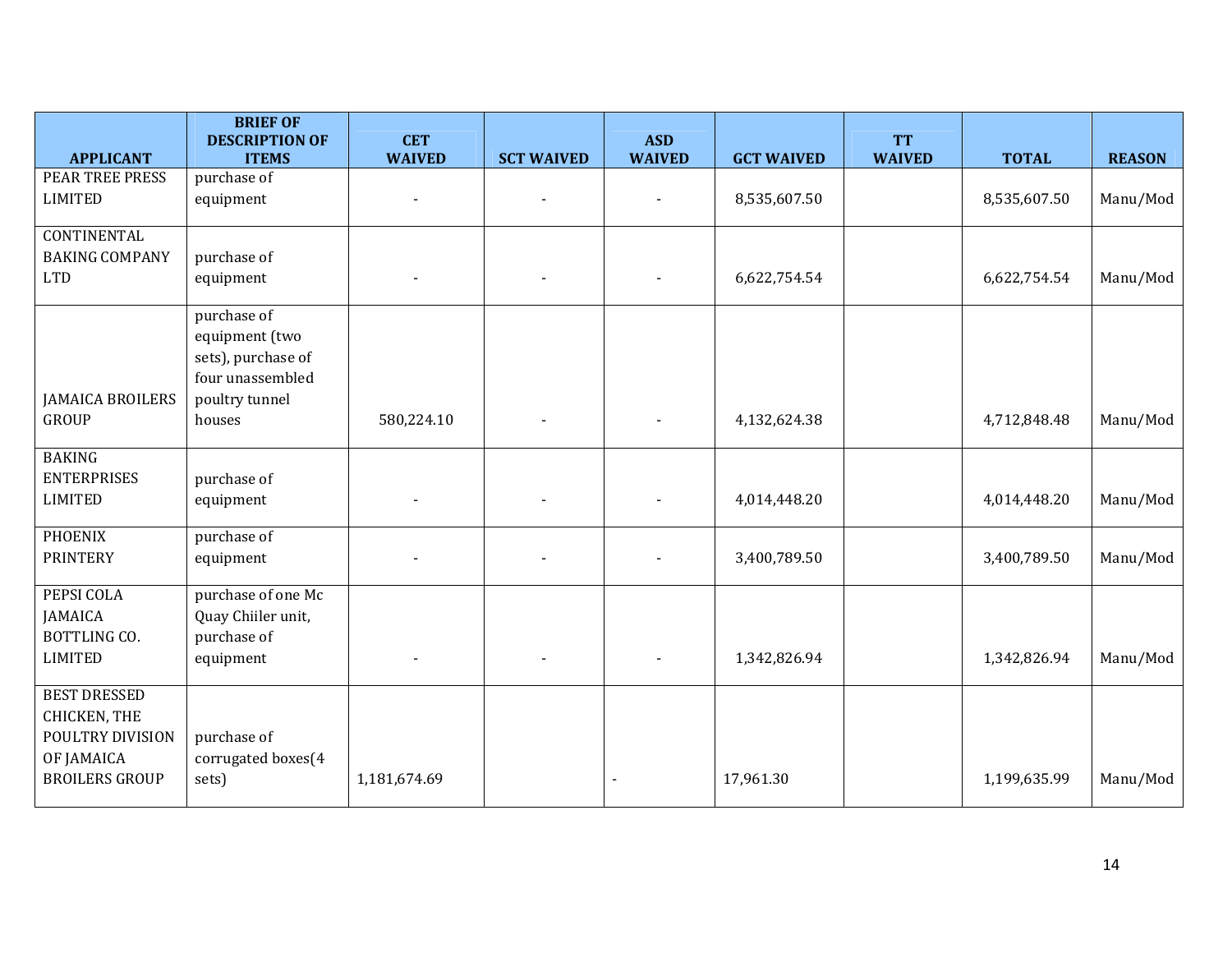| <b>APPLICANT</b>                                                   | <b>BRIEF OF</b><br><b>DESCRIPTION OF</b><br><b>ITEMS</b>                    | <b>CET</b><br><b>WAIVED</b> | <b>SCT WAIVED</b> | <b>ASD</b><br><b>WAIVED</b> | <b>GCT WAIVED</b> | <b>TT</b><br><b>WAIVED</b> | <b>TOTAL</b> | <b>REASON</b> |
|--------------------------------------------------------------------|-----------------------------------------------------------------------------|-----------------------------|-------------------|-----------------------------|-------------------|----------------------------|--------------|---------------|
| <b>RAINFOREST</b><br><b>SEAFOOD'S LTD</b>                          | purchase of<br>equipment (2 sets)                                           |                             |                   |                             | 1,151,166.18      |                            | 1,151,166.18 | Manu/Mod      |
| NEWPORT MILLS<br><b>LIMITED</b>                                    | purchase of<br>equipment                                                    |                             |                   |                             | 940,353.85        |                            | 940,353.85   | Manu/Mod      |
| <b>IVOR NOICELY</b>                                                | purchase of one<br>8x8x7 freezer with<br>equipment and<br>poultry equipment | 285,566.71                  |                   |                             | 299,845.04        |                            | 585,411.75   | Manu/Mod      |
| <b>CARIBBEAN</b><br><b>BROILERS</b><br>(JAMAICA)<br><b>LIMITED</b> | purchase of<br>corrugated boxes                                             | 563,687.68                  |                   |                             |                   |                            | 563,687.68   | Manu/Mod      |
| <b>ALU-PRODUCTS</b><br>$(2010)$ LTD                                | purchase of<br>equipment                                                    |                             |                   |                             | 481,470.61        |                            | 481,470.61   | Manu/Mod      |
| TROPICAL METAL<br>PRODUCTS LTD                                     | purchase of<br>equipment                                                    |                             |                   |                             | 452,077.50        |                            | 452,077.50   | Manu/Mod      |
| <b>JAMAICA</b><br><b>FIBERGLASS</b><br>PRODUCTS LTD.               | purchase of<br>equipment                                                    |                             |                   |                             | 384,265.88        |                            | 384,265.88   | Manu/Mod      |
| <b>POSITIVE</b><br>PRINTING<br>SOLUTIONS LTD                       | purchase of<br>equipment                                                    |                             |                   |                             | 219,402.25        |                            | 219,402.25   | Manu/Mod      |
| <b>DAIRY INDUSTRIES</b><br>(JAMAICA)<br><b>LIMITED</b>             | purchase of<br>corrugated boxes                                             | 205,037.33                  |                   |                             |                   |                            | 205,037.33   | Manu/Mod      |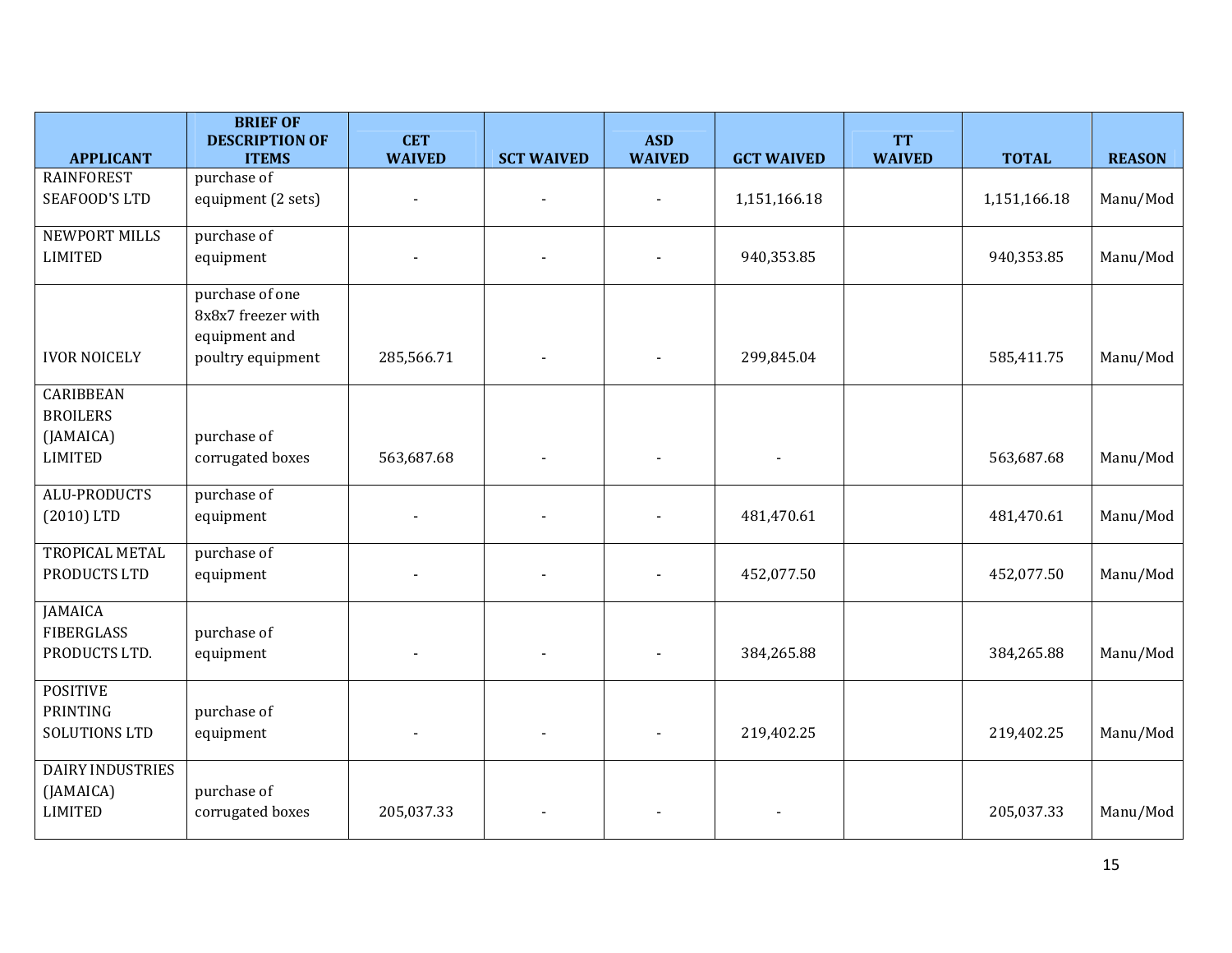|                         | <b>BRIEF OF</b>                       |                             |                   |                             |                          |                            |               |               |
|-------------------------|---------------------------------------|-----------------------------|-------------------|-----------------------------|--------------------------|----------------------------|---------------|---------------|
| <b>APPLICANT</b>        | <b>DESCRIPTION OF</b><br><b>ITEMS</b> | <b>CET</b><br><b>WAIVED</b> | <b>SCT WAIVED</b> | <b>ASD</b><br><b>WAIVED</b> | <b>GCT WAIVED</b>        | <b>TT</b><br><b>WAIVED</b> | <b>TOTAL</b>  | <b>REASON</b> |
| <b>COAST TO COAST</b>   | purchase of                           |                             |                   |                             |                          |                            |               |               |
| <b>QUARRIES</b>         |                                       |                             |                   | $\blacksquare$              | 190,407.74               |                            | 190,407.74    | Manu/Mod      |
|                         | equipment                             | $\blacksquare$              |                   |                             |                          |                            |               |               |
| LOYBAR JAMERIC          | purchase of                           |                             |                   |                             |                          |                            |               |               |
| <b>COMPANY LIMITED</b>  | equipment                             |                             |                   |                             | 176,559.58               |                            | 176,559.58    | Manu/Mod      |
| <b>GRACE FOOD</b>       |                                       |                             |                   |                             |                          |                            |               |               |
| <b>PROCESSORS</b>       | purchase of                           |                             |                   |                             |                          |                            |               |               |
| (MEATS) LIMITED         | equipment                             | $\overline{\phantom{0}}$    |                   |                             | 138,890.87               |                            | 138,890.87    | Manu/Mod      |
| WISYNCO GROUP           | purchase of                           |                             |                   |                             |                          |                            |               |               |
| <b>LIMITED</b>          | corrugated boxes                      | 136,140.85                  |                   |                             |                          |                            | 136,140.85    | Manu/Mod      |
| <b>LIFESPAN</b>         | purchase of                           |                             |                   |                             |                          |                            |               |               |
| COMPANY                 | equipment                             |                             |                   |                             | 78,580.69                |                            | 78,580.69     | Manu/Mod      |
| <b>PRODUCTION</b>       |                                       |                             |                   |                             |                          |                            |               |               |
| <b>RESOURCES</b>        | purchase of                           |                             |                   |                             |                          |                            |               |               |
| SYSTEMS LIMITED         | equipment                             | 64,194.61                   |                   |                             | $\blacksquare$           |                            | 64,194.61     | Manu/Mod      |
|                         | purchase of                           |                             |                   |                             |                          |                            |               |               |
| <b>CAPTAIN'S BAKERY</b> | equipment                             | $\sim$                      |                   |                             | 39,981.85                |                            | 39,981.85     | Manu/Mod      |
| CONSUMER                | procurement of                        |                             |                   |                             |                          |                            |               |               |
| PACKAGING               | concentrated                          |                             |                   |                             |                          |                            |               |               |
| <b>COMPANY LIMITED</b>  | washing preparation                   | 41,145,000.00               |                   |                             | $\overline{\phantom{a}}$ |                            | 41,145,000.00 | Other         |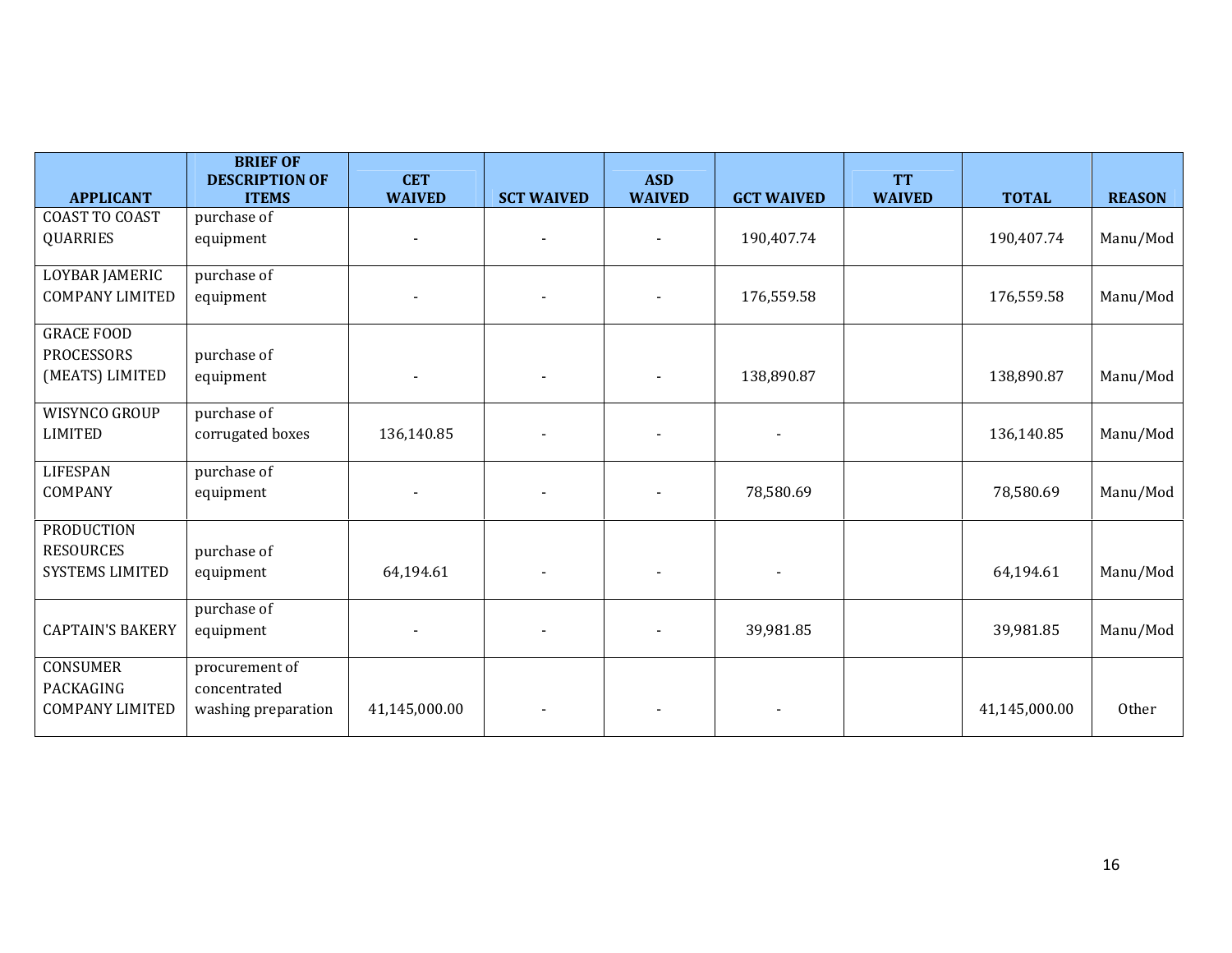|                        | <b>BRIEF OF DESCRIPTION</b> | <b>CET</b>     |                          | <b>ASD</b>    |                   | <b>TT</b>     |               |               |
|------------------------|-----------------------------|----------------|--------------------------|---------------|-------------------|---------------|---------------|---------------|
| <b>APPLICANT</b>       | <b>OF ITEMS</b>             | <b>WAIVED</b>  | <b>SCT WAIVED</b>        | <b>WAIVED</b> | <b>GCT WAIVED</b> | <b>WAIVED</b> | <b>TOTAL</b>  | <b>REASON</b> |
|                        | three 2011 BMW 320i,        |                |                          |               |                   |               |               |               |
|                        | ten 2011 Suzuki SX4         |                |                          |               |                   |               |               |               |
|                        | sedan,                      |                |                          |               |                   |               |               |               |
| TROPICAL ISLAND        | five 2011 Suzuki SX4        |                |                          |               |                   |               |               |               |
| <b>TRADING</b>         | hatch back, four 2010       |                |                          |               |                   |               |               |               |
| COMPANY/BUDGET         | Suzuki Jimny and five       |                |                          |               |                   |               |               |               |
| RENT-A-CAR             | Suzuki SX4 hatch back       | 3,221,616.21   | 12,234,087.55            |               | 10,033,925.03     |               | 25,489,628.79 | Other         |
|                        |                             |                |                          |               |                   |               |               |               |
|                        | 2010 Yutong ZK6119Ha-       |                |                          |               |                   |               |               |               |
| <b>NOEL SLOLEY</b>     | 51 seater                   | $\blacksquare$ | 3,576,826.00             |               | 2,190,805.93      |               | 5,767,631.93  | Other         |
|                        |                             |                |                          |               |                   |               |               |               |
| <b>LIBERTY CAR</b>     |                             |                |                          |               |                   |               |               |               |
| RENTALS LIMITED        | four 2011 Suzuki Vitara     |                | 3,061,685.83             |               | 1,875,282.57      |               | 4,936,968.40  | Other         |
| THE LIQUID LIGHT       |                             |                |                          |               |                   |               |               |               |
| <b>DIGITAL</b>         | 2010 Toyota Land Cruiser    | 1,383,495.76   | 1,936,894.06             |               | 1,186,347.61      |               | 4,506,737.44  | Other         |
|                        |                             |                |                          |               |                   |               |               |               |
| THE VIDEO              |                             |                |                          |               |                   |               |               |               |
| <b>FACTORY LIMITED</b> | 2011 Toyota Land Cruiser    | 855,400.00     | 1,197,560.00             |               | 733,505.50        |               | 2,786,465.50  | Other         |
|                        |                             |                |                          |               |                   |               |               |               |
| THE SHIPPING           |                             |                |                          |               |                   |               |               |               |
| <b>ASSOCIATION OF</b>  |                             |                |                          |               |                   |               |               |               |
| <b>JAMAICA</b>         | 2010 Toyota Hiace           | 405,615.76     | 1,271,605.41             |               | 1,003,341.29      |               | 2,680,562.47  | Other         |
|                        |                             |                |                          |               |                   |               |               |               |
|                        | one 2007 Lexus GS 450H      |                |                          |               |                   |               |               |               |
| <b>TYRA CHANNER</b>    | Hybrid                      | $\blacksquare$ | 2,033,817.87             |               |                   |               | 2,033,817.87  | Other         |
|                        | donation of one diesel      |                |                          |               |                   |               |               |               |
|                        | electric generator,         |                |                          |               |                   |               |               |               |
| <b>CONSULATE OF</b>    | structure for green house   |                |                          |               |                   |               |               |               |
| <b>POLAND</b>          |                             | 551,070.80     | $\overline{\phantom{a}}$ |               | 578,624.34        |               | 1,129,695.14  | Other         |
|                        |                             |                |                          |               |                   |               |               |               |
|                        |                             |                |                          |               |                   |               |               |               |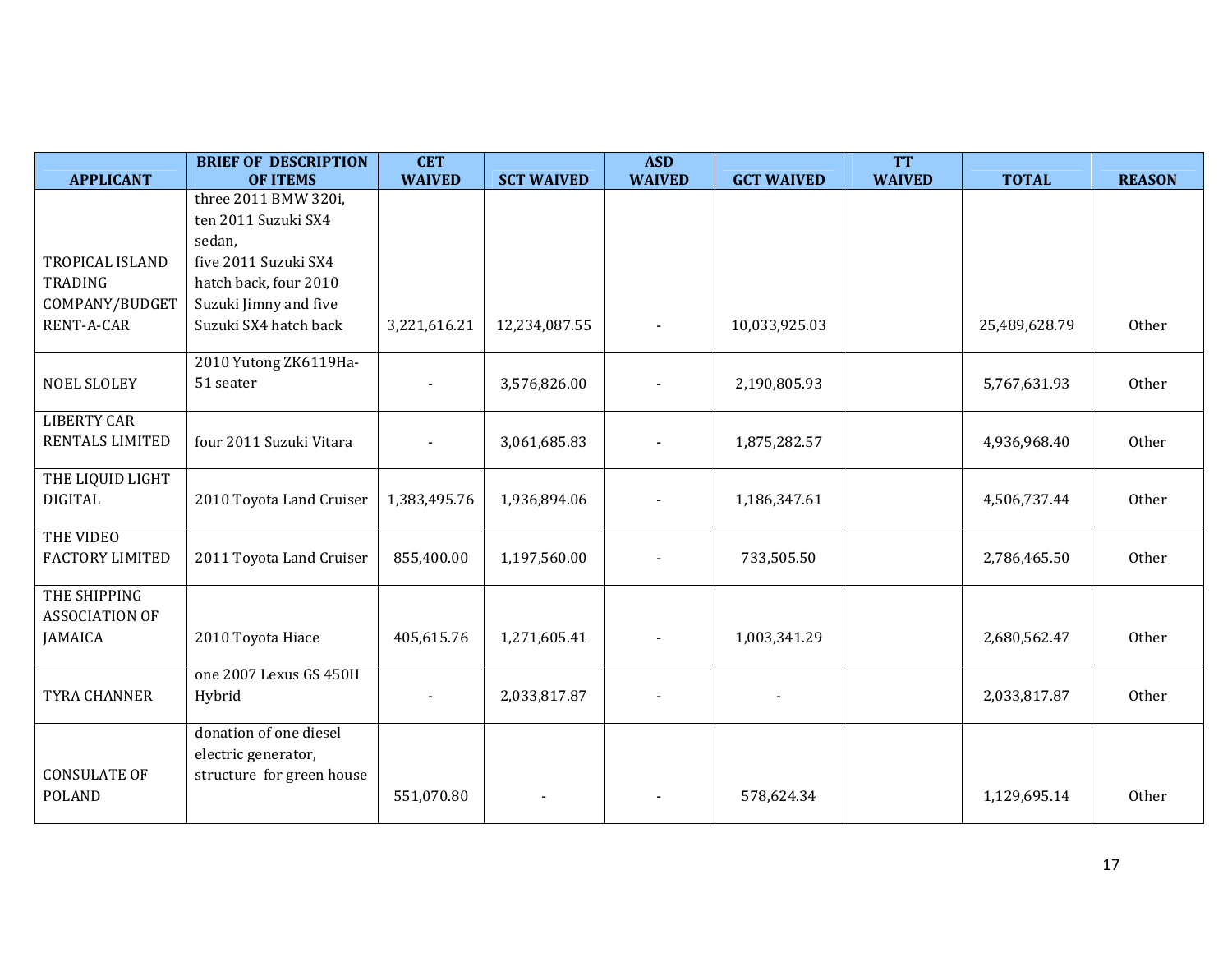|                        | <b>BRIEF OF</b><br><b>DESCRIPTION OF</b> | <b>CET</b>    |                   | <b>ASD</b>               |                          | <b>TT</b>     |              |               |
|------------------------|------------------------------------------|---------------|-------------------|--------------------------|--------------------------|---------------|--------------|---------------|
| <b>APPLICANT</b>       | <b>ITEMS</b>                             | <b>WAIVED</b> | <b>SCT WAIVED</b> | <b>WAIVED</b>            | <b>GCT WAIVED</b>        | <b>WAIVED</b> | <b>TOTAL</b> | <b>REASON</b> |
| <b>CARIMED</b>         |                                          |               |                   |                          |                          |               |              |               |
| <b>FOUNDATION</b>      | one 2011 Toyota                          |               |                   |                          |                          |               |              |               |
| <b>LIMITED</b>         | Coaster 29 seater                        | 356,875.69    |                   |                          | 723,142.84               |               | 1,080,018.53 | Other         |
| <b>JAMAICA CHAMBER</b> | procurement of 500                       |               |                   |                          |                          |               |              |               |
| OF COMMERCE            | tickets                                  |               |                   | $\blacksquare$           | 1,050,000.00             |               | 1,050,000.00 | Other         |
| <b>TAYLOR</b>          |                                          |               |                   |                          |                          |               |              |               |
| <b>WHITTAKER</b>       | one 2007 Chevrolet                       |               |                   |                          |                          |               |              |               |
| <b>ENTERPRISES</b>     | Avalanche                                | 108,623.10    | 325,956.20        |                          | 468,382.81               |               | 902,962.11   | Other         |
| WINSTON S.             |                                          |               |                   |                          |                          |               |              |               |
| WRIGHT                 | one 2003 Honda CRV                       |               | 647,226.41        |                          |                          |               | 647,226.41   | Other         |
| TREVOR LLOYD           |                                          |               |                   |                          |                          |               |              |               |
| <b>ANDERSON</b>        | one 2010 Hilux Vigo                      |               | 604,283.68        |                          |                          |               | 604,283.68   | Other         |
| ALTHEA MCLEOD-         |                                          |               |                   |                          |                          |               |              |               |
| <b>HAYMAN</b>          | 2010 Toyota Corolla                      |               | 583,289.72        |                          |                          |               | 583,289.72   | Other         |
|                        | two 2010 Ford E-350<br>Ameritran bus and |               |                   |                          |                          |               |              |               |
| <b>JAMAICA URBAN</b>   | one 2004                                 |               |                   |                          |                          |               |              |               |
| <b>TRANSIT COMPANY</b> | Ford E-450                               |               |                   |                          |                          |               |              |               |
| <b>LIMITED</b>         | Ameritran bus                            | 583,210.89    |                   | $\overline{\phantom{a}}$ | $\overline{\phantom{a}}$ |               | 583,210.89   | Other         |
|                        |                                          |               |                   |                          |                          |               |              |               |
|                        | purchase of three                        |               |                   |                          |                          |               |              |               |
| <b>HARRY PARSARD</b>   | horses                                   | 275,552.00    |                   | $\overline{\phantom{a}}$ | 168,775.60               |               | 444,327.60   | Other         |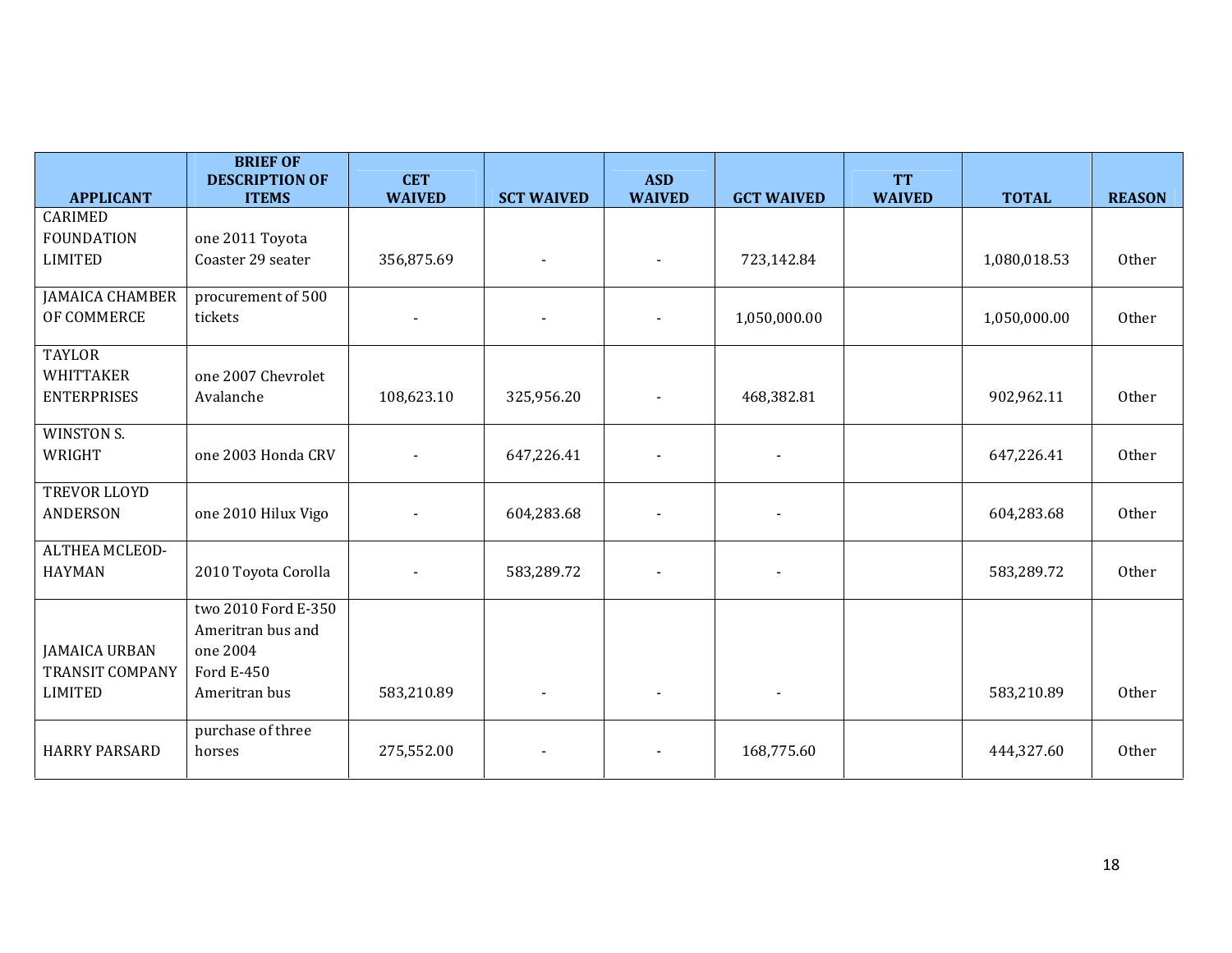|                        | <b>BRIEF OF</b><br><b>DESCRIPTION OF</b> | <b>CET</b>               |                   | <b>ASD</b>     |                   | <b>TT</b>     |              |               |
|------------------------|------------------------------------------|--------------------------|-------------------|----------------|-------------------|---------------|--------------|---------------|
| <b>APPLICANT</b>       | <b>ITEMS</b>                             | <b>WAIVED</b>            | <b>SCT WAIVED</b> | <b>WAIVED</b>  | <b>GCT WAIVED</b> | <b>WAIVED</b> | <b>TOTAL</b> | <b>REASON</b> |
|                        | purchase of one                          |                          |                   |                |                   |               |              |               |
|                        | accession series                         |                          |                   |                |                   |               |              |               |
|                        | freestanding display                     |                          |                   |                |                   |               |              |               |
|                        | case and two glass                       |                          |                   |                |                   |               |              |               |
| <b>LIBERTY HALL</b>    | shelves                                  | 214,543.45               |                   |                | 225,270.62        |               | 439,814.08   | Other         |
| <b>DAPHNE GAYLE</b>    | 2005 Toyota Voxy DX                      | $\blacksquare$           | 360,622.92        | $\blacksquare$ | $\blacksquare$    |               | 360,622.92   | Other         |
|                        | 2010 Malibu Motor                        |                          |                   |                |                   |               |              |               |
| <b>MAVIS BEMBRIDGE</b> | Car                                      |                          | 299,495.00        |                |                   |               | 299,495.00   | Other         |
| NEVILLE HOLNESS        |                                          |                          |                   |                |                   |               |              |               |
| TO ANNE HOLNESS        | Penalty on transfer of                   |                          |                   |                |                   |               |              |               |
| <b>EVANS</b>           | property                                 | $\overline{\phantom{a}}$ |                   |                |                   | 285,020.00    | 285,020.00   | Other         |
|                        | purchase of one                          |                          |                   |                |                   |               |              |               |
| PETER MCMASTER         | horse                                    | 172,480.00               |                   |                | 105,644.00        |               | 278,124.00   | Other         |
| <b>DEBORAH</b>         |                                          |                          |                   |                |                   |               |              |               |
| <b>HARRISON</b>        | one 2008 Toyota                          |                          |                   |                |                   |               |              |               |
| TOUZALIN               | Rav4                                     | $\overline{\phantom{a}}$ | 241,472.00        |                |                   |               | 241,472.00   | Other         |
| EVA JACOBS-            |                                          |                          |                   |                |                   |               |              |               |
| ELLIOTT TO COVEL       |                                          |                          |                   |                |                   |               |              |               |
| JACOBS/JASMIN          | Penalty on transfer of                   |                          |                   |                |                   |               |              |               |
| <b>JACOBS</b>          | property                                 |                          |                   |                |                   | 238,020.00    | 238,020.00   | Other         |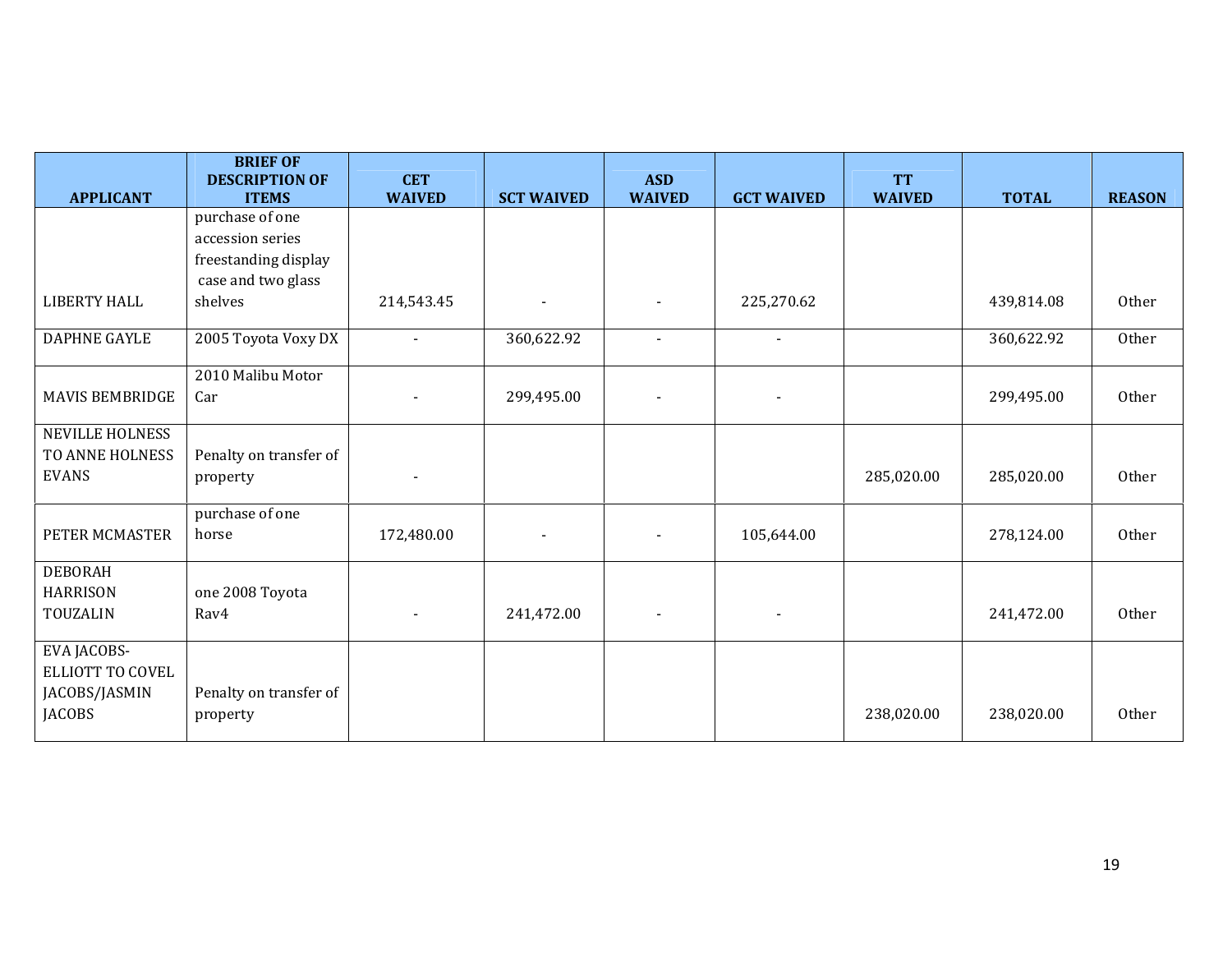|                                                                         | <b>BRIEF OF</b><br><b>DESCRIPTION OF</b> | <b>CET</b>               |                          | <b>ASD</b>               |                          | <b>TT</b>     |              |               |
|-------------------------------------------------------------------------|------------------------------------------|--------------------------|--------------------------|--------------------------|--------------------------|---------------|--------------|---------------|
| <b>APPLICANT</b>                                                        | <b>ITEMS</b>                             | <b>WAIVED</b>            | <b>SCT WAIVED</b>        | <b>WAIVED</b>            | <b>GCT WAIVED</b>        | <b>WAIVED</b> | <b>TOTAL</b> | <b>REASON</b> |
| <b>SILVER STAR</b><br><b>DRUM CORPS &amp;</b><br>MARCHING BAND          | procurement of<br>musical instruments    | 102,559.88               | $\blacksquare$           | $\blacksquare$           | 107,687.87               |               | 210,247.75   | Other         |
| <b>UCAL'S CAR</b><br>RENTAL, TOURS &<br><b>TAXI SERVICES</b><br>LIMITED | 2010 Honda CRV                           | 171,978.59               | $\overline{\phantom{a}}$ | $\overline{\phantom{a}}$ | $\overline{\phantom{a}}$ |               | 171,978.59   | Other         |
| HORTENSE MARIA<br>WRIGHT                                                | 2000 Honda CRV                           |                          | 119,389.76               |                          |                          |               | 119,389.76   | Other         |
| <b>LEROY DOUGLAS</b>                                                    | purchase of one<br>horse                 | 51,744.00                |                          | $\blacksquare$           | 31,693.20                |               | 83,437.20    | Other         |
| ALVA SMITH TO<br><b>PAULINE</b><br>MCGREGOR                             | Penalty on transfer of<br>property       | $\overline{\phantom{a}}$ |                          | $\overline{\phantom{a}}$ | $\overline{\phantom{a}}$ | 78,770.00     | 78,770.00    | Other         |
| <b>JOSELYN</b><br>ROBINSON TO<br>PAULETTE GAYLE                         | Penalty on transfer of<br>property       | $\overline{\phantom{a}}$ |                          |                          |                          | 78,620.00     | 78,620.00    | Other         |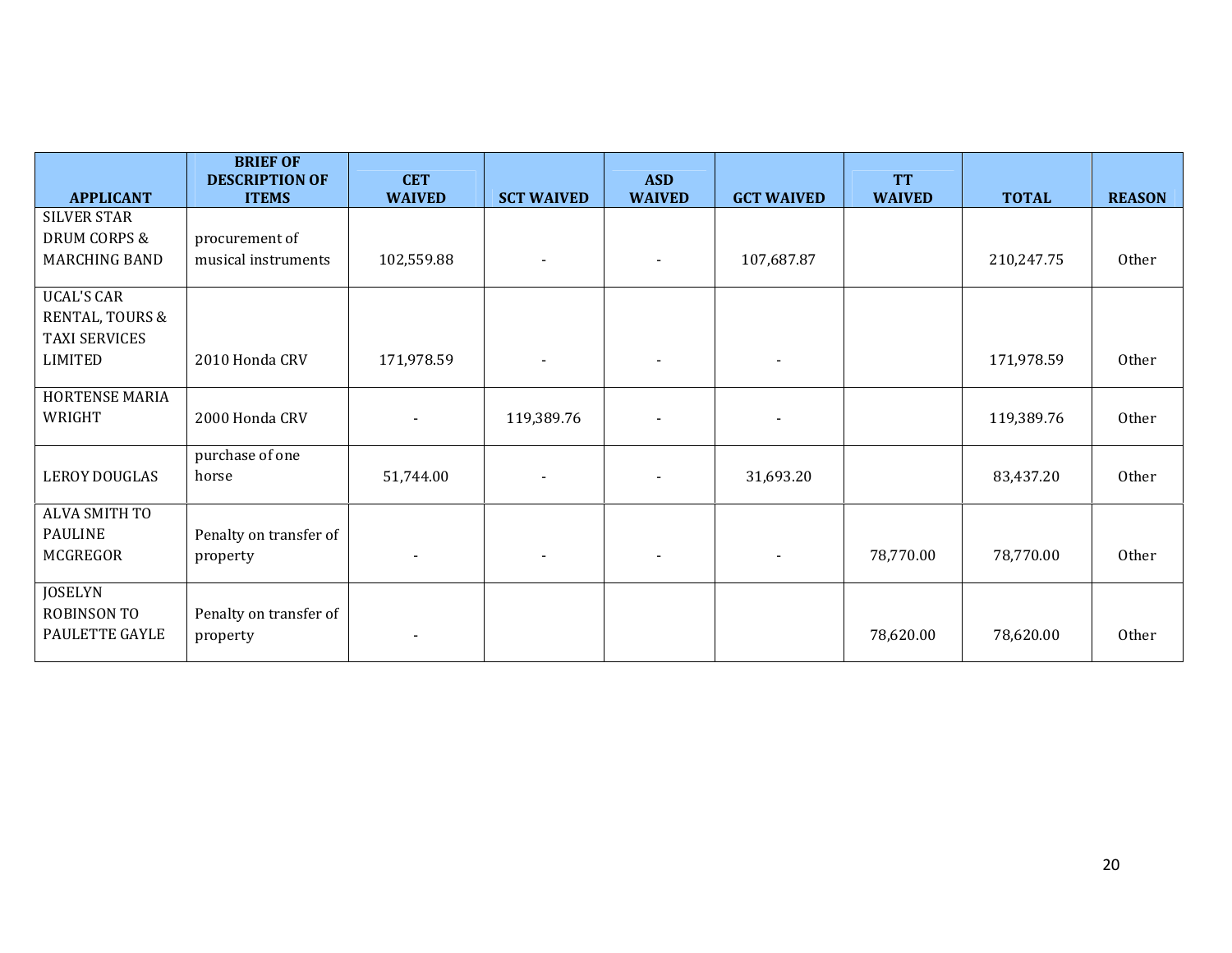|                                                                              | <b>BRIEF OF</b><br><b>DESCRIPTION OF</b> | <b>CET</b>    |                   | <b>ASD</b>               |                   | <b>TT</b>     |              |               |
|------------------------------------------------------------------------------|------------------------------------------|---------------|-------------------|--------------------------|-------------------|---------------|--------------|---------------|
| <b>APPLICANT</b>                                                             | <b>ITEMS</b>                             | <b>WAIVED</b> | <b>SCT WAIVED</b> | <b>WAIVED</b>            | <b>GCT WAIVED</b> | <b>WAIVED</b> | <b>TOTAL</b> | <b>REASON</b> |
| JAMAICA OLYMPIC<br><b>ASSOCIATION</b>                                        | purchase of gears                        | 14,338.39     |                   | $\overline{\phantom{a}}$ | 52,693.60         |               | 67,032.00    | <b>Other</b>  |
| <b>HUMBLE LIONS</b><br><b>CLUB</b>                                           | purchase of gears                        | 13,633.90     |                   |                          | 50,104.57         |               | 63,738.47    | Other         |
| <b>ROSEMARIE</b><br><b>GREENWOOD TO</b><br><b>ISADORA</b><br><b>BENNETTE</b> | Penalty on transfer of<br>property       |               |                   |                          | $\blacksquare$    | 60,020.00     | 60,020.00    | Other         |
| <b>DWIGHT ANTHONY</b><br><b>ALLEN</b>                                        | one 2001 Nissan<br>Pathfinder            |               | 58,421.13         |                          |                   |               | 58,421.13    | Other         |
| <b>FRANKLIN PEART</b><br>TO BARRINGTON<br><b>BATCHELOR</b>                   | Penalty on transfer of<br>property       |               |                   |                          | $\blacksquare$    | 36,770.00     | 36,770.00    | Other         |
| <b>JOSLYN ROBINSON</b><br>TO ADORIS SMITH                                    | Penalty on transfer of<br>property       |               |                   |                          | $\blacksquare$    | 36,020.00     | 36,020.00    | Other         |
| <b>BIRTHWRIGHT</b><br><b>ENTERPRISES LTD</b>                                 | one 2005 Toyota<br>Voxy                  | 4,312.00      | 17,204.88         | $\blacksquare$           | 13,575.25         |               | 35,092.13    | Other         |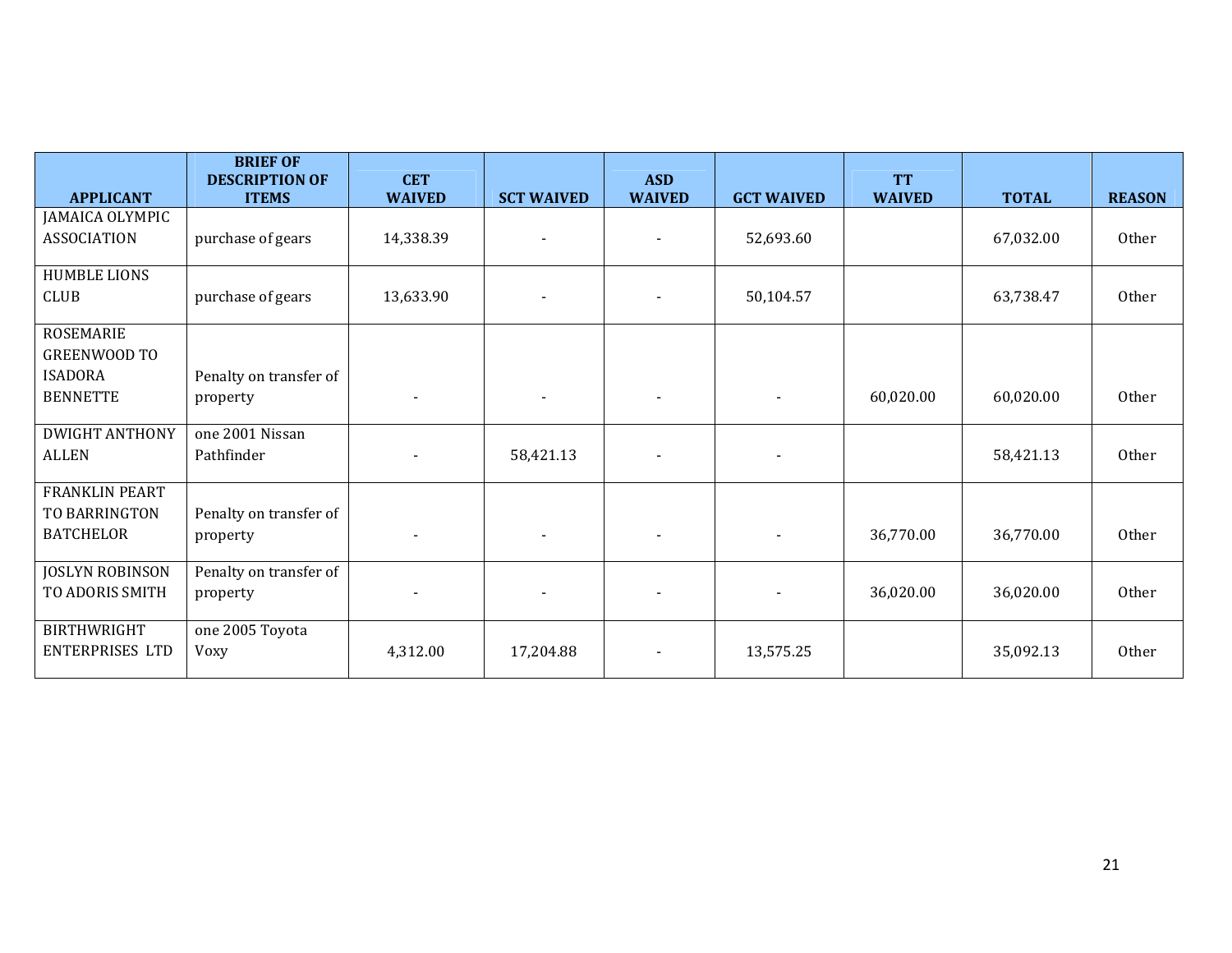|                                                                                                      | <b>BRIEF OF</b><br><b>DESCRIPTION OF</b>                                        | <b>CET</b>               |                   | <b>ASD</b>               |                   | <b>TT</b>     |              |               |
|------------------------------------------------------------------------------------------------------|---------------------------------------------------------------------------------|--------------------------|-------------------|--------------------------|-------------------|---------------|--------------|---------------|
| <b>APPLICANT</b>                                                                                     | <b>ITEMS</b>                                                                    | <b>WAIVED</b>            | <b>SCT WAIVED</b> | <b>WAIVED</b>            | <b>GCT WAIVED</b> | <b>WAIVED</b> | <b>TOTAL</b> | <b>REASON</b> |
| <b>CEBERT BURTON</b><br>TO SANDY GALE<br><b>AND NATASHA</b><br>MCTAGGART                             | Penalty on transfer of<br>property                                              | $\blacksquare$           |                   |                          |                   | 31,520.00     | 31,520.00    | Other         |
| <b>ANDEEN</b><br><b>FAULKNOR TO</b><br><b>VIOLET SLATER-</b><br><b>SIMMONDS</b>                      | Penalty on transfer of<br>property                                              | $\overline{\phantom{a}}$ | $\blacksquare$    | $\overline{\phantom{a}}$ |                   | 30,020.00     | 30,020.00    | Other         |
| <b>JAMAICA</b><br><b>FOOTBALL</b><br><b>FEDERATION</b>                                               | importation of course<br>material and<br>promotional item,<br>donation of gears | 5,951.83                 |                   |                          | 21,872.99         |               | 27,824.82    | Other         |
| <b>TREVOR JAMES</b>                                                                                  | purchase of one<br>horse                                                        | 17,248.00                |                   |                          | 10,564.40         |               | 27,812.40    | Other         |
| <b>LAUREL MULLINGS</b><br>TO CHERYL<br>ANDERSON                                                      | Penalty on transfer of<br>property                                              |                          |                   |                          |                   | 26,270.00     | 26,270.00    | Other         |
| <b>LILLIAN MCKAY TO</b><br>YVONNE MCKAY                                                              | Penalty on transfer of<br>property                                              |                          |                   |                          |                   | 25,520.00     | 25,520.00    | Other         |
| <b>ESLIE MIGHTY TO</b><br><b>TREVOR</b><br><b>MORRISON AND</b><br><b>ROCHELLE</b><br><b>MORRISON</b> | Penalty on transfer of<br>property                                              |                          |                   |                          |                   | 22,420.00     | 22,420.00    | Other         |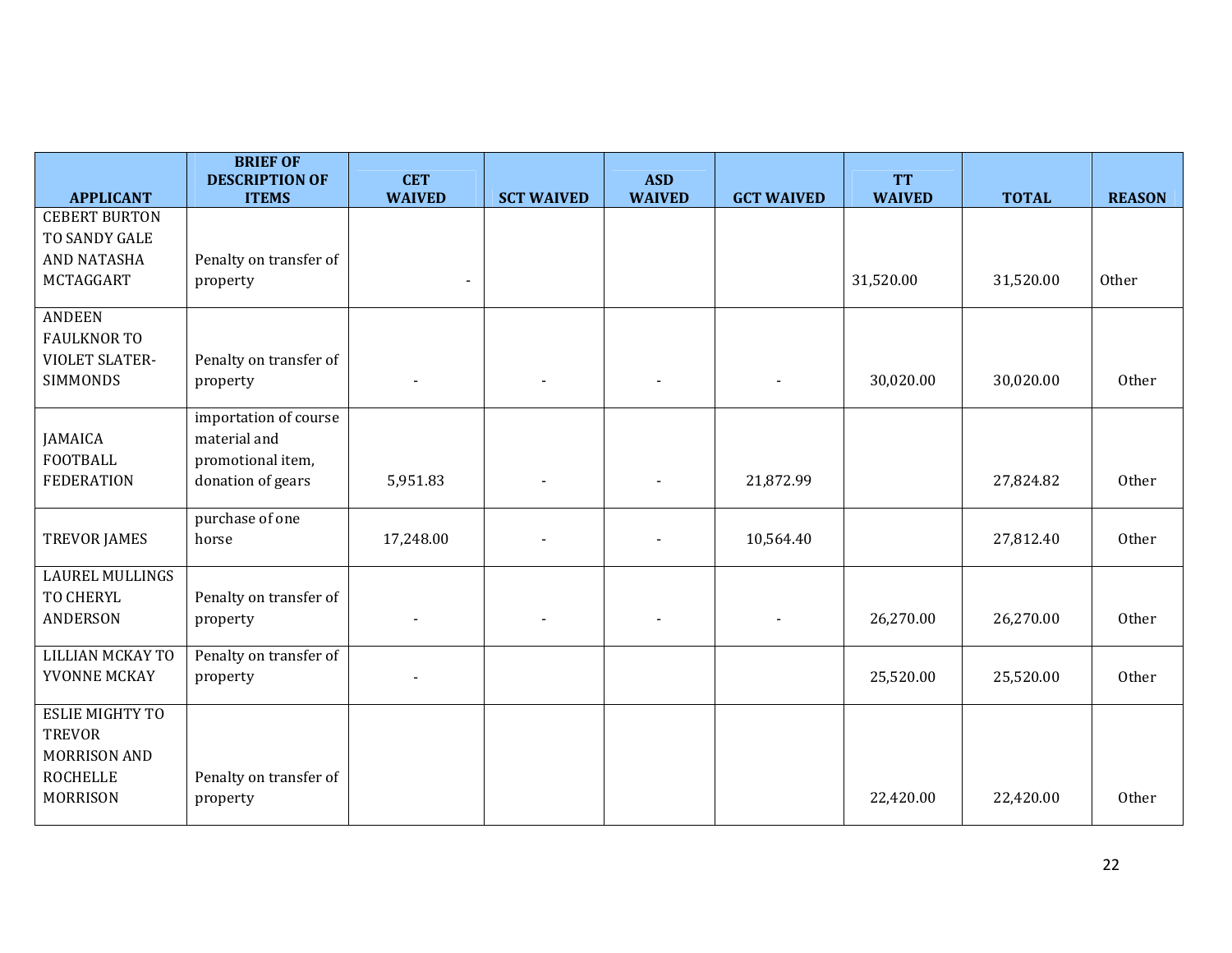|                                                                 | <b>BRIEF OF</b><br><b>DESCRIPTION OF</b>       | <b>CET</b>               |                   | <b>ASD</b>     |                   | <b>TT</b>     |              |               |
|-----------------------------------------------------------------|------------------------------------------------|--------------------------|-------------------|----------------|-------------------|---------------|--------------|---------------|
| <b>APPLICANT</b>                                                | <b>ITEMS</b>                                   | <b>WAIVED</b>            | <b>SCT WAIVED</b> | <b>WAIVED</b>  | <b>GCT WAIVED</b> | <b>WAIVED</b> | <b>TOTAL</b> | <b>REASON</b> |
| <b>LARRY</b><br>STEPHENSON TO<br><b>LUCILLE DAWKINS</b>         | Penalty on transfer of<br>property             |                          |                   |                |                   | 19,460.00     | 19,460.00    | Other         |
| <b>AGUSTINE NELSON</b><br>TO EVERTON PIPER                      | Penalty on transfer of<br>property             |                          |                   |                |                   | 18,760.00     | 18,760.00    | Other         |
| <b>DERRICKA WHYTE</b><br><b>TO GILBERT</b><br><b>RODGERS</b>    | Penalty on transfer of<br>property             |                          |                   |                |                   | 15,020.00     | 15,020.00    | Other         |
| <b>NEVILLE DACOSTA</b>                                          | Penalty on property                            |                          |                   |                |                   | 11,000.00     | 11,000.00    | Other         |
| <b>JAMAICA AMATEUR</b><br><b>ATHLETIC</b><br><b>ASSOCIATION</b> | purchase of gears                              | 2,351.24                 |                   | $\blacksquare$ | 8,640.80          |               | 10,992.04    | Other         |
| SASHA-GAY<br><b>PORTER</b>                                      | purchase of one<br>french learning<br>software | $\overline{\phantom{a}}$ |                   | $\blacksquare$ | 9,874.10          |               | 9,874.10     | Other         |
| <b>CARLTON GREAVES</b><br><b>TO SHERN</b><br><b>GREAVES</b>     | Penalty on transfer of<br>property             |                          |                   |                |                   | 6,620.00      | 6,620.00     | Other         |
| <b>GILBERT AND</b><br><b>HYACINTH ARCHER</b>                    | Penalty on property                            |                          |                   | $\blacksquare$ |                   | 5,100.00      | 5,100.00     | Other         |
| <b>DELGADO</b><br>PLUMMER TO<br><b>VIOLET MILLER</b>            | Penalty on transfer of<br>property             |                          |                   |                |                   | 4,520.00      | 4,520.00     | Other         |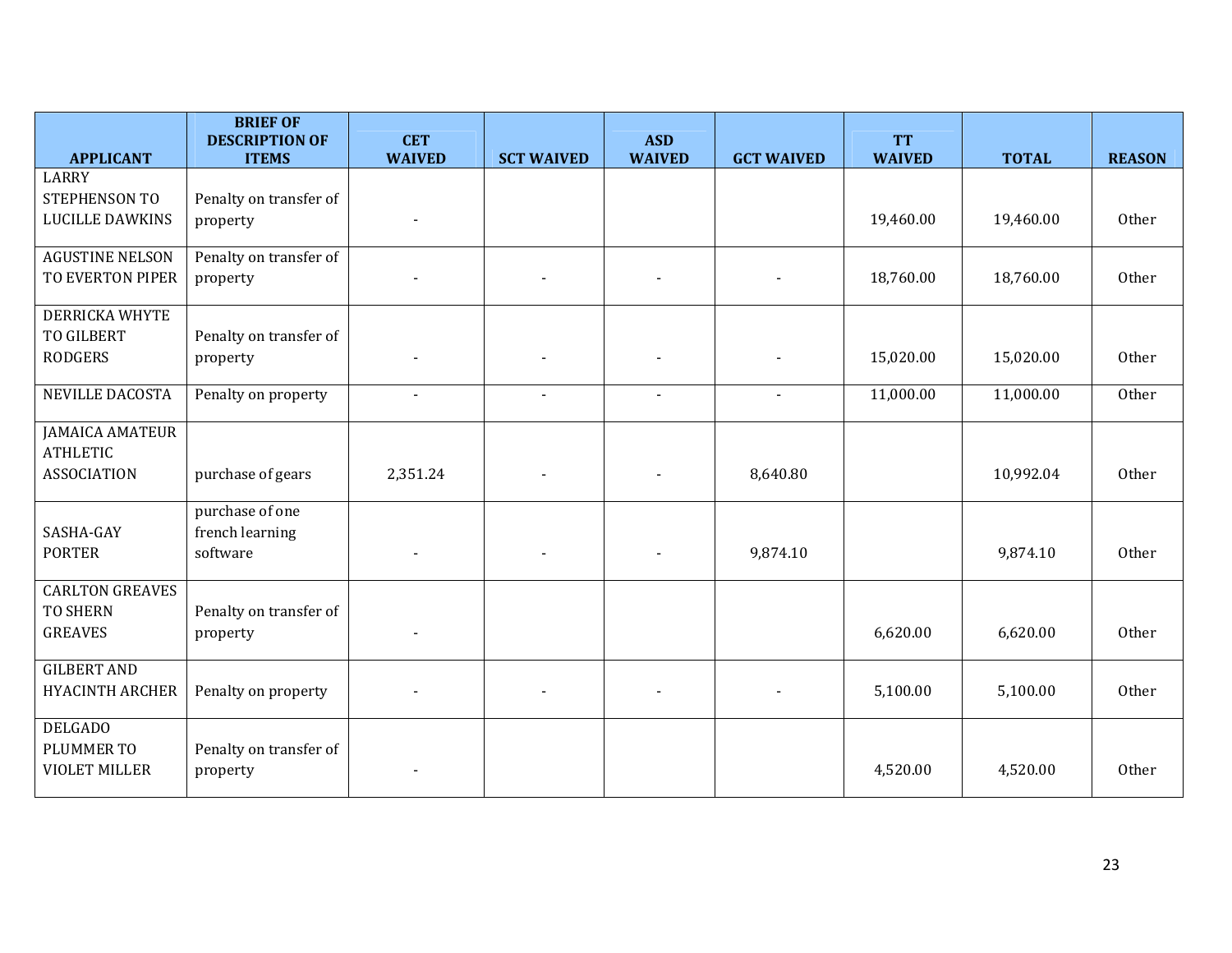|                        | <b>BRIEF OF</b><br><b>DESCRIPTION OF</b> | <b>CET</b>               |                          | <b>ASD</b>                   |                   | <b>TT</b>     |                |               |
|------------------------|------------------------------------------|--------------------------|--------------------------|------------------------------|-------------------|---------------|----------------|---------------|
| <b>APPLICANT</b>       | <b>ITEMS</b>                             | <b>WAIVED</b>            | <b>SCT WAIVED</b>        | <b>WAIVED</b>                | <b>GCT WAIVED</b> | <b>WAIVED</b> | <b>TOTAL</b>   | <b>REASON</b> |
| <b>JOYCE AND NORMA</b> |                                          |                          |                          |                              |                   |               |                |               |
| <b>PERKINS</b>         | Penalty on property                      | $\blacksquare$           | $\blacksquare$           | $\overline{\phantom{0}}$     | $\blacksquare$    | 4,000.00      | 4,000.00       | Other         |
| <b>UNA MCINTOSH</b>    |                                          |                          |                          |                              |                   |               |                |               |
| (HERBERT               |                                          |                          |                          |                              |                   |               |                |               |
| CHRISTIE)              | Penalty on property                      | $\overline{\phantom{a}}$ | $\overline{\phantom{a}}$ |                              |                   | 1,000.00      | 1,000.00       | Other         |
| DONALD BROWN           | Penalty on property                      | $\overline{\phantom{a}}$ | $\blacksquare$           | $\blacksquare$               |                   | 600.00        | 600.00         | Other         |
| <b>EWART HAMILTON</b>  | Penalty on property                      | $\overline{\phantom{a}}$ | $\overline{\phantom{a}}$ | $\blacksquare$               |                   | 600.00        | 600.00         | Other         |
| <b>ISADORA ROBB</b>    |                                          |                          |                          |                              |                   |               |                |               |
| (SYLVIA THOMAS)        | Penalty on property                      |                          |                          |                              |                   | 600.00        | 600.00         | Other         |
| <b>LOUISE R.</b>       |                                          |                          |                          |                              |                   |               |                |               |
| NICHOLSON              | Penalty on property                      |                          |                          |                              |                   | 600.00        | 600.00         | Other         |
| WILTON SOLOMON         | Penalty on property                      |                          | $\overline{\phantom{a}}$ | $\qquad \qquad \blacksquare$ |                   | 600.00        | 600.00         | Other         |
|                        | purchase of solar                        |                          |                          |                              |                   |               |                |               |
| <b>ALTERNATIVE</b>     | water heaters and                        |                          |                          |                              |                   |               |                |               |
| <b>POWER SOURCES</b>   | package systems                          | 315,228.48               | $\overline{\phantom{a}}$ | $\qquad \qquad \blacksquare$ | $\blacksquare$    |               | 315,228.48     | Other         |
|                        |                                          |                          |                          |                              |                   |               |                |               |
| <b>TOTAL</b>           |                                          | 387,899,448.34           | 40,575,277.77            | 820,149.19                   | 399,761,520.06    | 1,037,470.00  | 830,093,865.36 |               |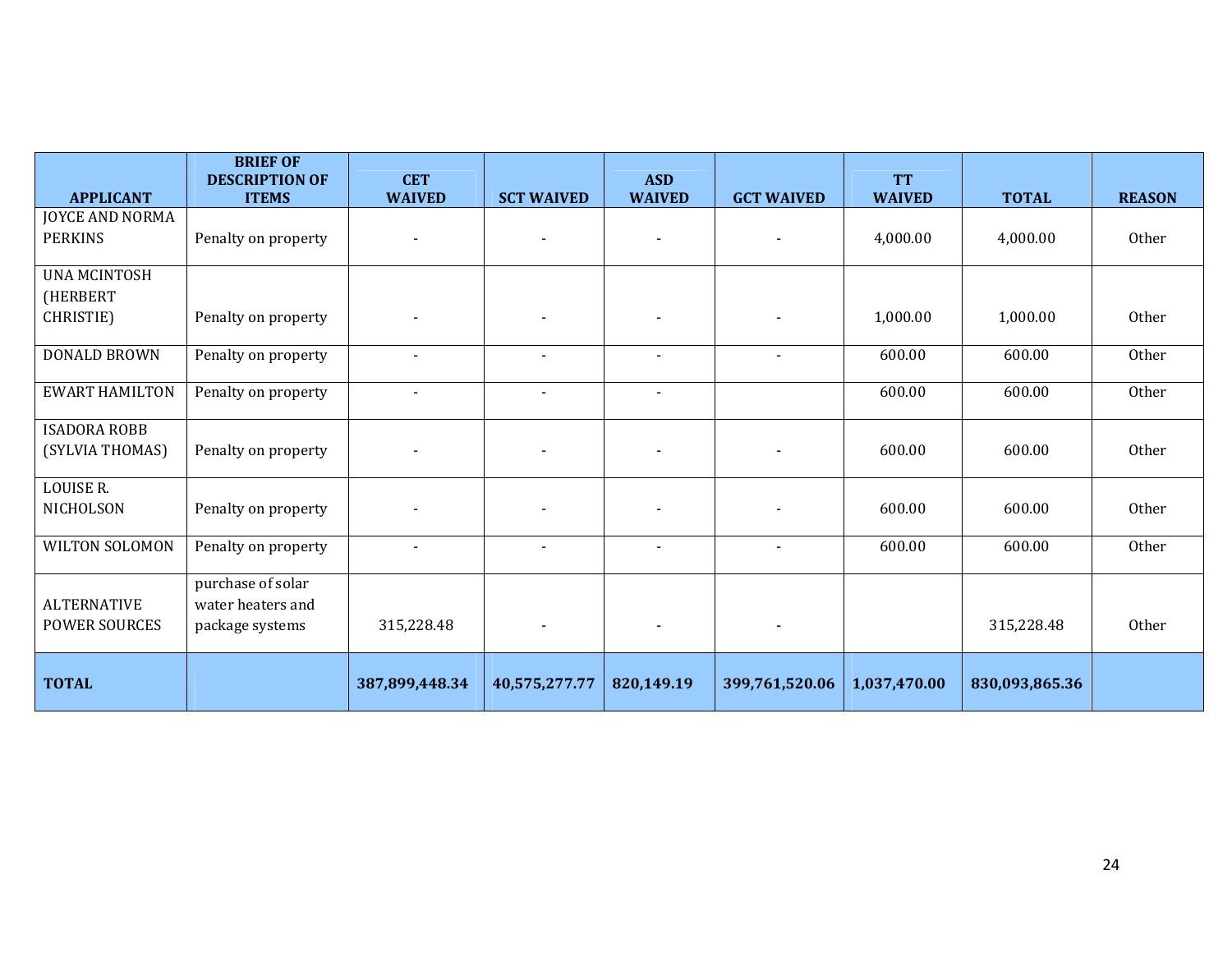| <b>KEY</b>   | <b>CLASSIFICATION</b>         | <b>CET WAIVED</b> | <b>SCT WAIVED</b> | <b>ASD WAIVED</b> | <b>GCT WAIVED</b> | <b>TT WAIVED</b> | <b>TOTAL WAIVED</b> |
|--------------|-------------------------------|-------------------|-------------------|-------------------|-------------------|------------------|---------------------|
| AGR          | <b>Agricultural Purposes</b>  | 32,432,831.83     | 4.128.147.44      | 820.149.19        | 13,380,342.20     | 0.00             | 50.761.470.65       |
| <b>CHAR</b>  | Charitable                    | 290,397,643.66    | 6,524,787.00      | 0.00              | 306,487,954.05    | 0.00             | 603,410,384.70      |
| GOVT/CON     | <b>Government Contracts</b>   | 5,036,610.62      | 0.00              | 0.00              | 3,323,200.79      | 0.00             | 8,359,811.42        |
| GOVT/INST    | Government Institutions       | 5,806,794.45      | 0.00              | 0.00              | 9,453,300.85      | 0.00             | 15,260,095.31       |
| <b>ITB</b>   | <b>Tourist Board Meetings</b> | 1,236,211.85      | 1,352,504.90      | 0.00              | 2,698,617.75      | 0.00             | 5,287,334.51        |
| MANU/MOD     | Manu/Modernization            | 44,161,525.97     | 0.00              | 0.00              | 43,768,349.50     | 0.00             | 46,784,875.47       |
| <b>OTHER</b> | Other Reasons                 | 8,827,829.97      | 28,569,838.43     | 0.00              | 20,649,754.92     | 1,037,470.00     | 100,229,893.32      |
| <b>TOTAL</b> |                               | 387,899,448.34    | 40,575,277.77     | 820,149.19        | 399,761,520.06    | 1,037,470.00     | 830,093,865.36      |

ASD – Additional Stamp Duty; CET - **Common External Tax ; GCT - General Consumption Tax ; S**CT - Special **Consumption Tax ; TT – Transfer Tax**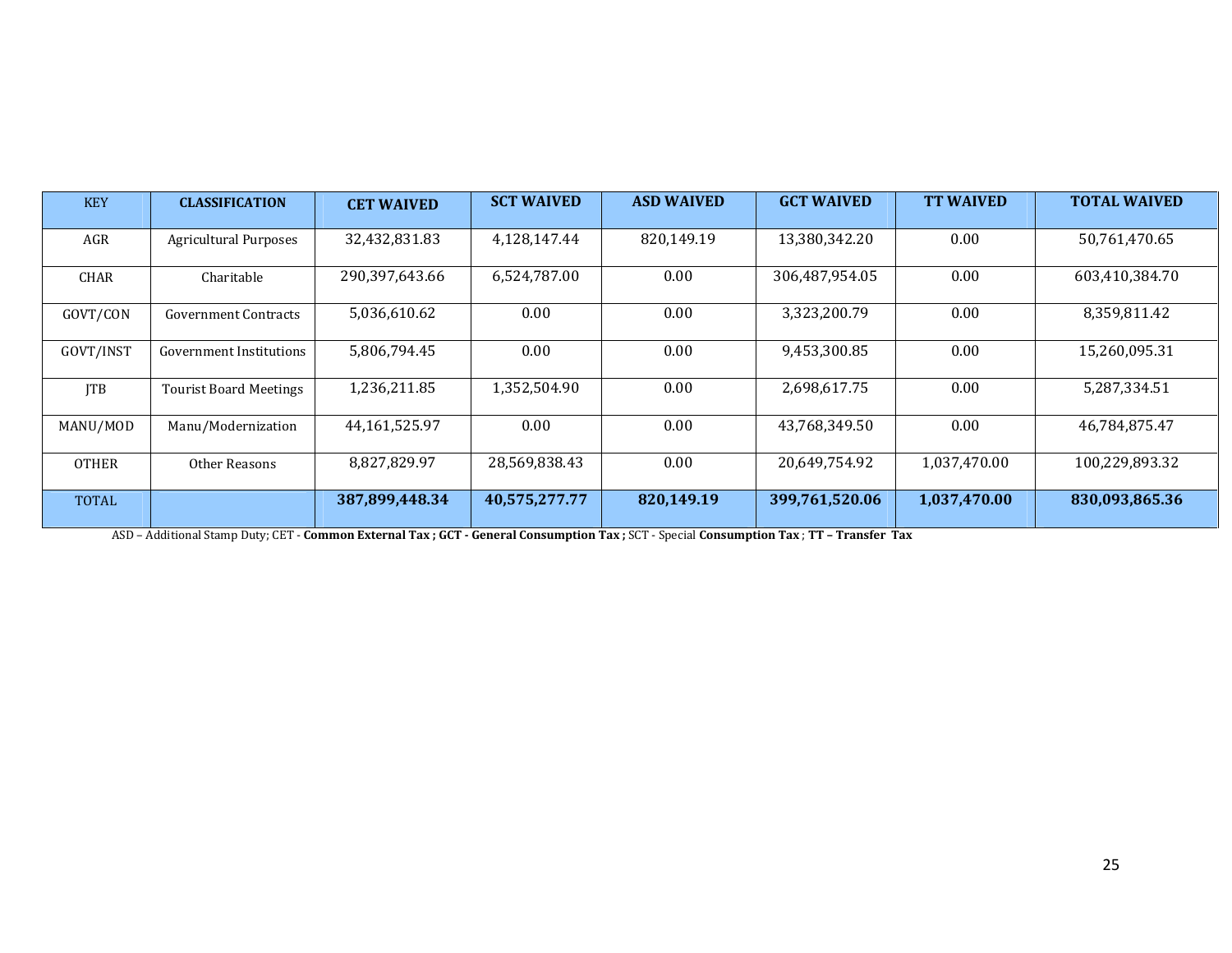## GCT Waivers for the period October 1 – October 31, 2010

| <b>TAXPAYER'S NAME</b> | <b>PERIOD</b>                                                                         | <b>PENALTY</b> | <b>INTEREST</b> | <b>SURCHARGES</b> | <b>WAIVER APPLIED</b><br><b>FOR</b> | <b>AMOUNT</b><br><b>WAIVED</b> | <b>REMARKS</b>                                                                            |
|------------------------|---------------------------------------------------------------------------------------|----------------|-----------------|-------------------|-------------------------------------|--------------------------------|-------------------------------------------------------------------------------------------|
|                        |                                                                                       |                |                 |                   |                                     |                                |                                                                                           |
| LESLIE'S MINI MART     | Feb.'07-Dec.'07,<br>Nov. '09, Mar.'10                                                 | 70             | 70              | 70                | 70,085.16                           | 49,059.61                      | Most of the charges were<br>already paid.                                                 |
| HOSE ASSEMBLY & SUPPLY | Sept. '09                                                                             | 95             | 95              | 95                | 729,786.24                          | 693,296.93                     | <b>Excellent Compliance</b>                                                               |
| <b>CLAUDIA WRIGHT</b>  | Aug.-Dec.'07,<br>Feb.'08, May '08<br>Jun.'08, Aug.'08-<br>Nov.'09, Feb.-<br>Apr' $10$ | 90             | 90              | 90                | 520,180.06                          | 468,162.05                     | New business. Difficulties<br>collecting from tenants.<br>Unaware of commercial<br>rental |
|                        | Jan-Feb.'03-Nov.<br>Dec.'03, Jan.'04-<br>Feb.'08                                      | 100            | 100             | 100               | 575,653.21                          | 575,653.21                     | Qualified under 2008 Tax<br>Amnesty                                                       |
| <b>AMAUREEN FOSTER</b> | Mar.'08-Dec.'09                                                                       | 85             | 85              | 85                | 150,492.82                          | 127,918.90                     | Low financial position.                                                                   |
| TELUSA TRADING COMPANY | Sept-Oct.'03 -<br>Mar.-Apr.'05, Jul.-<br>Aug.'05-April '08                            | 95             | 95              | 95                | 368,039.42                          | 349,637.45                     | Charges arose from<br>late/nil returns due to<br>business downturn.                       |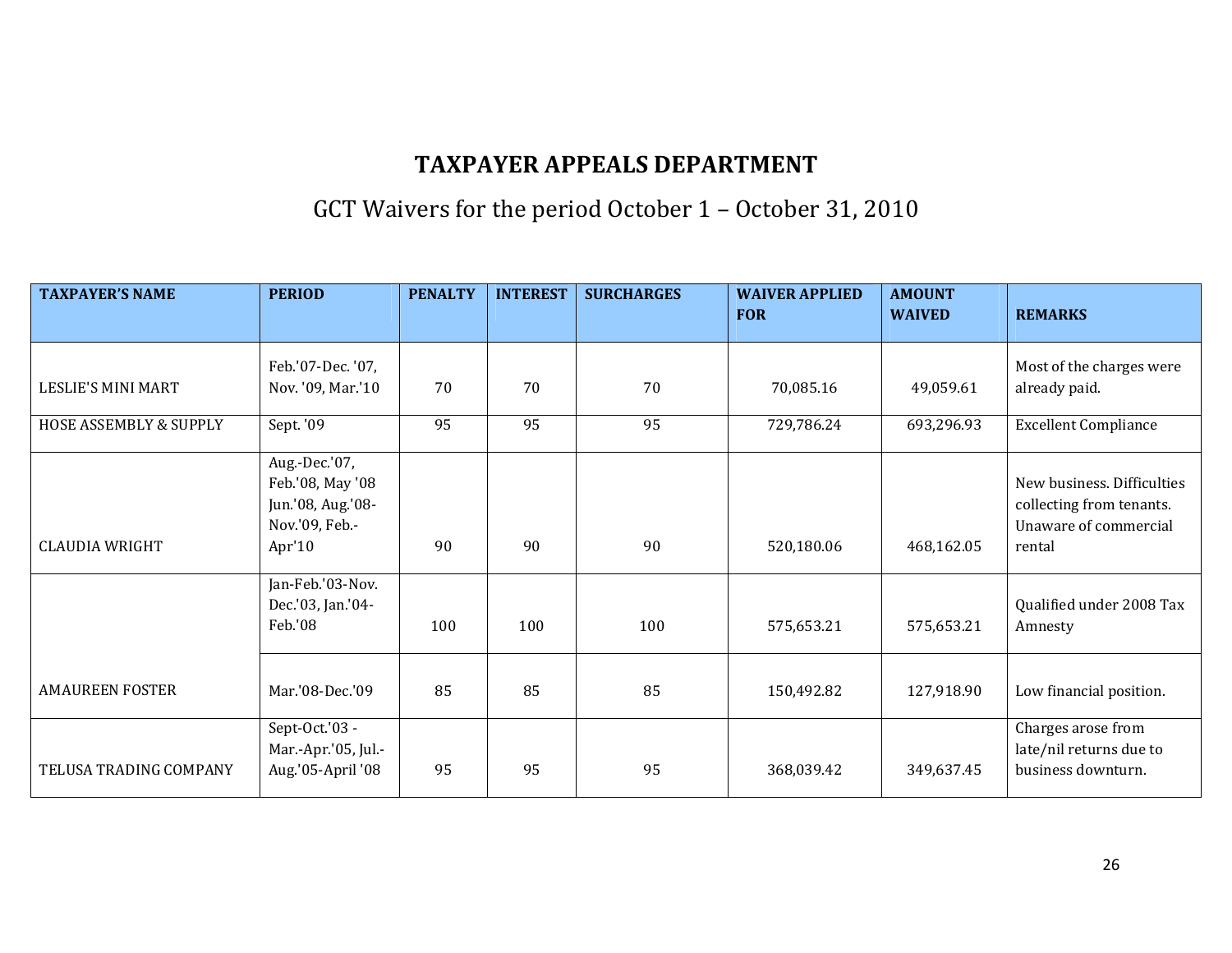| <b>TAXPAYER'S NAME</b>     | <b>PERIOD</b>                                                       | <b>PENALTY</b> | <b>INTEREST</b> | <b>SURCHARGES</b> | <b>WAIVER APPLIED</b> | <b>AMOUNT</b> |                                       |
|----------------------------|---------------------------------------------------------------------|----------------|-----------------|-------------------|-----------------------|---------------|---------------------------------------|
|                            |                                                                     |                |                 |                   | <b>FOR</b>            | <b>WAIVED</b> | <b>REMARKS</b>                        |
|                            | May '05, Mar-                                                       |                |                 |                   |                       |               |                                       |
|                            | Apr.'07, Jun. '07                                                   |                |                 |                   |                       |               |                                       |
|                            | Nov.'07, May-                                                       |                |                 |                   |                       |               |                                       |
|                            | Sept.'08, Dec                                                       |                |                 |                   |                       |               |                                       |
| MAH-LEE ENTERPRISE         | '08, Feb. - Mar. '09                                                |                |                 |                   |                       |               |                                       |
|                            | Jun.-Jul.'09,                                                       |                |                 |                   |                       |               |                                       |
|                            | Oct.'09 & Mar.'10                                                   | 100            | 100             | 100               | 942,329.77            | 942,329.77    | Very good compliance                  |
|                            |                                                                     |                |                 |                   |                       |               |                                       |
|                            | Jan.-Apr.'06, Aug.-                                                 |                |                 |                   |                       |               |                                       |
|                            | Oct.'06, Sept.-                                                     |                |                 |                   |                       |               |                                       |
|                            | Oct.'08, Oct.'09,                                                   |                |                 |                   |                       |               |                                       |
|                            | Jan.'10, Mar-                                                       |                |                 |                   |                       |               |                                       |
| <b>KARLENE SMITH</b>       | Apr.'10                                                             | 85             | 85              | 85                | 368,902.42            | 313,567.06    | Good compliance                       |
|                            | Sept-Oct. '03, Jan-                                                 |                |                 |                   |                       |               |                                       |
|                            | Feb.'04, May-June                                                   |                |                 |                   |                       |               |                                       |
|                            | '04, July-Aug.'04,                                                  |                |                 |                   |                       |               | No taxable supplies were              |
| <b>CAVEAT TRADERS LTD.</b> | Sept.-Oct.'04,                                                      | 100            | 100             | 100               | 703,272.62            | 703,272.62    | made to warrant charges.              |
|                            |                                                                     |                |                 |                   |                       |               |                                       |
|                            | Dec.'04-Jan.'05 &                                                   |                |                 |                   |                       |               |                                       |
| D.D.I. LTD.                | July '07                                                            | 95             | 95              | 95                | 409,459.08            | 388,986.13    | <b>Excellent Compliance</b>           |
|                            |                                                                     |                |                 |                   |                       |               |                                       |
|                            | Jan-Feb.'95,                                                        |                |                 |                   |                       |               |                                       |
|                            |                                                                     |                |                 |                   |                       |               |                                       |
|                            |                                                                     |                |                 |                   |                       |               |                                       |
|                            |                                                                     |                |                 |                   |                       |               |                                       |
|                            |                                                                     |                |                 |                   |                       |               |                                       |
| MUJIBU LTD.                | Jul.'05, Feb.'06<br>May -Jul.'06,<br>Sept.'06, Dec.'06 -<br>Feb.'08 | 100            | 100             | 100               | 210,517.10            | 210,517.10    | Charges relate to a<br>dormant period |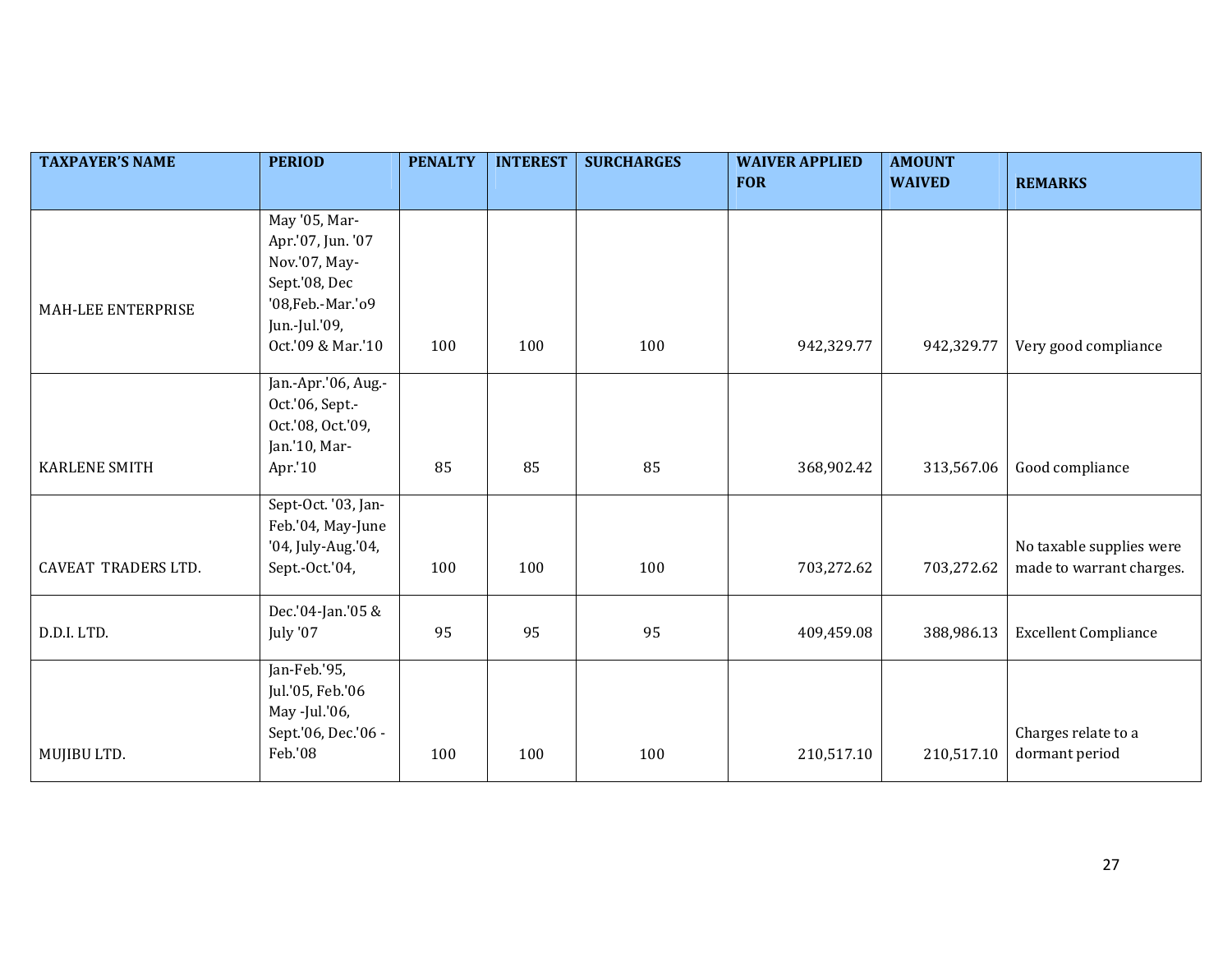| <b>TAXPAYER'S NAME</b>    | <b>PERIOD</b>                                                               | <b>PENALTY</b> | <b>INTEREST</b> | <b>SURCHARGES</b> | <b>WAIVER APPLIED</b> | <b>AMOUNT</b> |                             |
|---------------------------|-----------------------------------------------------------------------------|----------------|-----------------|-------------------|-----------------------|---------------|-----------------------------|
|                           |                                                                             |                |                 |                   | <b>FOR</b>            | <b>WAIVED</b> | <b>REMARKS</b>              |
|                           | Nov.-Dec.'96,<br>Sept-Oct.'97, Nov.-<br>Dec.'98 - Mar.-                     |                |                 |                   |                       |               | Business was closed         |
| <b>CECIL MARAGH</b>       | Apr.'04                                                                     | 100            | 100             | 100               | 581,774.94            | 581,774.94    | during the period.          |
| <b>RELIABLE FURNITURE</b> | Feb-mar.'04 -Jun-<br>Jul.'04, Apr.-May<br>'05-Spet.'05, Apr.-               |                |                 |                   |                       |               |                             |
| <b>RENTALS</b>            | Jun.'07 & Dec.'07                                                           | 95             | 95              | 95                | 556,831.18            | 528,989.62    | <b>Excellent Compliance</b> |
| EVERGO INVESTMENT LTD.    | Nov. & Oct. 2009                                                            | 75             | 75              | 75                | 336,779.89            | 252,584.92    | Very good compliance        |
|                           | Dec.'07-Feb.'08                                                             | 100            | 100             | 100               | 193,145.44            | 193,145.44    |                             |
|                           | Mar.'09, Jul.-<br>Aug.'08, Sept.'08-<br>May '09, Jul-<br>Sept.'09, Nov.'09- |                |                 |                   |                       |               |                             |
| VC ELECTRICAL DEPOT       | Feb.'10 & Apr.'10                                                           | 70             | 70              | 70.00             | 360,201.67            | 252,141.17    |                             |
|                           | Apr-May '96, Oct-<br>Nov-Dec-Jan.'02,<br>Apr.-may.'02, Oct-                 |                |                 |                   |                       |               |                             |
| STELAD LTD.               | Nov.'03,                                                                    | 100            | 100             | 100               | 807,398.89            | 807,398.89    | <b>Excellent Compliance</b> |
|                           | Jul'-Aug.'05,<br>Ocy.'05, Dec.'05-<br>Feb.'06, Apr.'06 &                    |                |                 |                   |                       |               |                             |
| <b>MARCO POLO TRAVEL</b>  | Jul.'09                                                                     | 90             | 90              | 90                | 266,575.60            | 239,918.04    | <b>Excellent Compliance</b> |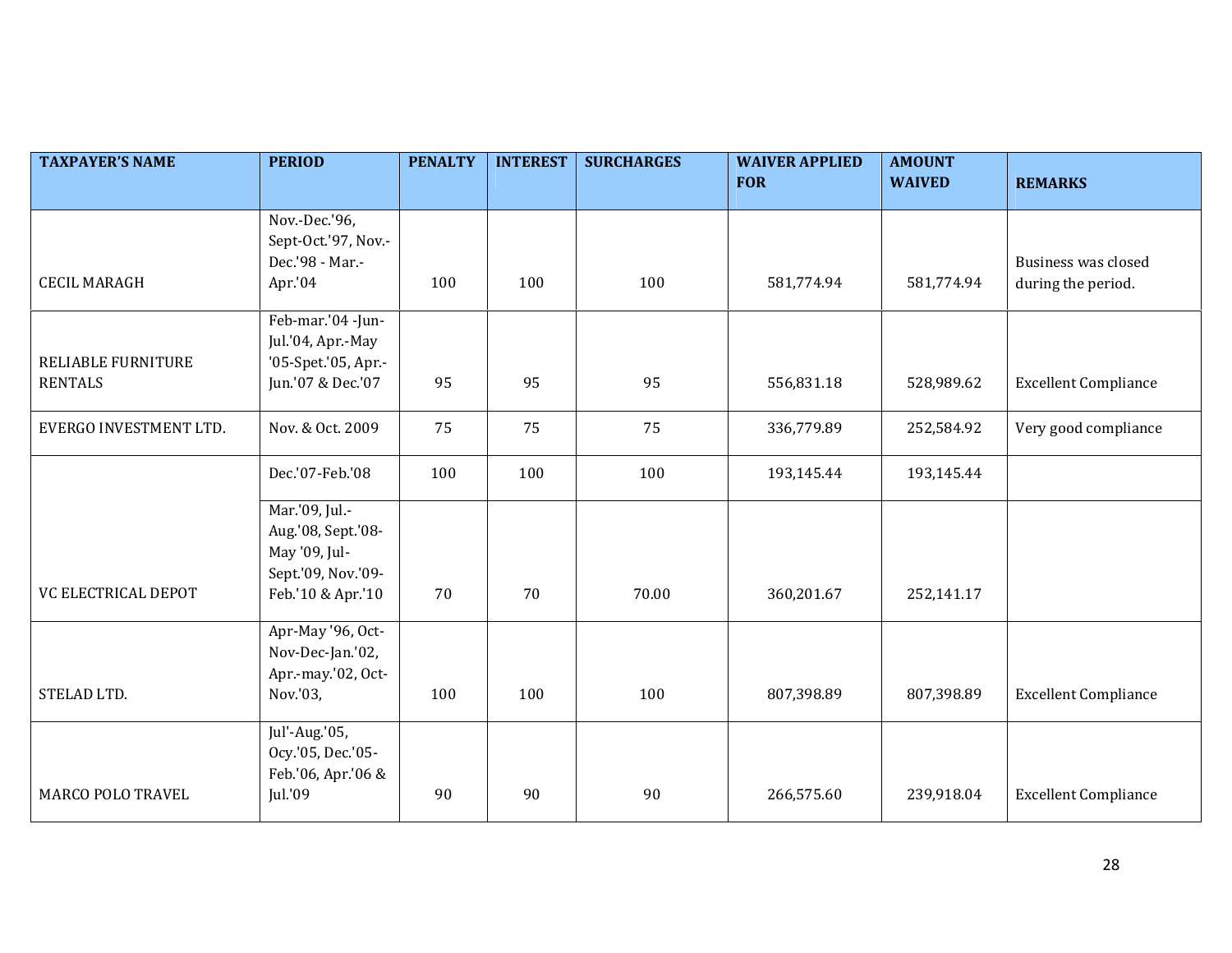| <b>TAXPAYER'S NAME</b>         | <b>PERIOD</b>            | <b>PENALTY</b> | <b>INTEREST</b> | <b>SURCHARGES</b> | <b>WAIVER APPLIED</b><br><b>FOR</b> | <b>AMOUNT</b><br><b>WAIVED</b> | <b>REMARKS</b>                     |
|--------------------------------|--------------------------|----------------|-----------------|-------------------|-------------------------------------|--------------------------------|------------------------------------|
|                                |                          |                |                 |                   |                                     |                                |                                    |
|                                | May, June &              |                |                 |                   |                                     |                                | Administrative delays in           |
| <b>BRIAN WILLIAMSON</b>        | September 2008           | 90             | 90              | 90                | 139,063.78                          | 125,157.40                     | processing returns.                |
| INGER JAMAICA LTD.             | October-October<br>2009  | 80             | 80              | 80                | 169,698.06                          | 135,758.45                     | Very good compliance               |
|                                |                          |                |                 |                   |                                     |                                |                                    |
| TRADE SOLUTIONS LTD.           | February - April<br>2010 | 85             | 85              | 85                |                                     |                                |                                    |
|                                |                          |                |                 |                   | 126,120.35                          | 107,202.30                     | <b>Excellent Compliance</b>        |
|                                | May-December             |                |                 |                   |                                     |                                |                                    |
|                                | 2003, & March            |                |                 |                   |                                     |                                |                                    |
| <b>DAVID DYER</b>              | 2004-August<br>2005      | 80             | 80              | 80                | 128,988.84                          | 103,191.07                     | Business is below the<br>threshold |
|                                |                          |                |                 |                   |                                     |                                |                                    |
|                                | May '09, April &         |                |                 |                   |                                     |                                | Returns filed online have          |
| <b>STOCKS &amp; SECURITIES</b> | May 2010                 | 100            | 100             | 100               | 277,884.91                          | 277,884.91                     | incurred charges                   |
|                                |                          |                |                 |                   |                                     |                                | Cash flow shortages due            |
|                                | Feb-May, Jul-Dec.        |                |                 |                   |                                     |                                | to client's failure to             |
| <b>JAMAICA MUSIC SOCIETY</b>   | '09 & Jan- July '10      | 80             | 80              | 80                | 598,112.30                          | 478,489.84                     | honour payment                     |
|                                | May/Jun-                 |                |                 |                   |                                     |                                |                                    |
|                                | Nov./Dec.'04 &           |                |                 |                   |                                     |                                | Very good compliance and           |
| ARMSTRONG HALL                 | Jan - Aug.'05            | 70             | 70              | 70                | 128,564.52                          | 89,995.16                      | poor timing of audit.              |
|                                | May-Dec. '09 &           |                |                 |                   |                                     |                                | Financial hardship due to          |
| PRINTWARE ONLINE JAM.          | Jan -Jun. '10            | 70             | 70              | 70                | 405,613.95                          | 283,929.77                     | recession.                         |
|                                |                          |                |                 |                   |                                     |                                | <b>Excellent Compliance.</b>       |
|                                | March 2009 &             |                |                 |                   |                                     |                                | Apparent genuine                   |
| <b>NATIVE FOOD PACKERS</b>     | April 2010               | 90             | 90              | 90                | 184,688.92                          | 166,220.03                     | mistake.                           |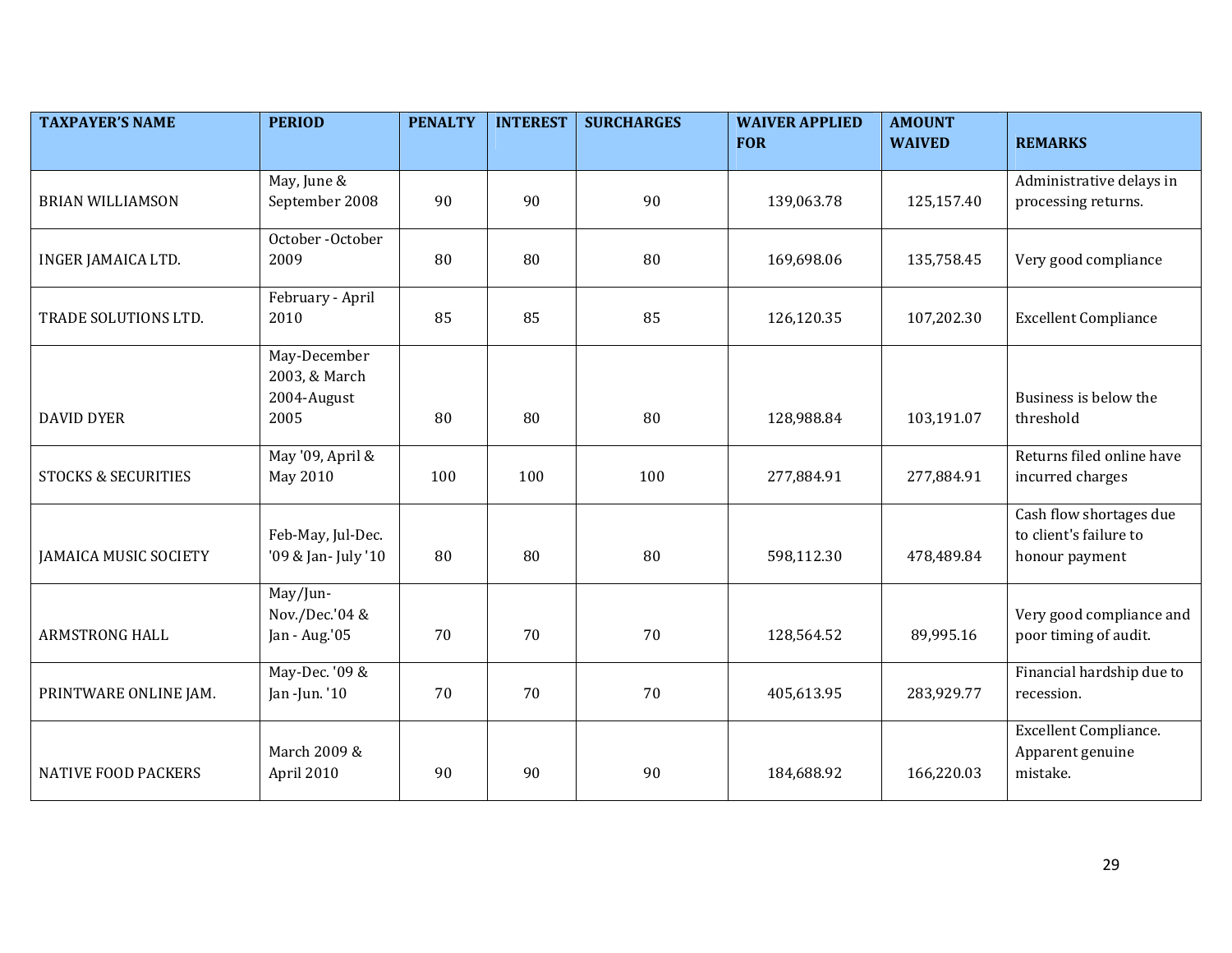| <b>TAXPAYER'S NAME</b> | <b>PERIOD</b>        | <b>PENALTY</b> | <b>INTEREST</b> | <b>SURCHARGES</b> | <b>WAIVER APPLIED</b> | <b>AMOUNT</b> |                          |
|------------------------|----------------------|----------------|-----------------|-------------------|-----------------------|---------------|--------------------------|
|                        |                      |                |                 |                   | <b>FOR</b>            | <b>WAIVED</b> | <b>REMARKS</b>           |
|                        | Mar.-Dec.'08, Jan-   |                |                 |                   |                       |               |                          |
|                        | Apr., Jun., Aug.,    |                |                 |                   |                       |               |                          |
|                        | Sept, Oct. &         |                |                 |                   |                       |               |                          |
| ELLCO JAMAICA LIMITED  | Dec.'09              | 70             | 70              | 70                | 348,999.60            | 244,299.72    | Cash flow problems.      |
|                        |                      |                |                 |                   |                       |               |                          |
|                        | Oct.'04, Jan&        |                |                 |                   |                       |               |                          |
|                        | Feb.'05, Jan, Feb.-  |                |                 |                   |                       |               | Promotion of improved    |
|                        | May & Aug.'08 &      |                |                 |                   |                       |               | compliance and efforts   |
| REGINAL BENNETT        | Jul.'10              | 50             | 50              | 50                | 126,007.83            | 63,003.92     | made.                    |
|                        |                      |                |                 |                   |                       |               |                          |
|                        |                      |                |                 |                   |                       |               | Very good compliance but |
| <b>SUPREME OUTDOOR</b> | May, Jul & Oct. '09  |                |                 |                   |                       |               | face challenges with     |
| ADVERTISING            | & Feb. '10           | 70             | 70              | 70                | 443,934.93            | 310,754.45    | collections.             |
|                        |                      |                |                 |                   |                       |               |                          |
|                        | Nov. '05, Jan-       |                |                 |                   |                       |               |                          |
|                        | Dec.'06, Jan, Feb,   |                |                 |                   |                       |               |                          |
|                        | Apr.-Dec.'07, Jan,   |                |                 |                   |                       |               |                          |
| <b>ERIC WHITE</b>      | Feb, Jul & Sept.'08, |                |                 |                   |                       |               |                          |
|                        | Jan, Feb & June      |                |                 |                   |                       |               | Promotion of improved    |
|                        | '10                  | 60             | 60              | 60                | 281,489.71            | 168,893.83    | compliance.              |
|                        | May, Jul-Dec.'09     |                |                 |                   |                       |               | Promotion of improved    |
| COVE DISTRIBUTORS LTD. | & Jan - June '10     | 60             | 60              | 60                | 120,374.22            | 72,224.53     | compliance.              |
|                        |                      |                |                 |                   |                       |               |                          |
|                        | Jan, Mar-Nov.'07,    |                |                 |                   |                       |               |                          |
|                        | Jan-Apr. & Jun-      |                |                 |                   |                       |               |                          |
|                        | Dec.'08 & Feb &      |                |                 |                   |                       |               | Promotion of improved    |
| <b>OLIVER LAWRENCE</b> | March 2009           | 50             | 50              | 50                | 175,596.08            | 87,798.04     | compliance.              |
|                        |                      |                |                 |                   |                       |               |                          |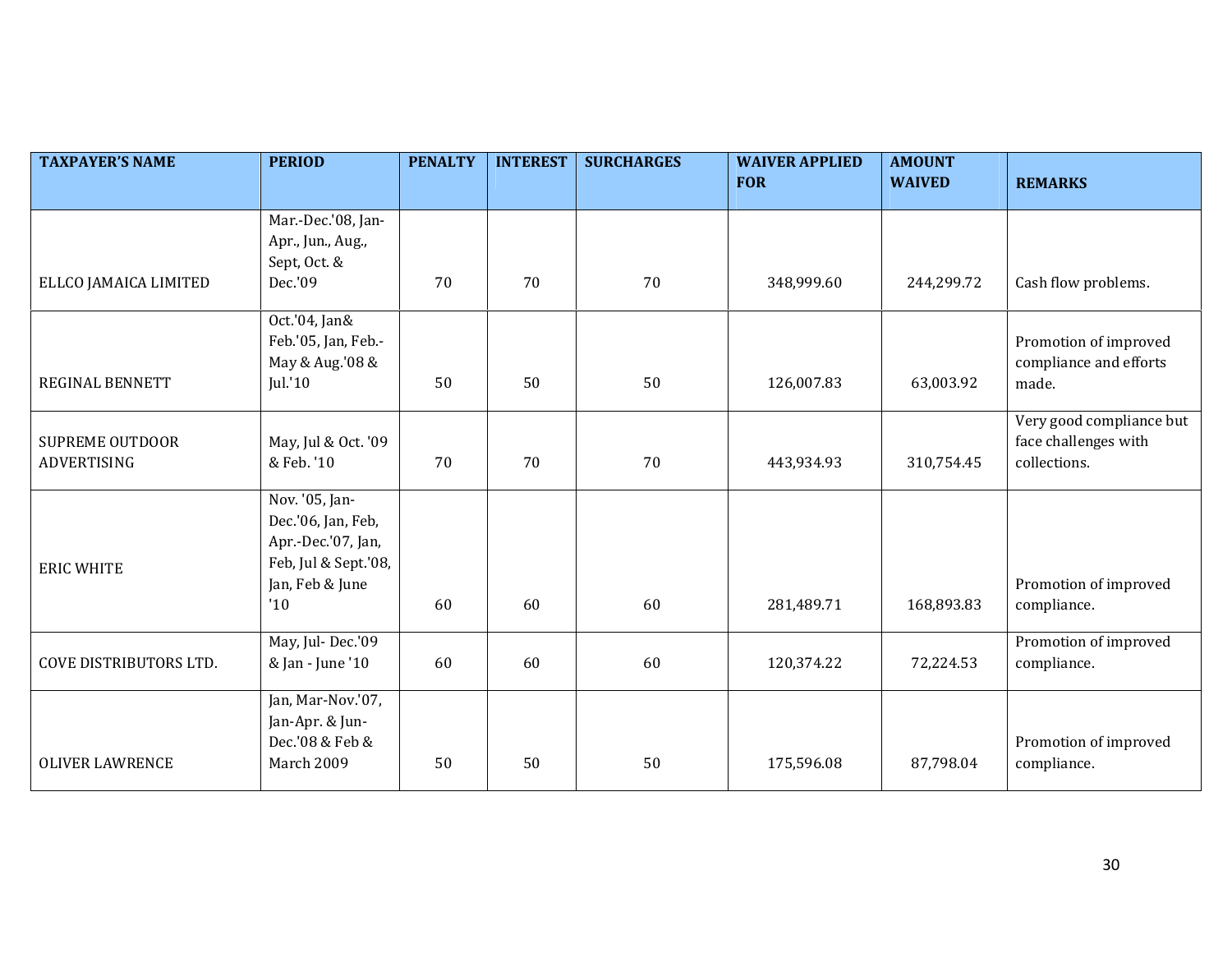| <b>TAXPAYER'S NAME</b>           | <b>PERIOD</b>                           | <b>PENALTY</b> | <b>INTEREST</b> | <b>SURCHARGES</b> | <b>WAIVER APPLIED</b> | <b>AMOUNT</b> |                           |
|----------------------------------|-----------------------------------------|----------------|-----------------|-------------------|-----------------------|---------------|---------------------------|
|                                  |                                         |                |                 |                   | <b>FOR</b>            | <b>WAIVED</b> | <b>REMARKS</b>            |
|                                  |                                         |                |                 |                   |                       |               | Excellent compliance and  |
| HAL HAULAGE & EQUIPMENT          | November '09                            | 100            | 100             | 100               | 46,513.35             | 46,513.35     | plea of inability to pay. |
|                                  | Aug.-Oct.'05, Jan-                      |                |                 |                   |                       |               |                           |
|                                  | Feb.'06, Apr.-                          |                |                 |                   |                       |               |                           |
|                                  | Jun.'06, Sept.'06,<br>Dec.'06, Jan.'07, |                |                 |                   |                       |               |                           |
| HEMZONIC LTD.                    | Mar.-May '07                            | 100            | 100             | 100               | 139,141.63            | 139,141.63    | Non-trading entity.       |
|                                  |                                         |                |                 |                   |                       |               |                           |
|                                  | Nov. 2007, Jan.                         |                |                 |                   |                       |               |                           |
|                                  | '08, Jun.-Aug.'08                       |                |                 |                   |                       |               |                           |
|                                  | Sept. '08, Feb. '09                     |                |                 |                   |                       |               |                           |
| <b>FRED CAHI</b>                 | & July 2009                             | 80             | 80              | 80                | 240,908.27            | 192,726.62    | Very good compliance.     |
|                                  |                                         |                |                 |                   |                       |               | Good compliance and       |
|                                  |                                         |                |                 |                   |                       |               | administrative delays in  |
| <b>CONTROL SOLUTIONS LIMITED</b> | June '10                                | 90             | 90              | 90                | 130,582.36            | 117,524.12    | posting.                  |
|                                  |                                         |                |                 |                   |                       |               | Apparent error in system  |
| RESORT SOUVENIRS LTD.            | Apr-97                                  | 100            | 100             | 100               | 206,001.39            | 206,001.39    | conversion.               |
|                                  |                                         |                |                 |                   |                       |               | Downturn in business      |
| SINCO'S ELECTRICAL               |                                         |                |                 |                   |                       |               | resulting in financial    |
| COMPANY                          | Jul-Sept.2010                           | 50             | 50              | 50                | 558,607.87            | 279,303.94    | difficulties.             |
|                                  | Jan '09 & March-                        |                |                 |                   |                       |               | Good compliance.          |
| FACHOY FOODS LTD.                | Aug.'09                                 | 80             | 80              | 80                | 373,921.22            | 299,136.98    | Manufacturing concern.    |
|                                  |                                         |                |                 |                   |                       |               |                           |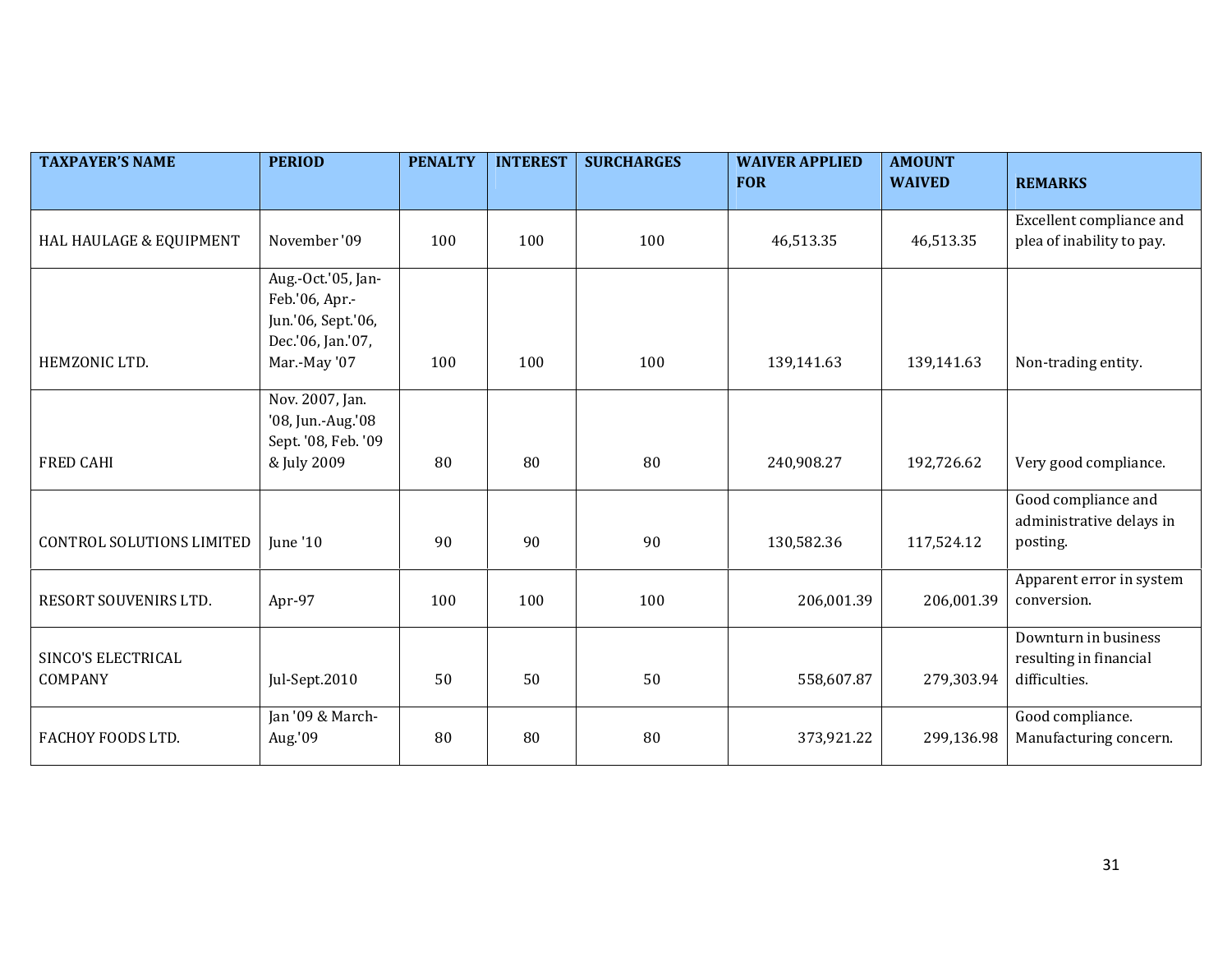| <b>TAXPAYER'S NAME</b>             | <b>PERIOD</b>          | <b>PENALTY</b> | <b>INTEREST</b> | <b>SURCHARGES</b> | <b>WAIVER APPLIED</b> | <b>AMOUNT</b> |                             |
|------------------------------------|------------------------|----------------|-----------------|-------------------|-----------------------|---------------|-----------------------------|
|                                    |                        |                |                 |                   | <b>FOR</b>            | <b>WAIVED</b> | <b>REMARKS</b>              |
|                                    | June-Dec.'08,          |                |                 |                   |                       |               | Financial hardship due to   |
| <b>JIAN LEI YE</b>                 | November 2009 &        | 80             | 80              | 80                | 155,772.97            | 124,618.38    | recession.                  |
|                                    |                        |                |                 |                   |                       |               |                             |
|                                    | June, August,          |                |                 |                   |                       |               | Fairly good compliance      |
|                                    | October &              |                |                 |                   |                       |               | but plea of internal admin. |
| PINKNEY CUSTOMS BROKERS            | November 2009          | 80             | 80              | 80                | 104,023.68            | 83,218.94     | difficulties                |
|                                    | Nov., Dec.2002;        |                |                 |                   |                       |               |                             |
|                                    | June 2003;             |                |                 |                   |                       |               | Good compliance. Error in   |
|                                    | September 2004         |                | 90              | 90                |                       |               | submitting unsigned         |
| <b>LEACHIM SEMAJ &amp; COMPANY</b> | & June 2009            | 90             |                 |                   | 809,746.00            | 728,771.40    | cheque.                     |
|                                    | Jan, Nov. 2002;        |                |                 |                   |                       |               |                             |
|                                    | June 2004; Jun.,       |                |                 |                   |                       |               |                             |
|                                    | Sept-Oct.'06; July     |                |                 |                   |                       |               |                             |
|                                    | 2008 & Jan.'10         | 95             | 95              | 95                | 646,615.86            | 614,285.07    | Very good compliance.       |
| WAYNE HO SANG LTD.                 | Mar. 2007              | 100            | 100             | 100               | 0.35                  | 0.35          | Very good compliance.       |
|                                    | June & November        |                |                 |                   |                       |               | Administrative delays in    |
| DAVID C. HENRY                     | 2008                   | 80             | 80              | 80                | 96,832.47             | 77,465.98     | correcting the account.     |
|                                    | April/May 2002-        |                |                 |                   |                       |               |                             |
|                                    | Aug./Sept. 2002;       |                |                 |                   |                       |               |                             |
|                                    | Dec 2002/Jan.          |                |                 |                   |                       |               |                             |
| <b>SONIA BROWN</b>                 | 2003-June/July<br>2004 | 100            | 100             | 100               | 844,622.14            | 844,622.14    | Misinformed by collector.   |
|                                    |                        |                |                 |                   |                       |               |                             |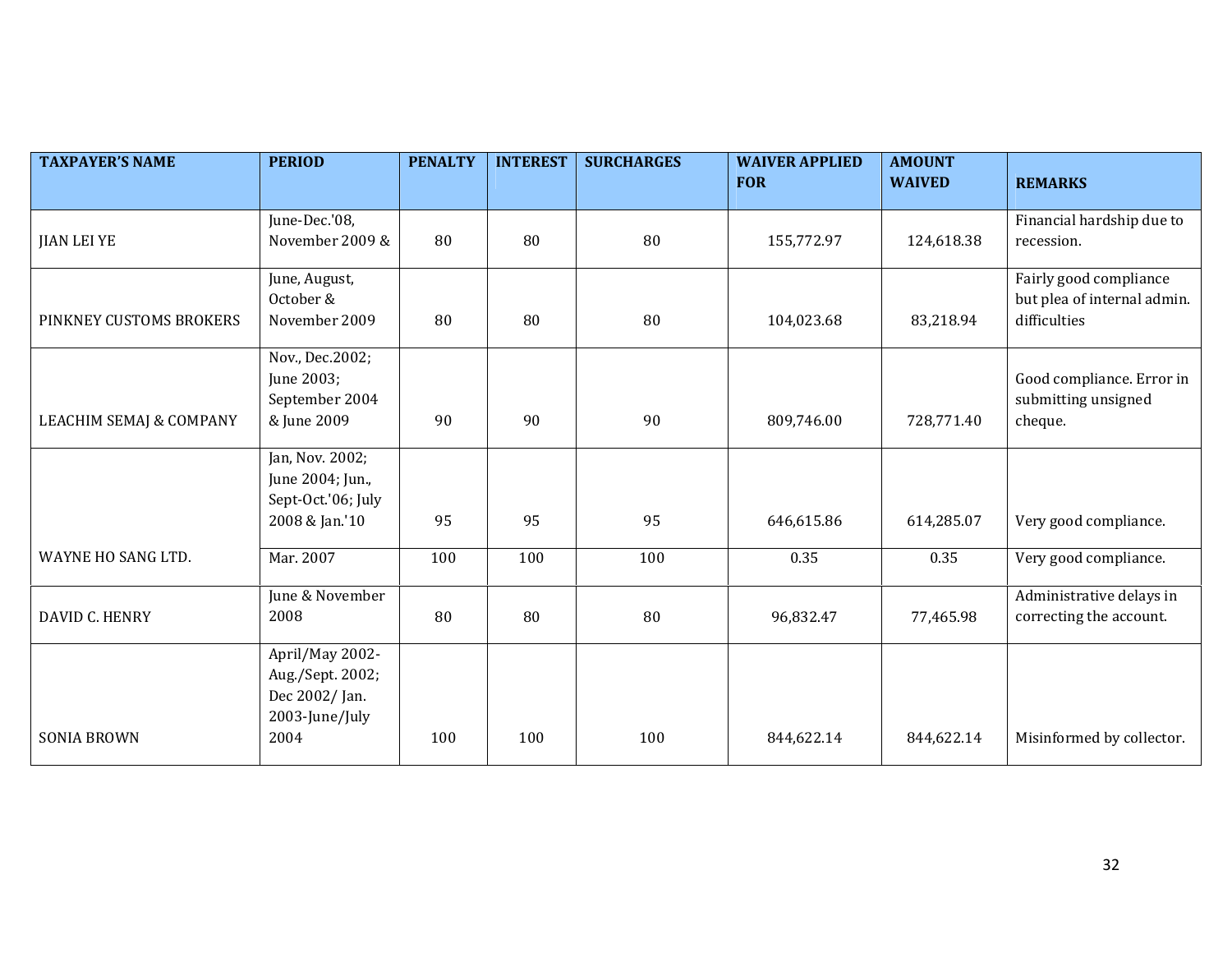| <b>TAXPAYER'S NAME</b>     | <b>PERIOD</b>       | <b>PENALTY</b> | <b>INTEREST</b> | <b>SURCHARGES</b> | <b>WAIVER APPLIED</b> | <b>AMOUNT</b> |                           |
|----------------------------|---------------------|----------------|-----------------|-------------------|-----------------------|---------------|---------------------------|
|                            |                     |                |                 |                   | <b>FOR</b>            | <b>WAIVED</b> | <b>REMARKS</b>            |
|                            | Dec. '00, Sept-Dec. |                |                 |                   |                       |               |                           |
|                            | '01, Aug. Dec '02;  |                |                 |                   |                       |               |                           |
|                            | Jan-Mar, May, Jul., |                |                 |                   |                       |               |                           |
|                            | Sept-Dec.'03        |                |                 |                   |                       |               |                           |
|                            | Nov.'06; Mar. Jun,  |                |                 |                   |                       |               |                           |
|                            | Oct., Dec. 2007;    |                |                 |                   |                       |               |                           |
|                            | Jan-Mar, July       |                |                 |                   |                       |               |                           |
|                            | 2008; Feb. Mar,     |                |                 |                   |                       |               |                           |
|                            | May, December       |                |                 |                   |                       |               | Plea of financial         |
|                            | 2009; Feb, April    |                |                 |                   |                       |               | difficulties and imminent |
|                            | 2010                | 90             | 90              | 90                | 363,881.18            | 327,493.06    | closure                   |
| SHORDANEE LTD.             |                     |                |                 |                   |                       |               |                           |
|                            | Oct-Dec.'06, Jan,   |                |                 |                   |                       |               |                           |
|                            | Mar. & Dec. '07 &   |                |                 |                   |                       |               | Satisfied amnesty         |
| OPTICAL ELEMENTS COMPANY   | September 2008      | 100            | 100             | 100               | 177,649.87            | 177,649.87    | conditions.               |
| <b>INTEGRATED SECURITY</b> |                     |                |                 |                   |                       |               | Leniency based on         |
| <b>SYSTEMS</b>             | Jan.2002-Jan 2003   | 70             | 70              | 70                | 338,102.00            | 236,671.40    | excellent compliance.     |
|                            | Jan.-Dec.'06, Jan.- |                |                 |                   |                       |               | Plea of financial         |
|                            | Nov. '08 &          |                |                 |                   |                       |               | constraints and excellent |
| TINGLING SUPERMARKET LTD.  | December 2009       | 70             | 70              | $70\,$            | 168,955.20            | 118,268.64    | compliance.               |
|                            | July 2007-July      |                |                 |                   |                       |               | Promotion of future       |
| <b>SEYMOUR BUCKLE</b>      | 2010                | 70             | 70              | 70                | 488,114.00            | 341,700.80    | improved compliance.      |
|                            |                     |                |                 |                   |                       |               |                           |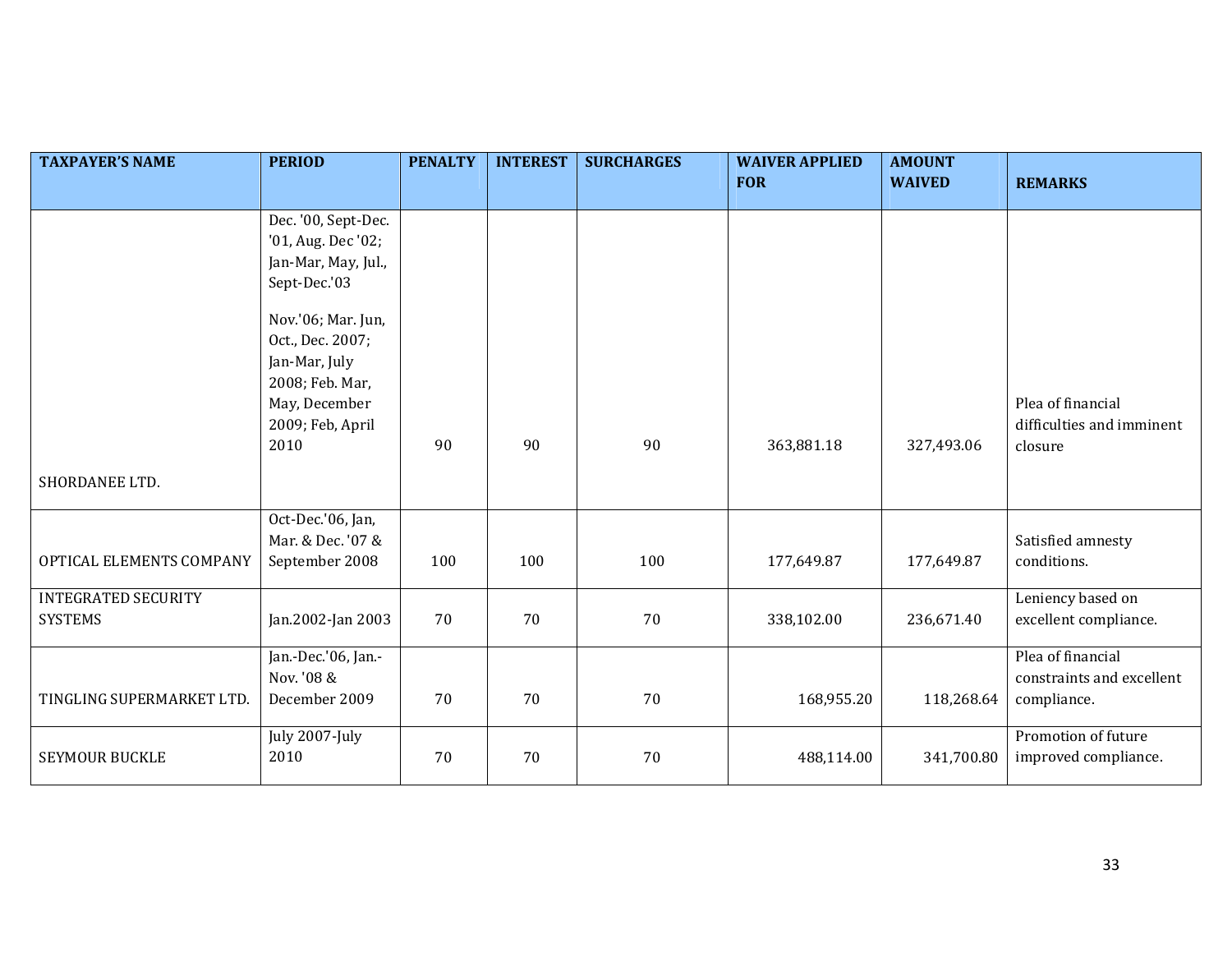| <b>TAXPAYER'S NAME</b>     | <b>PERIOD</b>                                             | <b>PENALTY</b> | <b>INTEREST</b> | <b>SURCHARGES</b> | <b>WAIVER APPLIED</b><br><b>FOR</b> | <b>AMOUNT</b><br><b>WAIVED</b> | <b>REMARKS</b>                                                        |
|----------------------------|-----------------------------------------------------------|----------------|-----------------|-------------------|-------------------------------------|--------------------------------|-----------------------------------------------------------------------|
| ANBELL MEDIA LTD.          | March-December<br>2006                                    | 70             | 70              | 70                | 232,476.30                          | 162,733.41                     | Excellent compliance.                                                 |
| <b>ISLAND JERK CENTRE</b>  | Feb-Nov.'06                                               | 100            | 100             | 100               | 881,757.00                          | 881,757.00                     | Medical challenges and<br>criminal attacks render<br>income uncertain |
| KAMSA INETRNATIONAL        | April - Sept.'04;<br>Oct.'05; Jan. 2008<br>& October 2008 | 100            | 100             | 100               | 51,266.00                           | 51,266.00                      | Non-trading entity during<br>the periods concerned.                   |
| PROTECTION SPECIALISTSLTD. | April - Dec '08 &<br>Feb. '09                             | 100            | 100             | 100               | 34,870.23                           | 34,870.23                      | Non-trading entity.                                                   |
| ENCORE FOODS LTD.          | July - September<br>2009                                  | 80             | 80              | 80                | 218,150.00                          | 174,520.00                     | Financial hardship due to<br>recession.                               |
| <b>TOTAL</b>               |                                                           |                |                 |                   | 19,262,183.01                       | 16,771,104.47                  |                                                                       |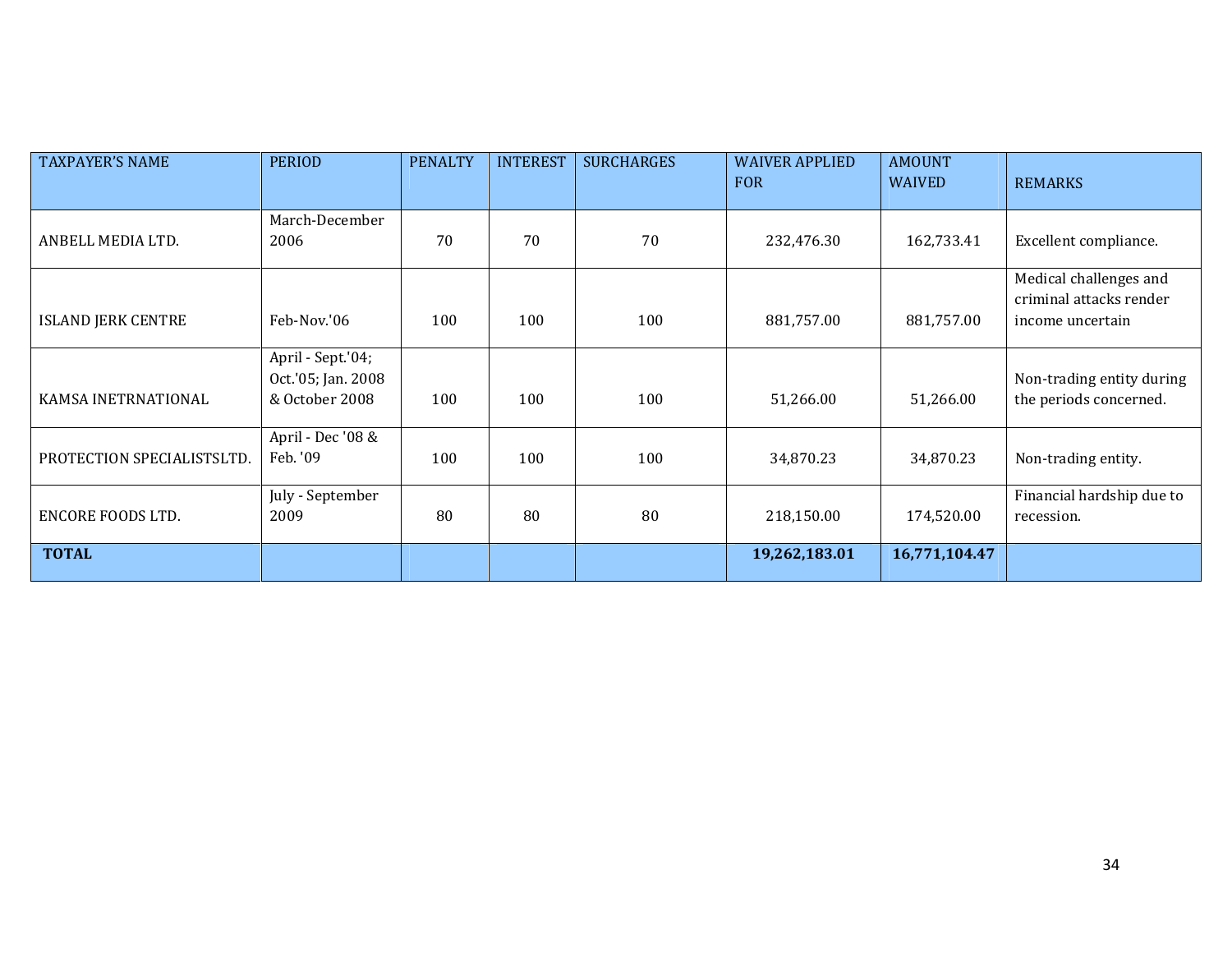## PAYE Waivers for the period October 1 – October 31, 2010

|                                                                |                                 |                | WAIVER APPLIED FOR (\$) | <b>AMOUNT WAIVED (\$)</b> |                                                                       |
|----------------------------------------------------------------|---------------------------------|----------------|-------------------------|---------------------------|-----------------------------------------------------------------------|
| <b>TAXPAYER'S NAME</b>                                         | <b>PERIOD</b>                   | <b>PENALTY</b> |                         |                           | <b>REMARKS</b>                                                        |
| <b>BOG WALK SECONDARY</b><br><b>SCHOOL</b>                     | Y/A 2007 - 2009                 | 100%           | 56,124.73               | 56,124.73                 | Policy for Government<br>Institution                                  |
| <b>BOG WALK SECONDARY</b><br>SCHOOL - CAP                      | January 2010 - March<br>2010    | 100%           | 15,568.60               | 15,568.60                 | Policy for Government<br>Institution                                  |
| CHRISTOPHER MORGAN T/A C<br>& M METALS                         | January 2008 -<br>December 2008 | 40%            | 33,215.91               | 13,286.36                 | Inexperience as new<br>entrepreneur; to aid in improved<br>compliance |
| <b>BRANDON HILL PRIMARY &amp;</b><br><b>JUNIOR HIGH SCHOOL</b> | January 2006 - May<br>2010      | 100%           | 75,784.01               | 75,784.01                 | Policy for Government<br>Institution                                  |
| PLANT SCAPE LTD                                                | Y/A 2008 - 2009                 | 70%            | 467,383.27              | 327,168.29                | Financial hardship                                                    |
| CHULANI (JA) LTD                                               | January 2007 - March<br>2010    | 60%            | 520,058.00              | 312,034.80                | To aid in improved compliance;<br>financial difficulties              |
| <b>PROPRIETOR STRATA PLAN #7</b>                               | Y/A 2008 - 2009                 | 60%            | 144,380.00              | 86,628.00                 | To aid in continuation of good<br>compliance                          |
| JAMAICAN ASSOCIATION ON<br><b>INTELLECTUAL DISABILITIES</b>    | Y/A 1996, 1997, 1999<br>& 2009  | 100%           | 63,358.71               | 63,358.71                 | Voluntary organisation                                                |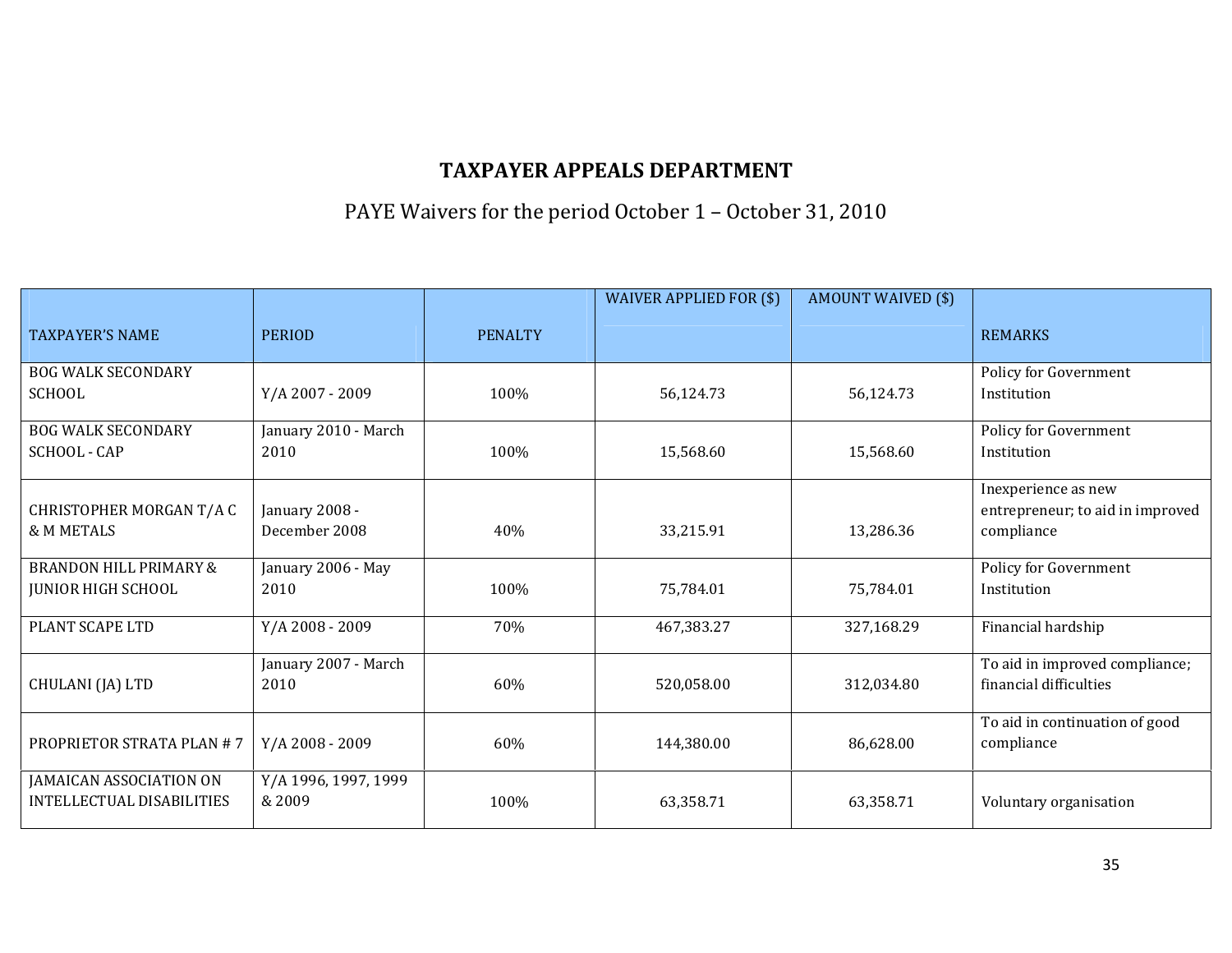|                                 |                       |                | <b>WAIVER APPLIED FOR</b> | <b>AMOUNT WAIVED (\$)</b> |                                                                     |
|---------------------------------|-----------------------|----------------|---------------------------|---------------------------|---------------------------------------------------------------------|
| <b>TAXPAYER'S NAME</b>          | <b>PERIOD</b>         | <b>PENALTY</b> | $($)$                     |                           | <b>REMARKS</b>                                                      |
| <b>CONRAD DOUGLAS &amp;</b>     |                       |                |                           |                           | Severe cash flow problems;                                          |
| <b>ASSOCIATES LTD</b>           | Y/A 1998 - 2010       | 100%           | 1,945,068.00              | 1,945,068.00              | approved by the MOF                                                 |
| PINKNEY CUSTOMS BROKERS         |                       |                |                           |                           | Administrative difficulties & to                                    |
| <b>LTD</b>                      | Y/A 2007 - 2009       | 85%            | 212,553.58                | 180,670.54                | aid in improved compliance.                                         |
|                                 |                       |                |                           |                           | Leniency and for continued                                          |
| <b>SHUR POWER GENERATIRS</b>    | Y/A 2008 & 2009       | 80%            | 519,809.00                | 415,847.20                | compliance                                                          |
|                                 |                       |                |                           |                           | Partly internal fault and portion                                   |
| NOEL H MADDEN & CO. LTD         | Y/A 1998 - 2007       | 90%            | 90,350.03                 | 81,315.03                 | of charges paid by taxpayer                                         |
|                                 |                       |                |                           |                           | As per Amnesty conditions,                                          |
| NATIONAL RUMS OF JAMAICA        |                       |                |                           |                           | taxpayer paid a large portion of<br>charges and liquidity problems; |
| <b>LTD</b>                      | Y/A 2007 - 2008       | 95%            | 1,000,946.35              | 950,899.03                | approved by the MOF                                                 |
|                                 | December 2006, May    |                |                           |                           |                                                                     |
| <b>JAMAICA TRADING SERVICES</b> | & July 2007, December |                |                           |                           |                                                                     |
| <b>LTD</b>                      | 2007 & 2008           | 60%            | 214,999.93                | 128,999.96                | To aid in improved compliance.                                      |
|                                 | December 1998, 2000   |                |                           |                           | Delay in processing due to                                          |
| PATSY LYN CATERERS LIMITED      | $-2006$               | 40%            | 88,181.10                 | 35,272.44                 | freeze of discretionary waivers                                     |
|                                 | December 2005 and     |                |                           |                           |                                                                     |
|                                 | August 2007 - June    | 80%            |                           |                           | To promote improved                                                 |
| <b>CLIFTON YAP ARCHITECTS</b>   | 2010                  |                | 560,201.19                | 448,160.95                | compliance.                                                         |
|                                 | January 2006 -        |                |                           |                           |                                                                     |
| <b>SURREY CONSTRUCTION LTD</b>  | December 2008         | 100%           | 13,788.91                 | 13,788.91                 | Internal posting errors.                                            |
| ARC SYSTEMS LIMITED             | Dec-04                | 75%            | 58,196.22                 | 43,647.17                 | As per amnesty conditions                                           |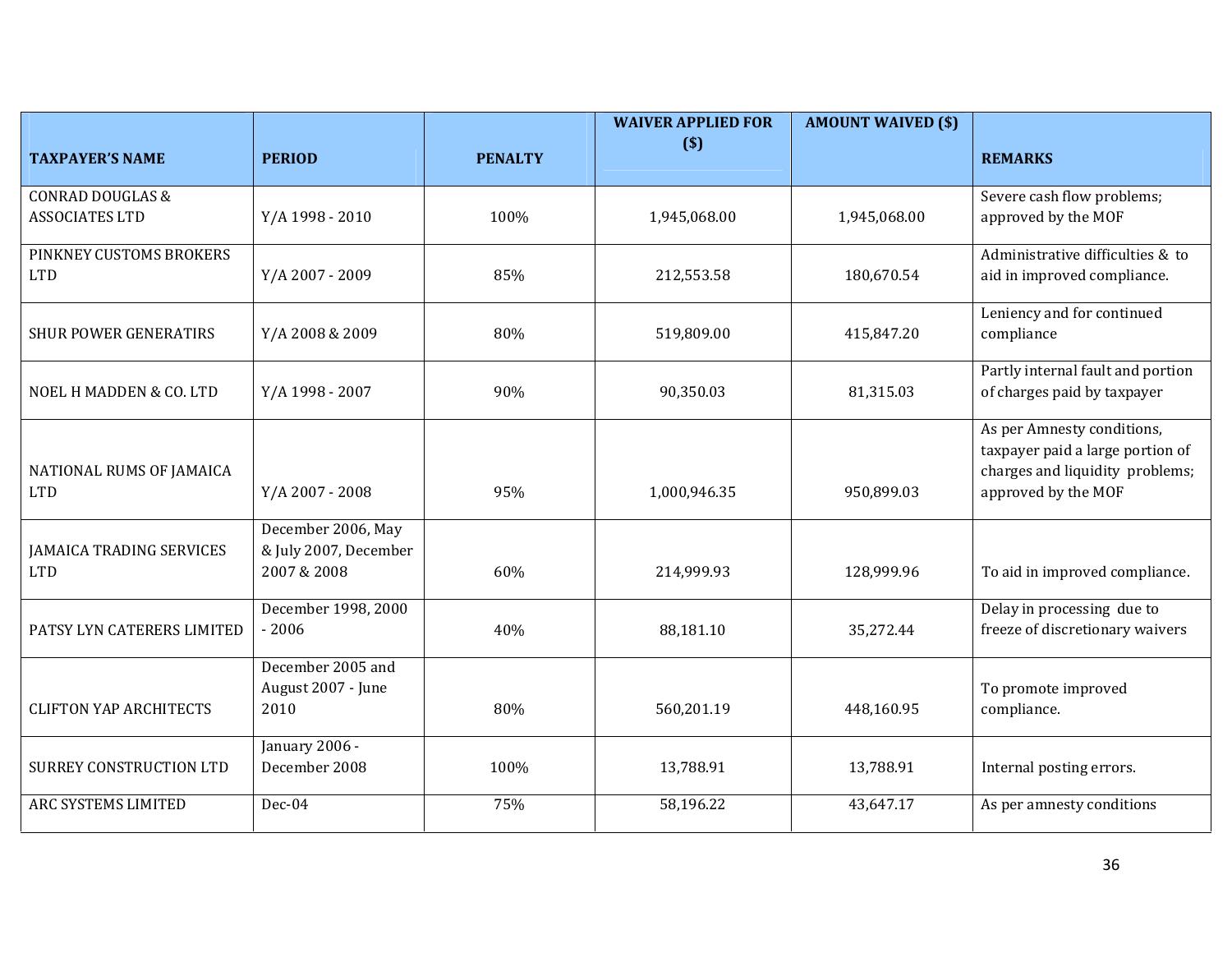|                                                |                                                                                                                                                                   |                | <b>WAIVER APPLIED FOR</b> | <b>AMOUNT WAIVED (\$)</b> |                                                                                        |
|------------------------------------------------|-------------------------------------------------------------------------------------------------------------------------------------------------------------------|----------------|---------------------------|---------------------------|----------------------------------------------------------------------------------------|
| <b>TAXPAYER'S NAME</b>                         | <b>PERIOD</b>                                                                                                                                                     | <b>PENALTY</b> | $($)$                     |                           | <b>REMARKS</b>                                                                         |
| LANE HOLDING LIMITED                           | December 1998, Dec<br>2006, 2007 & 2008                                                                                                                           | 95%            | 2,282,506.77              | 2,168,381.43              | Financial hardship; approved by<br>the MOF                                             |
| ELLCO JAMAICA LIMITED                          | December 2007, Jan -<br>Aug, Oct 2008, Jan -<br>Apr,& June 2010                                                                                                   | 50%            | 16,445.02                 | 8,222.51                  | For continued good compliance<br>rating and some charges paid by<br>taxpayer           |
| <b>BIG BARGAIN DISCOUNT LTD</b>                | December 2001,<br>February - September<br>& December 2009,<br>&Feb to Jul 2010                                                                                    | 50%            | 12,123.96                 | 6,061.98                  | Financial hardship                                                                     |
| KONGS AUTO SUPPLIES LTD                        | August 2008, January -<br>December 2009 &<br>January - July 2010                                                                                                  | 70%            | 116,463.08                | 81,524.16                 | Financial hardship                                                                     |
| <b>WALLENFORD COFFEE</b><br>COMPANY            | Dec-04                                                                                                                                                            | 100%           | 6,063,815.31              | 6,063,815.31              | Govt owned & due for<br>divestment. Periods before 2008<br>satisfy Amnesty conditions. |
| <b>JAMAICA EXPORTERS</b><br><b>ASSOCIATION</b> | December 2003,<br>December 2007, May -<br>June 2008, August<br>2008 - November<br>2008, January 2009 -<br>November 2009,<br>March 2010, May 2010<br>and June 2010 | 50%            | 60,697.18                 | 30,348.59                 | Financial hardship                                                                     |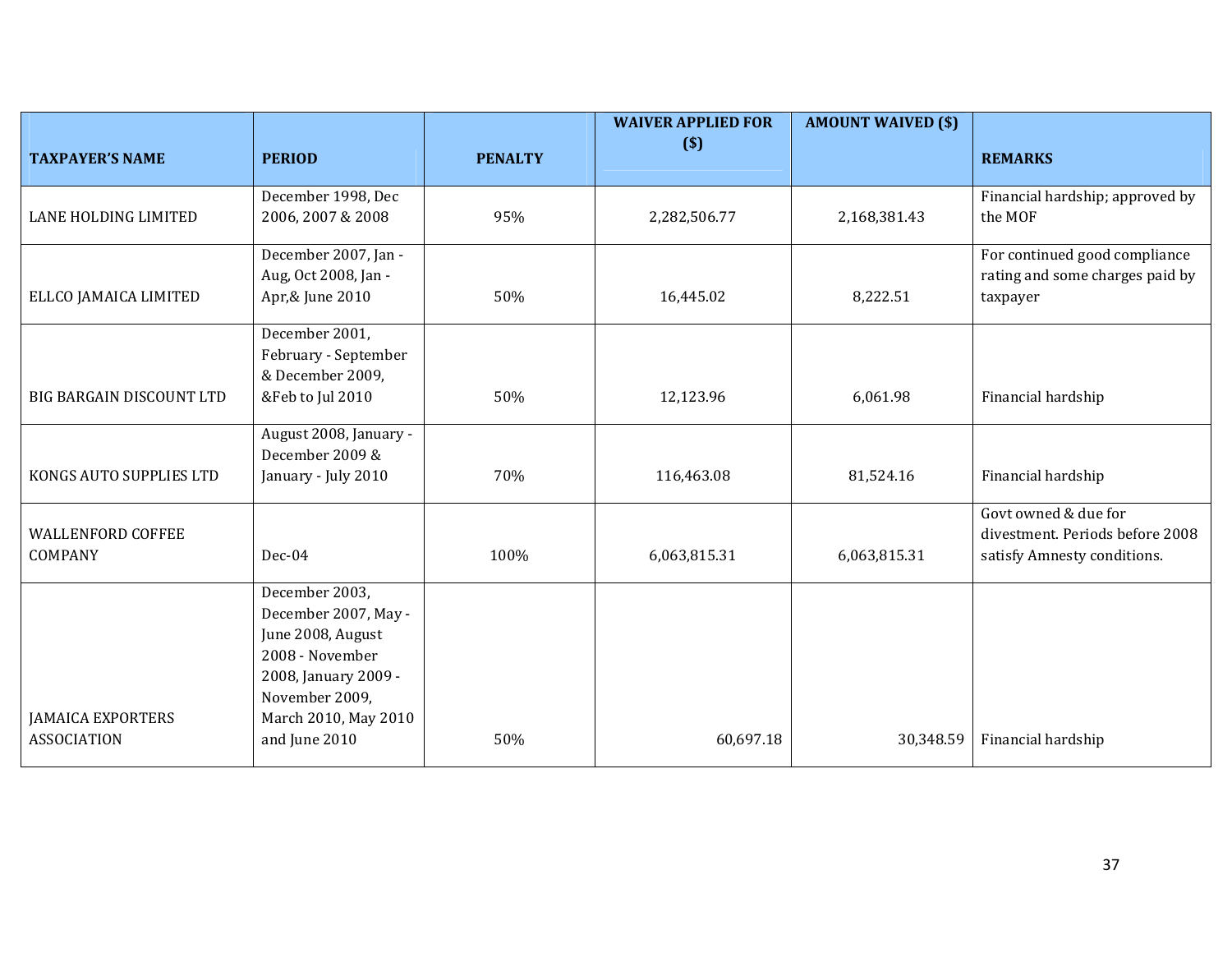| <b>TAXPAYER'S NAME</b> | <b>PERIOD</b>                                                                                                                  | <b>PENALTY</b> | <b>WAIVER APPLIED FOR</b><br>$($)$ | <b>AMOUNT WAIVED (\$)</b> | <b>REMARKS</b>                                      |
|------------------------|--------------------------------------------------------------------------------------------------------------------------------|----------------|------------------------------------|---------------------------|-----------------------------------------------------|
| DAIRY SPRING LTD       | December 2005 -<br>December 2008,<br>January 2009 - August<br>2009, November 2009,<br>April 2010, June 2010,<br>September 2010 | 80%            | 167,404.35                         | 133,923.48                | Leniency due to recession.<br>Portion already paid. |
| <b>TOTAL</b>           |                                                                                                                                |                | 14,799,423.21                      | 13,685,900.19             |                                                     |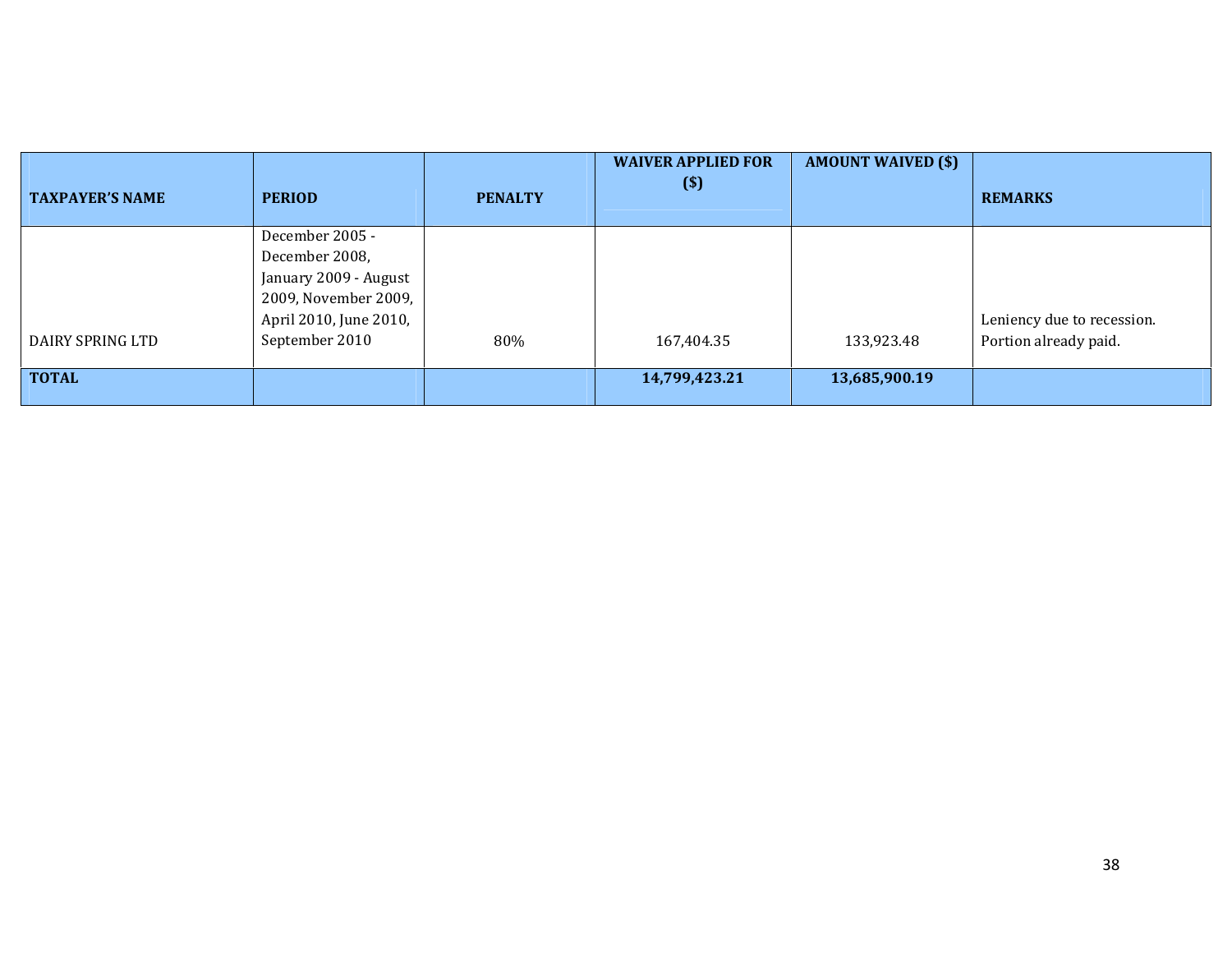Transfer Tax & Stamp Duty Waivers for the period October 1 – October 31, 2010

| <b>TAXPAYER'S NAME</b>      | <b>TAX</b> | <b>PENALTY</b> | <b>INTEREST</b> | <b>WAIVER APPLIED FOR</b> | <b>AMOUNT WAIVED (\$)</b> | <b>REMARKS</b>                                      |
|-----------------------------|------------|----------------|-----------------|---------------------------|---------------------------|-----------------------------------------------------|
| <b>HAZEL MAYNARD-HENRY</b>  |            |                | 100             | 237,241.40                | 237,241.40                | Allow for payment plan w/o interest<br>accumulation |
| *MARVALYN TAYLOR-<br>WRIGHT |            | 100            |                 | 112,510.00                | 112,510.00                | Approved by the Minister                            |
|                             | 100        |                |                 | 131,041.83                | 131,041.83                | 88% tax already paid and applicant                  |
| PATRICIA HUNTER             |            |                | 100             | 79,781.84                 | 79,781.84                 | almost destitute                                    |
|                             |            |                | 100             | 21,482.96                 | 21,482.96                 | Approved by the Minister                            |
| *CLEMENT CUMMINGS           | 50%        |                |                 | 32,000.00                 | 16,000.00                 | $\mathbf{r}$<br>$\mathbf{r}$<br>$\blacksquare$      |
| LATRIELLE CAMPBELL          |            |                | 100             | 73,514.96                 | 73,514.96                 | Beneficiary unemployed                              |
| *AMOS GRANT                 |            |                | 100             | 174,794.00                | 174,794.00                | Approved by the Minister                            |
| <b>TOTAL</b>                |            |                |                 | 862,366.99                | 846,366.99                |                                                     |

\* These cases were not processed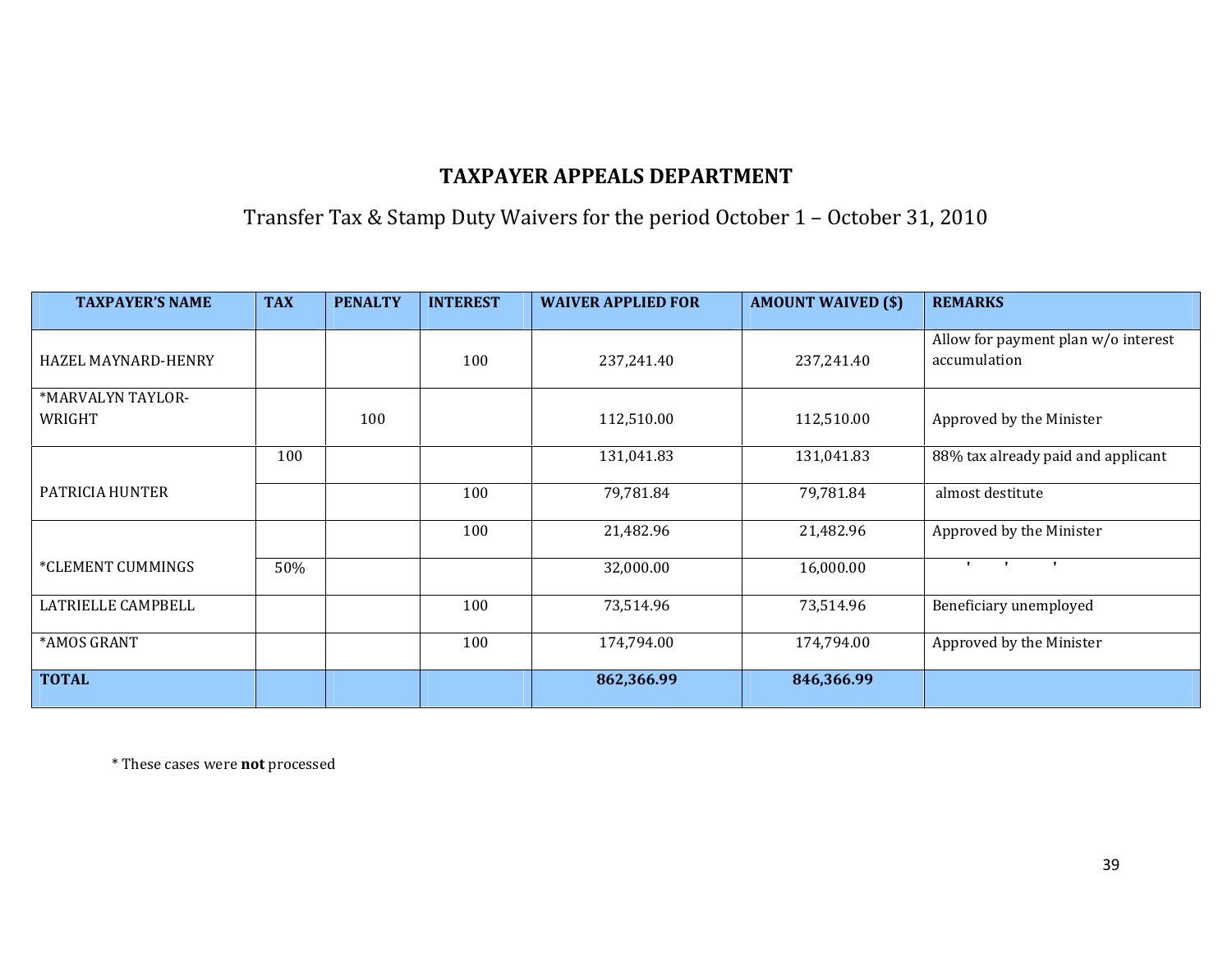Income Tax Waivers for the period October 1 – October 31, 2010

| <b>NAME OF TAXPAYER</b>      | <b>PERIOD</b>   | <b>PENALTY</b><br>$\%$ | TAX % | <b>AMOUNT BEFORE</b><br>WAIVER $(s)$ | <b>AMOUNT</b><br>WAIVED (\$) | <b>REASON FOR WAIVER</b> |
|------------------------------|-----------------|------------------------|-------|--------------------------------------|------------------------------|--------------------------|
| <b>VETRISE MILLER</b>        | $Y/A$ 2001      |                        | 100%  | 15,053.99                            | 15,053.99                    | inability to pay         |
|                              |                 |                        |       |                                      |                              |                          |
|                              | Y/A             |                        |       |                                      |                              |                          |
| BROWN'S COMPUTER TYPESETTING | 2000,2001,2002  |                        |       |                                      |                              |                          |
| <b>LTD</b>                   | & 2008          | 30%                    |       | 27.400.00                            | 8,220.00                     |                          |
|                              |                 |                        |       |                                      |                              |                          |
| PHILLISETA BENNETT           | Y/A 2003 - 2004 |                        | 100%  | 30,784.00                            | 30,784.00                    | Mental health            |
|                              |                 |                        |       |                                      |                              |                          |
|                              |                 |                        |       |                                      |                              | Pensioner with very      |
| ROY LORENZO MCFARLANE        | Y/A 2003 & 2004 |                        | 100%  | 99,574.00                            | 99,574.00                    | limited financial means  |
|                              |                 |                        |       |                                      |                              |                          |
| <b>TOTAL</b>                 |                 |                        |       | 172,811.99                           | 153,631.99                   |                          |
|                              |                 |                        |       |                                      |                              |                          |